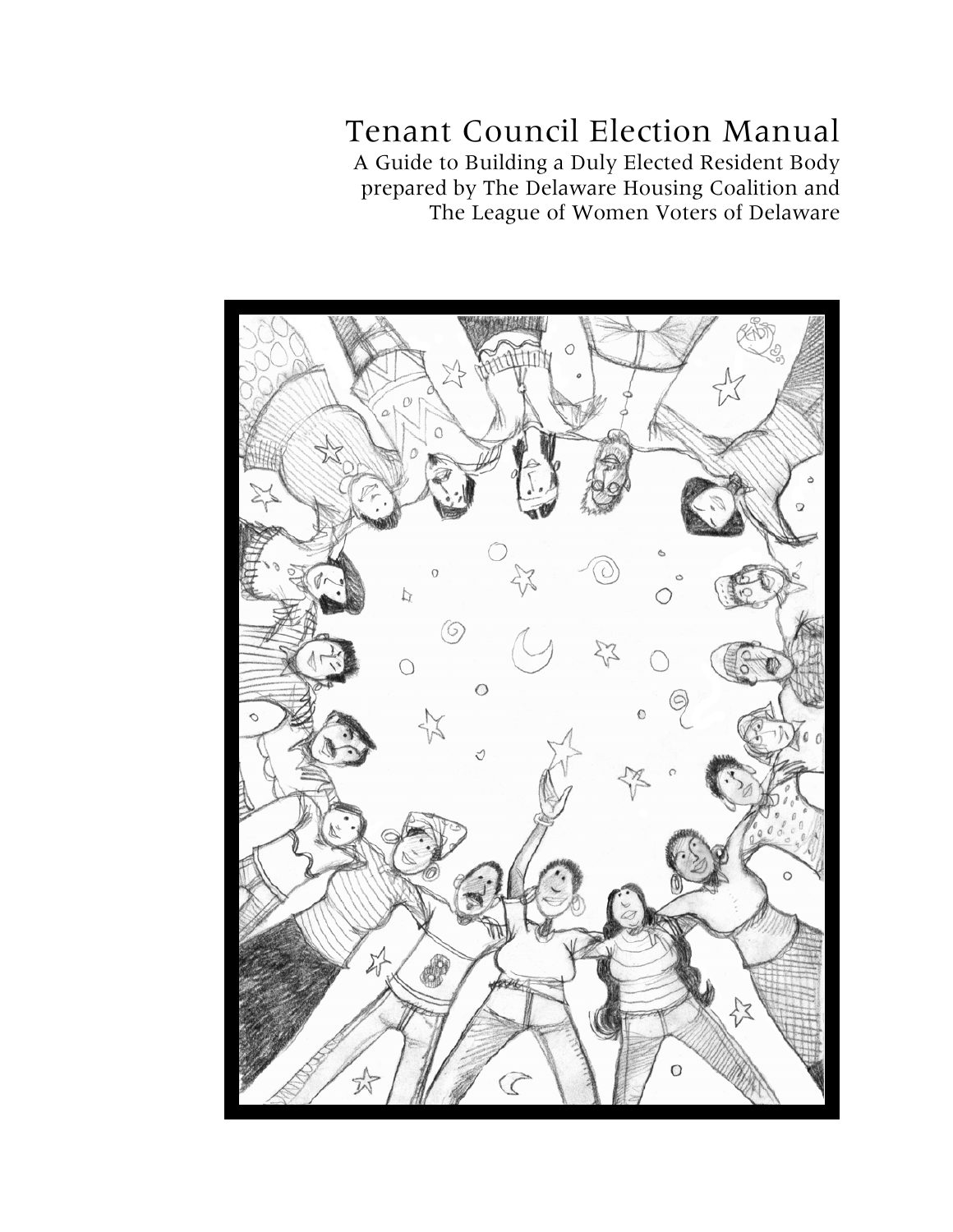### Tenant Council Election Manual A Guide to Building a Duly Elected Resident Body prepared by the Delaware Housing Coalition and the League of Women Voters of Delaware

| èe.                |                                          |      | The Delaware Housing Coalition       |
|--------------------|------------------------------------------|------|--------------------------------------|
| CONTENTS           |                                          | PAGE | www.housingforall.org                |
| I.                 | Introduction                             | 4    | email: dhc@housingforall.org         |
| II.                | The Role of the Council                  |      |                                      |
| III.               | Why Elections Are Important              | 8    | Office                               |
| IV.                | The Election Process                     | 9    | PO Box 1633                          |
| V.                 | Gaining Recognition                      | 17   | Dover, DE 19903-1633.                |
|                    | <b>ELECTION PROCESS TIMETABLE</b>        | 18   | phone: 302/678-2286                  |
| VI.                | Federal Guidelines                       | 19   | fax: 302/678-8645                    |
|                    | Public Housing: 24 CFR 964               | 19   |                                      |
|                    | Section 8 Housing: 24 CFR 245            | 28   |                                      |
|                    | Fair Housing: 24 CFR 100                 | 31   | Board of Directors                   |
| VII.               | Useful Forms                             | 46   | Don Blair                            |
|                    |                                          |      | Dr. Karen Curtis                     |
| èo.                |                                          |      | Lorraine deMeurisse (Vice President) |
| EDITORIAL          |                                          |      | Helen Drayton (Secretary)            |
| Layout and Editing |                                          |      | Deborah Gottschalk                   |
|                    | Gina Miserendino, Ken Smith              |      | Leslie Holland                       |
|                    |                                          |      | Sheera Lipshitz                      |
| Contributors       |                                          |      | Dorothy Medeiros (President)         |
| Tina Riley         |                                          |      | Joe Myer                             |
| Christine Stillson |                                          |      | Veronica Oliver                      |
|                    | Ray Ray Thompson                         |      | Ray Paylor                           |
| Patricia Todd      |                                          |      | Jim Peffley                          |
| Ellen Wasfi        |                                          |      | Ruth Pugh                            |
|                    |                                          |      | Norma Zumsteg (Treasurer)            |
| èL                 |                                          |      |                                      |
|                    | Cover Graphics                           |      |                                      |
|                    | Reaching for the Stars, by Khalil Bendib |      |                                      |
|                    |                                          |      |                                      |

The MISSION of the Delaware Housing Coalition is to advocate for safe, decent, and affordable housing throughout the state. Our goal is to affect, impact, and shape the environment relating to housing. We are committed to fostering the growth and long-term flourishing of grass roots constituencies which develop their power; nurture their own problem-solvers and leaders; and work together to change the conditions which prevent them from obtaining safe, decent, and affordable housing.

#### MANY THANKS

The production and publication of this manual was made possible by a grant from the Housing Capacity Building Program, a statewide partnership among the Delaware State Housing Authority, the Center for Community Research and Service of the University of Delaware, and the Delaware Community Investment Corporation.

It was also made possible by the long days spent in Delaware by Mr. Stanley Horn of Horn & Associates (Chicago), who was our mentor us in the fundamentals of building tenant groups.

Most of all, it was made possible by the long hours of organizing work done by our early tenant organizers, all of whom came from public and assisted housing: the late B.J. Burton, Winnie Cooper, Dorothy Henry, Sadie Nance, Tina Riley, and Rhinell Weldon.

Finally, it was made possible by the Catholic Campaign for Human Development (Wilmington Diocese), the Administrative Commission on the Speer Trust (New Castle Presbytery), the Evangelical Lutheran Church of America (ELCA), the Joshua Fund of the Episcopal Church of St. Andrew and Saint Matthew, and many other groups who made an initial investment in the effort to increase tenant power in Delaware.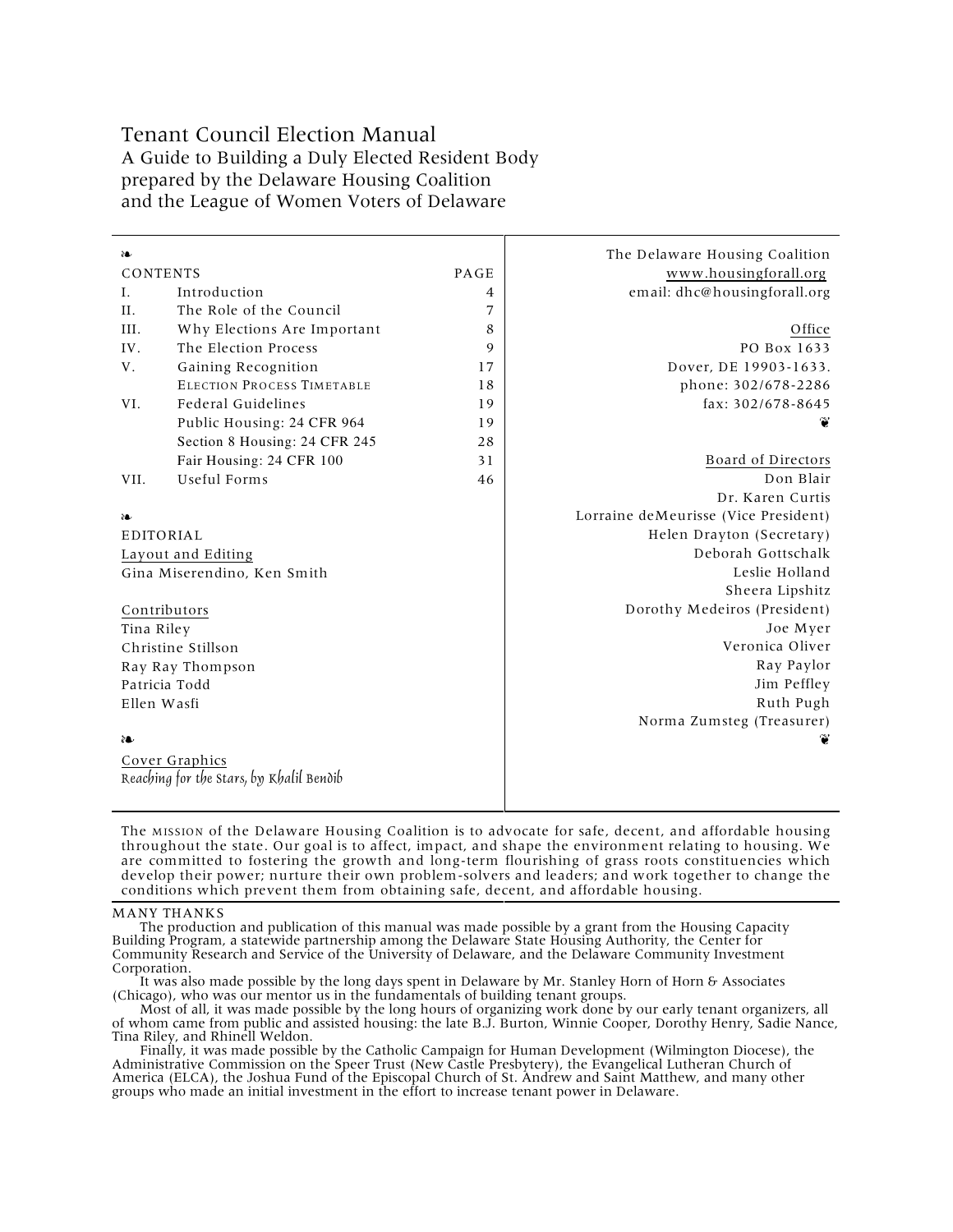| Contents                                                                                                                                              | I.        | Introduction                                                                                                                                                                              |
|-------------------------------------------------------------------------------------------------------------------------------------------------------|-----------|-------------------------------------------------------------------------------------------------------------------------------------------------------------------------------------------|
| Tenant Council<br><b>Election Manual</b>                                                                                                              | Π.        | The Role of the Council                                                                                                                                                                   |
| A Guide<br>to Building a<br><b>Duly Elected</b><br>Resident Body                                                                                      | Ш.<br>IV. | Why Elections are Important<br>The Election Process<br>(Organizing an Election)<br>A. The Third Party Observer<br>B. Holding an Interest Meeting<br>C. The Nominations<br>D. The Election |
| League of Women Voters of Delaware<br>2400 W. 17 <sup>th</sup> Street<br>Clash Wing, Room 1, Lower Level<br>Wilmington, DE 19806-1311<br>302/571-8948 | V.<br>VI. | <b>Gaining Recognition</b><br><b>Federal Guidelines</b>                                                                                                                                   |
| Delaware Housing Coalition<br>P.O. Box 1633<br>Dover, DE 19903-1633<br>302/678-2286<br>dhc@housingforall.org<br>www.housingforall.org                 | VII.      | <b>Useful Forms</b>                                                                                                                                                                       |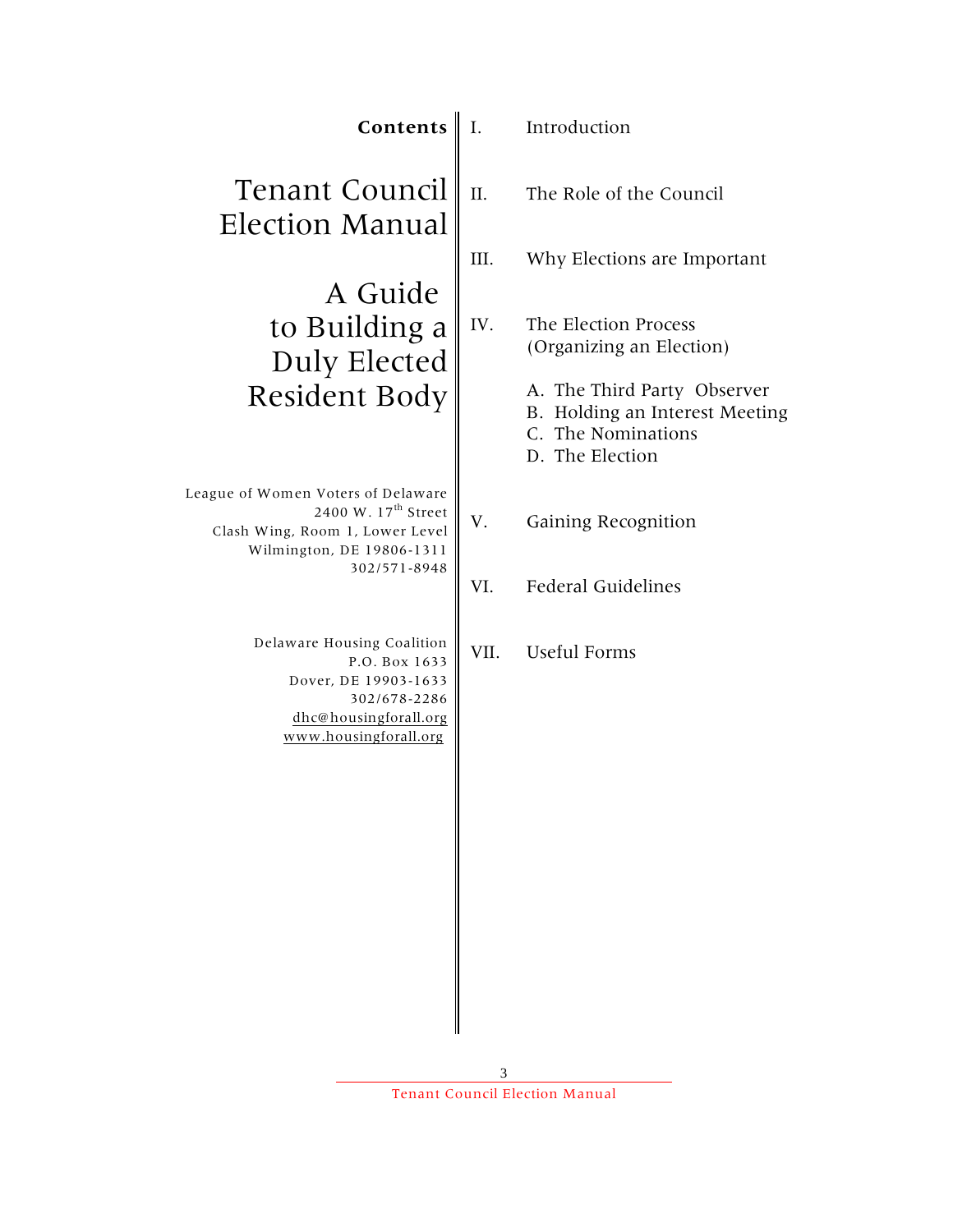### **I. INTRODUCTION**

- A. This Is Your Manual
- B. History
- C. Purpose and Use of this Manual

### **A. This Is Your Manual**

This is your manual.

It is dedicated to increasing and strengthening the voice of Delaware tenants at every level:

- ¾ your building
- ¾ your development
- ¾ your neighborhood
- $∗$  the county
- $\rightarrow$  state
- ¾ national

Based on the experience of successful grassroots leaders, we see that a duly elected, democratically-run tenant council is the most important building block on the road to achieving meaningful tenant input, decision-making power, and control over their own lives and communities.

Please read it and apply the knowledge toward building grassroots democracy in your own community.

4 Tenant Council Election Manual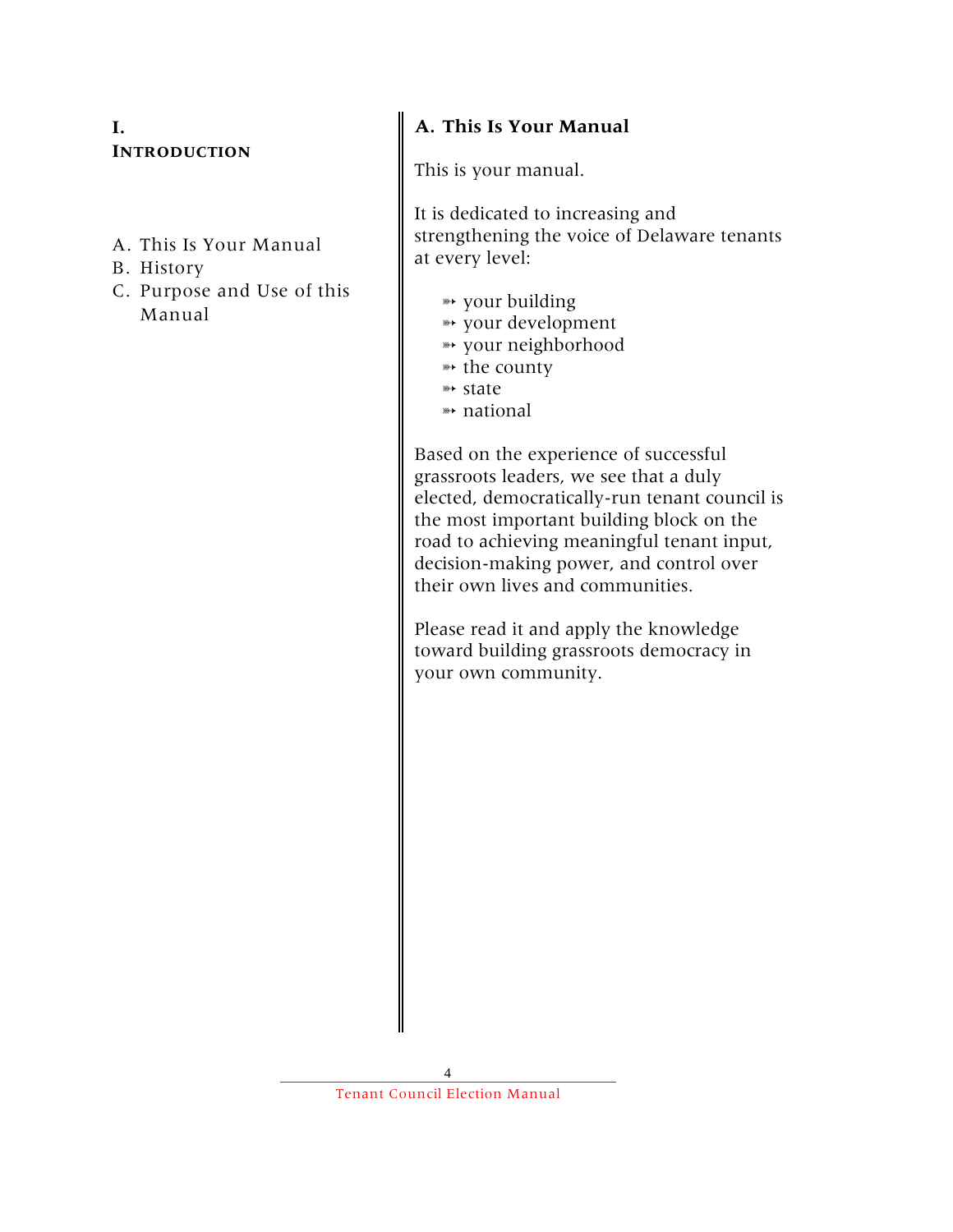**B. History** **Frough its work with the establishment** of the Delaware State Wide Association of Tenants, the Delaware Housing Coalition (DHC) began helping tenant councils to establish themselves in assisted housing sites in lower Delaware in 1999. The League of Women Voters of Delaware (LWV) has been involved in observing tenant council elections for much longer. Between them, DHC and the LWV have aided dozens of resident groups in assisted and unassisted housing throughout the State to start a tenant council or steering group.

P Your tenant council is a means through which your many voices can be heard as one.

A duly elected tenant council gives you, the tenants, the power to act in partnership with management or other groups, e.g. police.

It is the first step in a process that has led to many new forms of tenant independence, including:

- ¾ tenant voice in new resident selection process
- $\rightarrow$  tenant management
- $\rightarrow$  tenant ownership of land and property
- 
- ¾ tenant-controlled nonprofit community development corporations
- ¾ cooperatively owned housing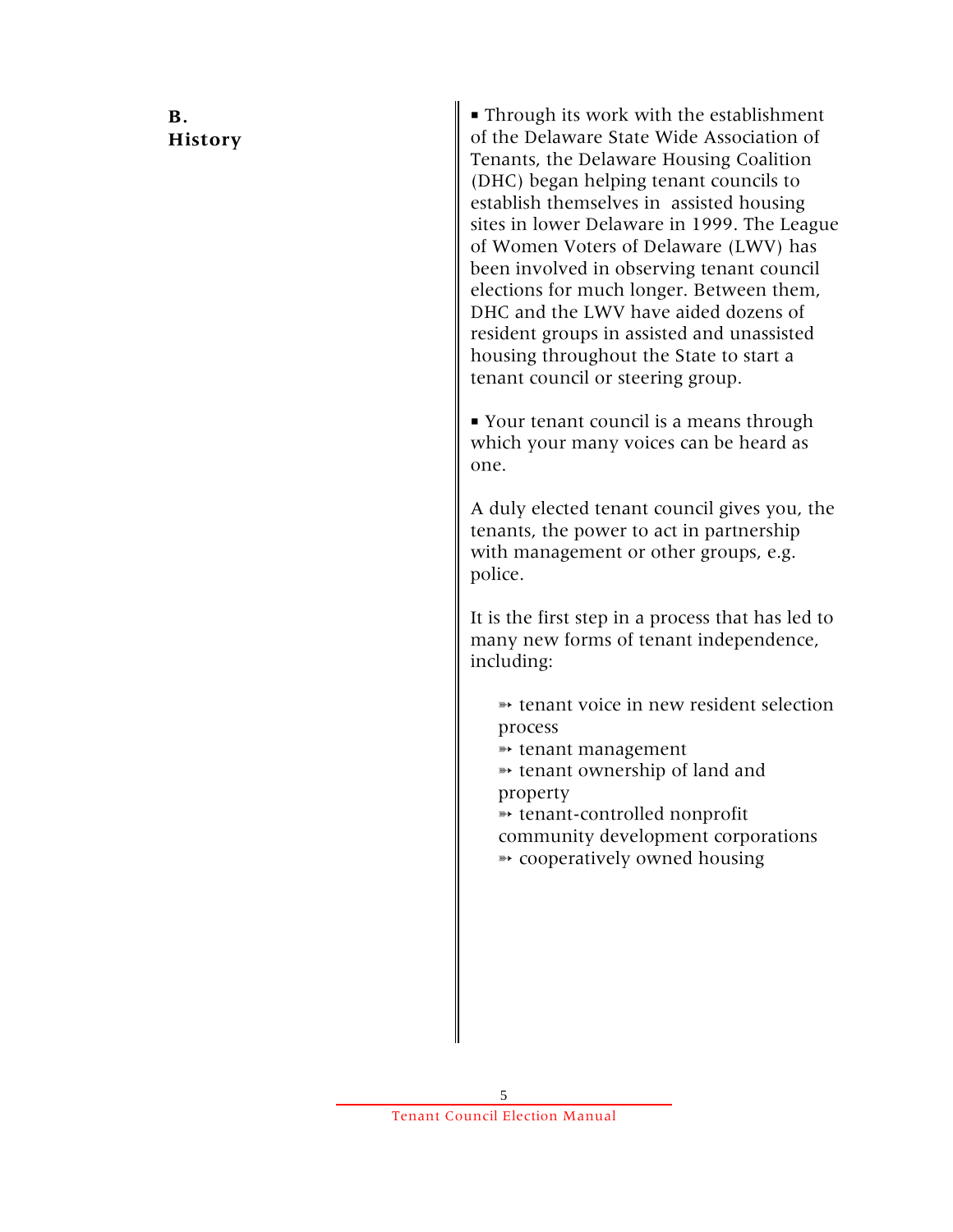**C. Purpose and Use of the Election Manual**

The primary purpose of this manual is to describe a standard process which ensures the legitimacy of the election of officers for a tenant council.

By having a uniform way of selecting a tenant council, no one person's voice is heard over another's.

As the manual indicates, the initiation of the election process is also the beginning of a democratic process in your building and/or development.

The procedures described in this manual are legal and encourage tenant control over the process.

Information in this election manual will be written in a way that is easy to understand. The manual will be accessible to tenants.

If the steps in this election manual are followed, your election will be legitimate.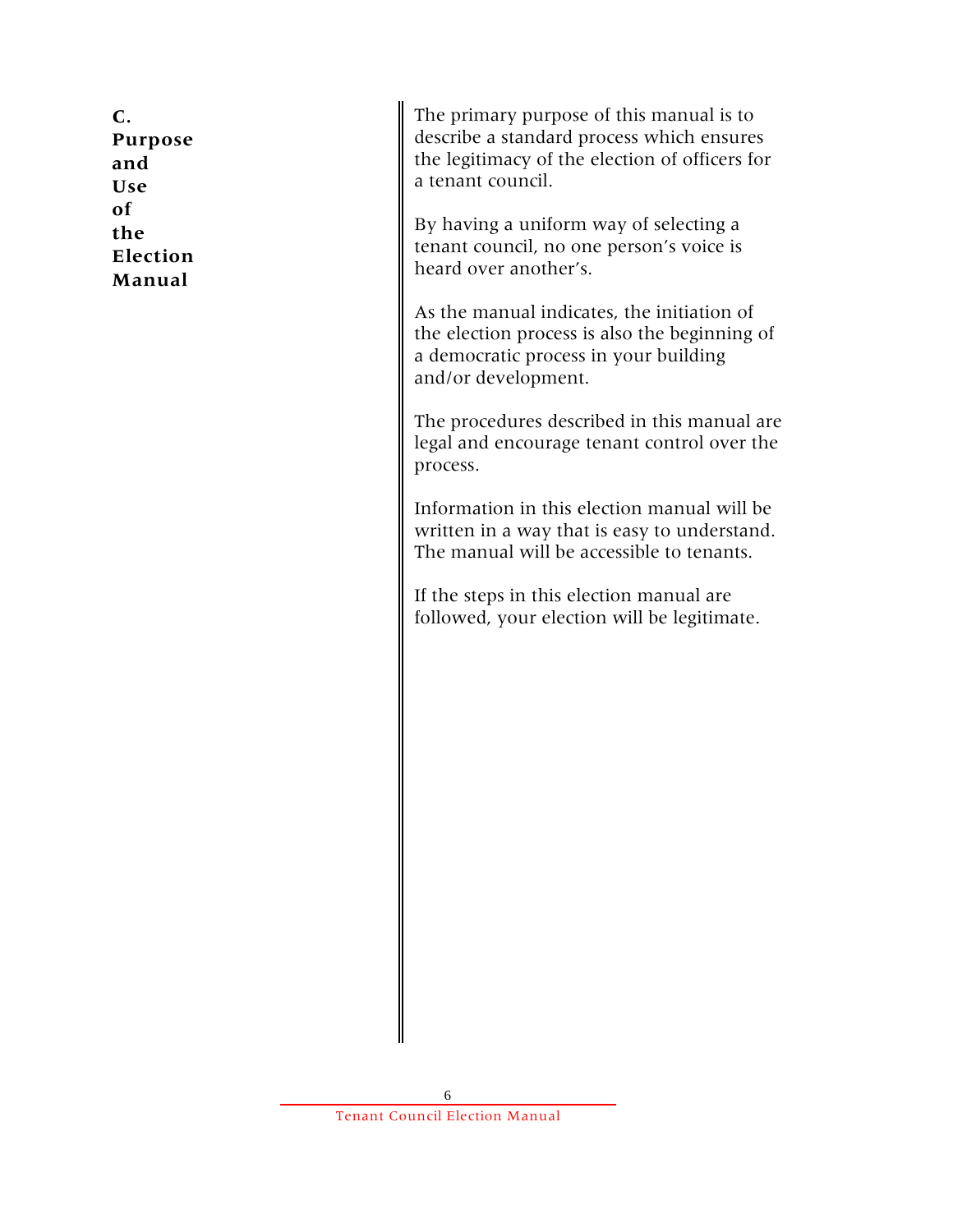| II.                                | Some of the roles of your tenant council are:                                                                                                                                                                                                          |
|------------------------------------|--------------------------------------------------------------------------------------------------------------------------------------------------------------------------------------------------------------------------------------------------------|
| <b>THE</b><br><b>ROLE</b>          | ■ To represent the interests of all the tenants;                                                                                                                                                                                                       |
| OF<br><b>THE</b><br><b>COUNCIL</b> | To have a tenant organization that is<br>independent of management;                                                                                                                                                                                    |
|                                    | ■ To provide a mechanism through which<br>grievances to management, etc. can be<br>addressed;                                                                                                                                                          |
|                                    | ■ To provide a means through which tenant<br>suggestions for quality of life issues in the<br>development can be received and worked on;                                                                                                               |
|                                    | ■ To provide a means by which tenant<br>concerns can be prioritized and addressed;                                                                                                                                                                     |
|                                    | ■ To have a legitimate body speaking for, and<br>backing tenant concerns;                                                                                                                                                                              |
|                                    | ■ To represent tenants to media, other tenant<br>councils, and other outside groups;                                                                                                                                                                   |
|                                    | To educate and inform tenants of the nature<br>of grievances and other issues that the tenant<br>council will undertake and keep tenants up-<br>to-date on that process;                                                                               |
|                                    | To provide a legal entity representing tenant<br>interests which can apply for grants to<br>improve the quality of life <sup>1</sup> ; and                                                                                                             |
|                                    | To be a partner in the overall policy<br>development and direction of operations <sup>2</sup> by a<br>housing authority or to have the right to be<br>recognized as having a voice in residential<br>community affairs by the management. <sup>3</sup> |
|                                    | (1) This applies to certain subsidized housing<br>developments, but not all.<br>(2) 24 C.F.R. 964.135<br>(3) Form C, "Rights and Responsibilities," HUD Office of<br>Multifamily Housing                                                               |
|                                    |                                                                                                                                                                                                                                                        |

 $\overline{a}$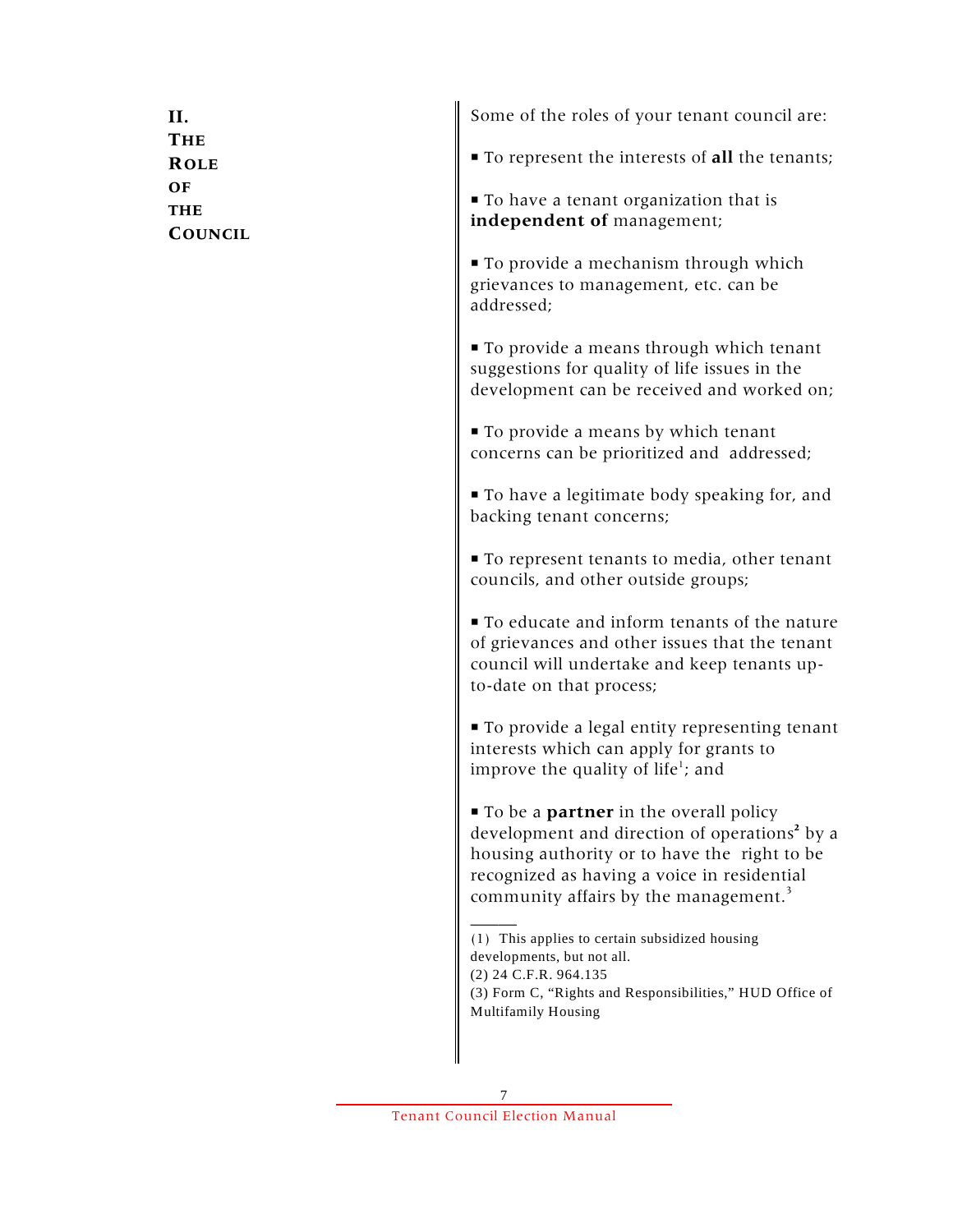**III. WHY ELECTIONS ARE IMPORTANT**

**Elections are part of the democratic** process;

P Elections enable you, as tenants, to actively participate in choosing who will represent your concerns;

**Elections avoid arbitrary decisions by self**designated leaders who try to speak on behalf of the resident body;

**Elections help to build new leadership** within your community and strengthen already existing leadership;

 $\blacksquare$  Elections help to build a stronger community by giving your community common goals, a history of overcoming obstacles and adversity, and a tradition of tenant independence;

**Elections express your desire to be full** members of the community, working as agents for change and improvement, and rejecting the passive role of being housing "consumers" to be managed by others;

**Elections make a statement about you, the** tenants, as members of the wider community who are acting as responsible fellow citizens;

 $\blacksquare$  Elections are the first step in a more deliberate and planned presence by tenants in their dealings with management and the wider community; and

**Elections can lead to more powerful forms** of tenant influence and control, as described above.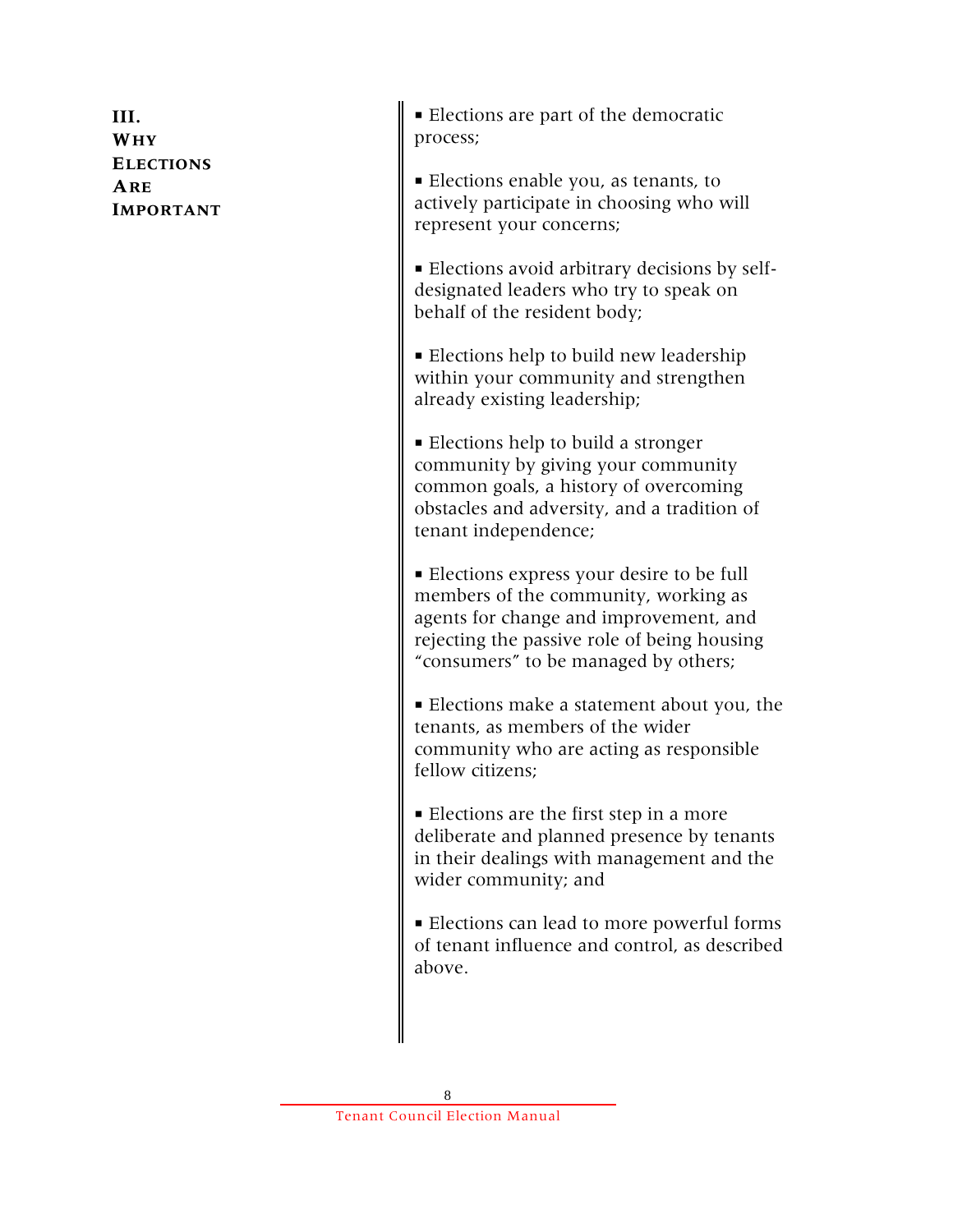**IV. THE ELECTION PROCESS**

A. The Third Party Observer B. Holding an Interest Meeting C. The Nominations D. The Election

- The election process as outlined provides a road map and step- by-step directions to organize and carry out an election in your development or building.

- The steps described are a combination of what the US Department of HUD requires and in addition, what we have found to have worked well in Delaware.

### **A. The Third Party Observer**

The US Department of Housing and Urban Development  $(HUD)^1$  requires that for public housing sites, all official steps of the entire election process and any recall<sup>2</sup> procedures be observed by an independent third party. We agree that this is a good idea for all elections regardless of what type housing you live in. This ensures that you as residents involved in the election benefit from having the process be monitored and approved by individuals who know how the process should be run **and** have no personal interest in the results of the election.

Examples of qualified third parties include the local branches of the League of Women Voters (LWV) and the Urban League.

In addition, for public housing sites, HUD states that at a minimum, a tenant council may use local election board/commissions<sup>3</sup>.

After receiving preliminary instruction from this manual and DHC, steering groups should contact their local LWV contact as soon as possible in order to discuss and coordinate the process with them.<sup>4</sup>

(1) 24 CFR 964.130 for Public Housing developments (2) A recall is a post-election procedure which allows for a party who had been elected and does not (or cannot) perform their duties to be taken out of office in an organized manner.

(3) 24 CFR 964.130; see Appendix

(4) For the purpose of this manual, it will be assumed that the Third Party Observer will be the local branch of the League of Women Voters.

\_\_\_\_\_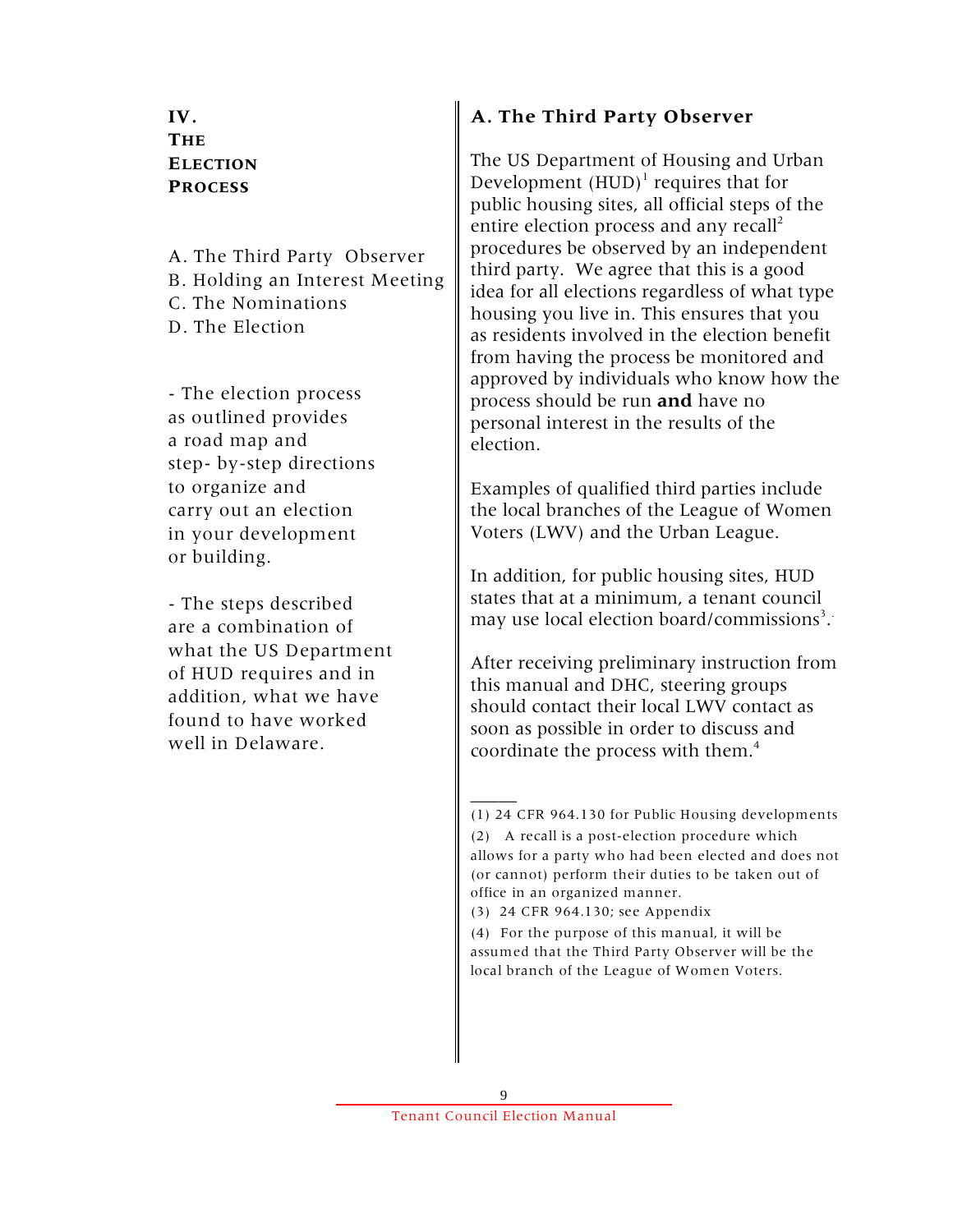**B. Holding an Interest Meeting**

Most tenant councils start with a small committee of residents talking informally among themselves about the value and potential of working together to solve a problem, to improve a situation and/or to add services in their building/complex. These interested tenants may be called a steering group (SG).

It is important for tenants to work toward creating a body that is **independent of the management/owner.** This does not mean that a tenant council has to be in an adversarial relationship with management . It does mean that your tenant council will be treated as a legitimate body that is considered a **partner** whose voice is to be sought out and seriously considered.

Tenants can contact the Delaware Housing Coalition to receive a copy of this election manual. DHC will meet with the steering group to review the manual and give technical assistance. The steering groups can then call the local branch of the League of Women Voters to start coordinating the election process.

The next step is for the steering group to plan to hold an **interest meeting** for all tenants, making sure the LWV has agreed to the time and place so they can observe the process.

It is best if the meeting can take place on the premises, for example in a community room if the building/complex has one. If not, a local church hall, fire hall, or similar community facility may be able to donate space. It is important that whatever facility is reserved – that the room be as accessible as possible to persons with handicaps. Considerations should also be made for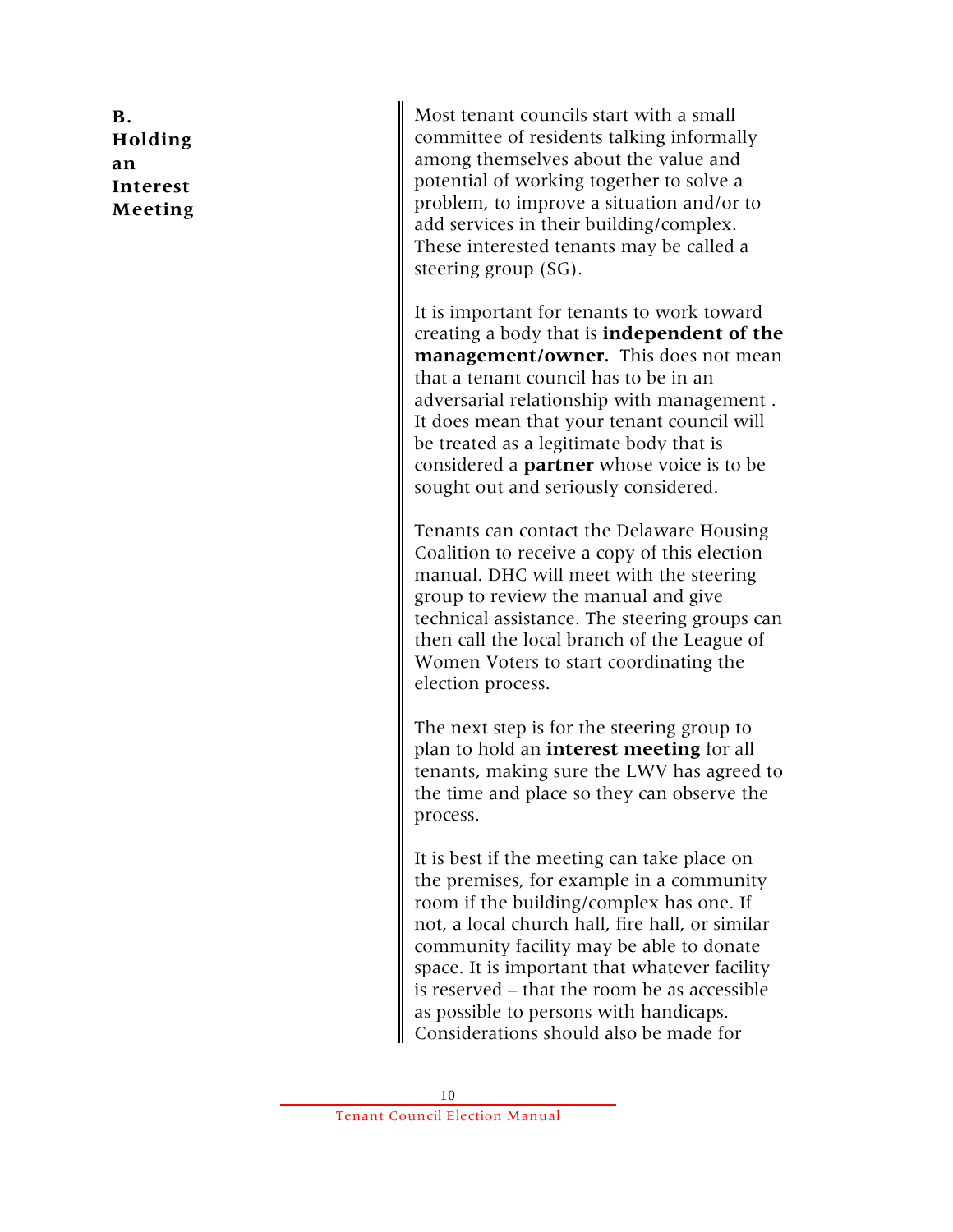those with handicaps if transportation is involved.

The steering group should also carefully consider when the meeting(s) should be held. For example, if residents are working various shifts, the time when most folks would be available should be considered. Early evening may be best for developments with working people; if it is a senior development, perhaps the mid-afternoon may be most suitable. Provisions should be made to get information to residents who are unable to get to the meeting.

Except for the third party observer and invited guests such as representatives from DHC, it is important that no outsiders, especially personnel from management, be present at the meeting. This includes a maintenance person or manager who lives on the premises –these individuals are considered to be management-related even if they reside on the premises.

Create a flier and slip it under every door and/or post it in several conspicuous public places. **Fliers should be posted one week before the scheduled meeting.**  Good places to post fliers include community rooms, common laundry rooms, above group mailboxes, near elevators, etc. (Please check your lease and house rules to ensure no violations occur)

The flier should state that a group of concerned residents is holding an Interest Meeting to determine whether the residents want to form a tenant council and to initiate the nominations process if it is decided that they would like to see a tenant council formed. The flier should also include a phone number for questions.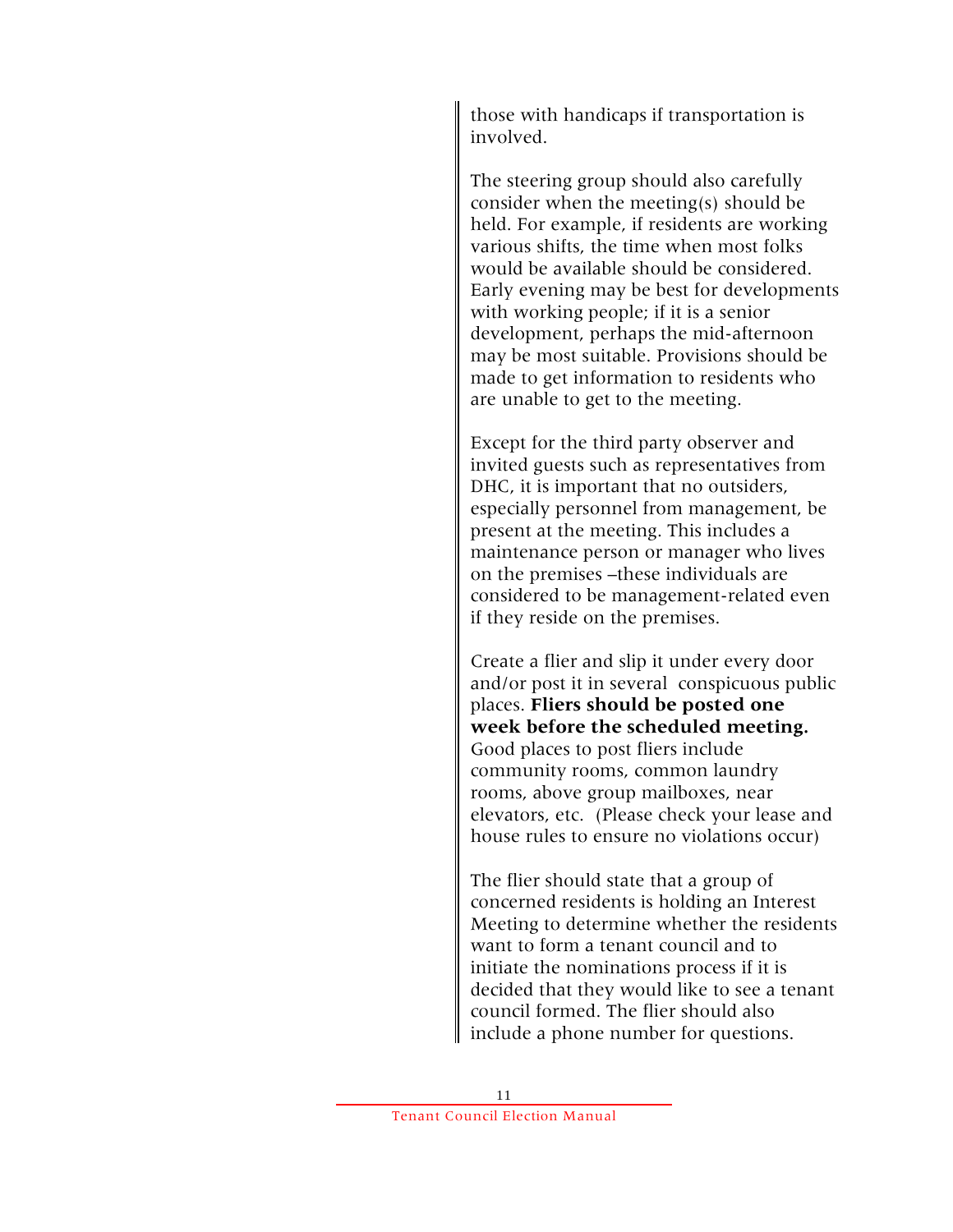*See Forms A and B*.

The interest meeting **may** be the nominating meeting. This depends on the readiness of your fellow tenants. If an additional meeting just for nominations is needed after the interest meeting, this will add additional days and another step to the election process (see timeline below, page 18) .

If there is a pre-existing tenant council, the interest meeting **is** the nominating meeting. All steps outlined above should be included. By-laws of the existing tenant council must be followed.

 At the meeting, the purpose of the meeting, the role of a tenant council, and a brief outline of the election process and requirements for participation should be explained to the group. If the group decides to form a tenant council, the number of Board representatives needed should be decided, nominations for the Board of the Council should then be taken.

If the group decides not to form a tenant council, alternatives for improving communication among tenants may be discussed.

All actions should be recorded by an agreed-upon member of the volunteer steering group.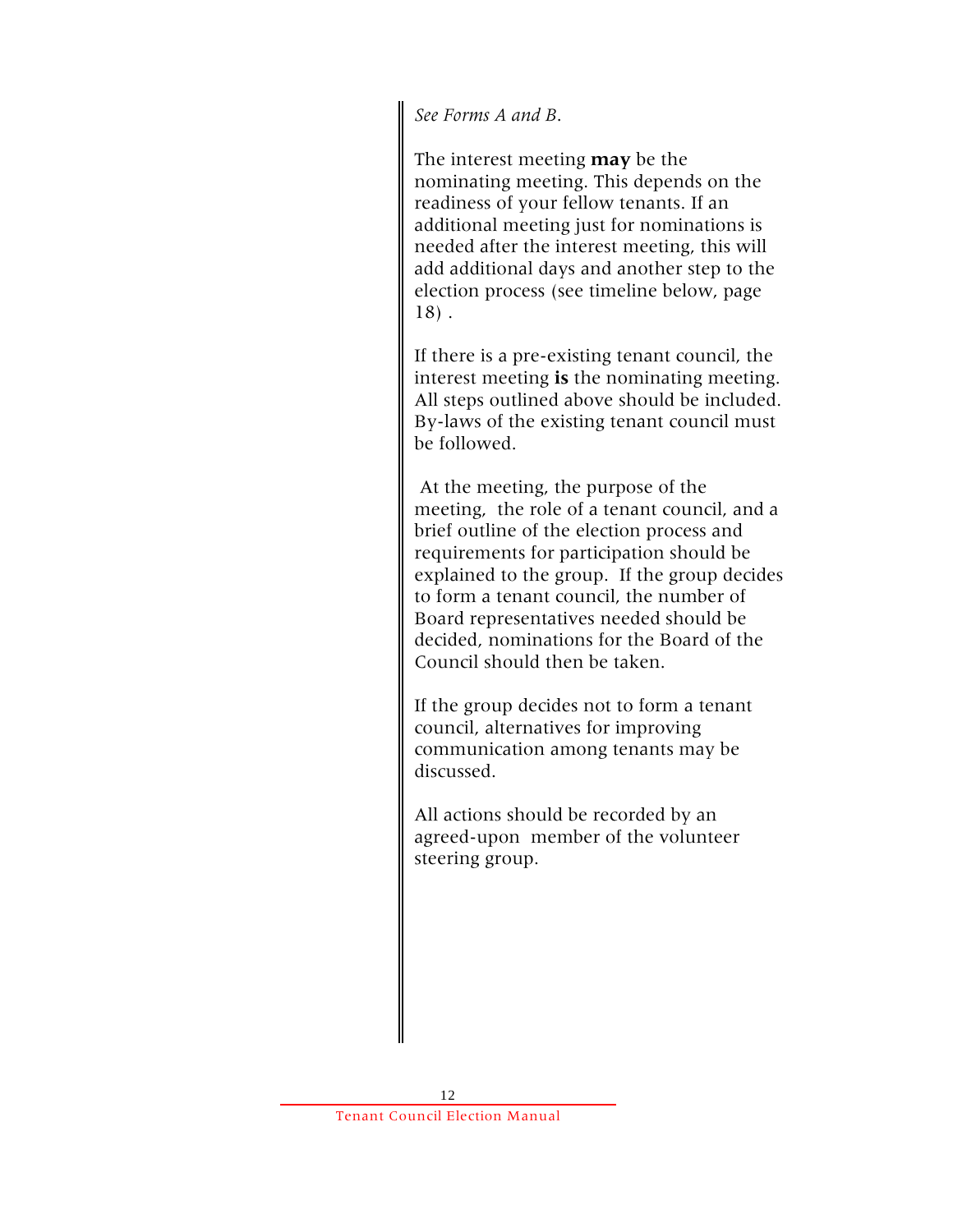**C. The Nominations** Whether the interest meeting becomes a nominating meeting or whether there is a separate nominating meeting held, one person should be designated as the recorder of the meeting that makes nominations.

Nominations are taken for the Board of the Tenant Council, not for specific offices. Those decisions will be made by the elected board at their first "organizational meeting" after the election.

Each nominee should be nominated by one person and seconded by another. A tenant may nominate her/himself. Nominees must consent to serve.

After the close of nominations, a set time for changes or additions should be decided. A week is sufficient to allow for changes once the slate of nominees is posted.

Names of all persons nominated, who consented to serve, should be posted in common areas as soon as possible, but no more than three (3) days after the interest meeting. Instructions for making changes should be included in this posting. *See Form N.*

The date and time of the election may be posted immediately after the nomination meeting, if that has been decided. *See Form C.* 

An election reminder (*Form D*) may also be posted sometime after the close of nominations.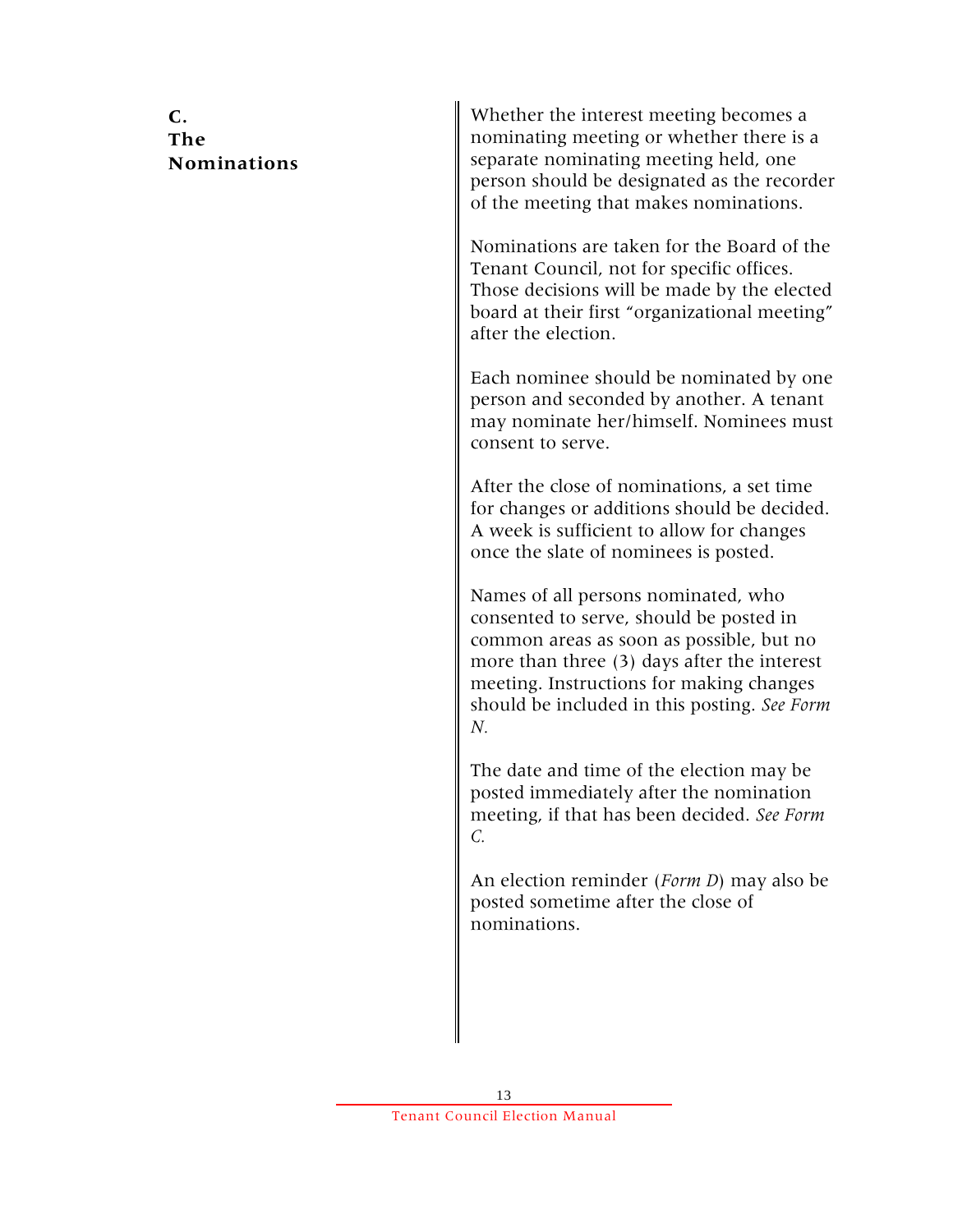One option for receiving additional nominations is to have a neutral, toll-free phone number posted to call to make changes/additions. The time and date of the close of nominations should be clearly written on this flier.

Persons calling in changes should identify themselves and state their apartment number to verify their status as a tenant in that development. They should also affirm that any person that they are nominating has consented to serve on the Board of the Tenant Council.

Any deletions from the original slate should be verified **by the person** whose name is being deleted.

A second option is to have "tear-off" tabs at the bottom of the fliers announcing the nominations. On the tear-off section all pertinent information should be included. Residents could then take this tear-off and send in their changes of nominees for the slate.

Another option is to place a marked, locked box in an appropriate common area where nomination changes can be placed. *See Form K.*

14 Tenant Council Election Manual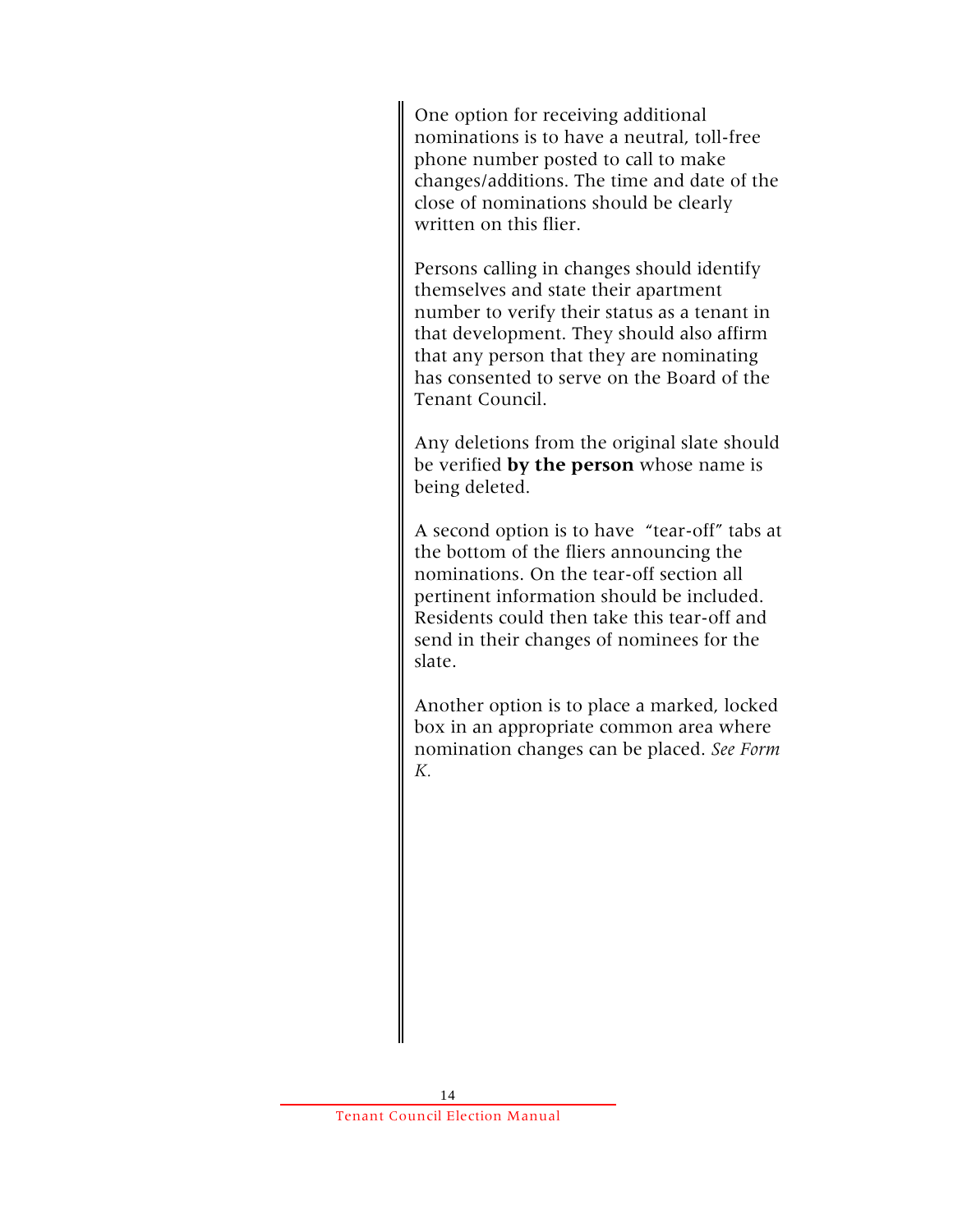**D. The Election**

### **Election Slate**

Once the nominations are closed, an election slate (*Form E*) should be posted. After the time, date and place of the election have been verified with the LWV and the host voting place, this should be included with the election slate information and a phone number for questions. Instructions regarding types of acceptable verification of residency (if required) should be included on this flier as well. This flier should also be copied and posted at least in several common areas, if not delivered to each household within seven days of the close of the nominations.

### **Sample Ballot**

A sample of the final ballot (*Form G*) may be posted closer to the election day in order to help your fellow tenants prepare to vote. This sample ballot needs to reflect the same names that are in the posted slate of nominees.

### **Room setup**

P Signs should be posted outside of the room to indicate that this is the voting place).

It should be assured that there are enough tables and chairs set up to accommodate the flow of voter traffic. (Voters need to register and show identification to LWV members.) (Two (2) LWV members usually observe the election therefore two tables for voters should be sufficient).

■ Extra pens should be available for voters to use.

All voters should sign in (*Form F*).

A sample ballot should be posted where it can be easily reviewed.

A sealed box with an opening for ballots should be provided.

• One or more tables and chairs should be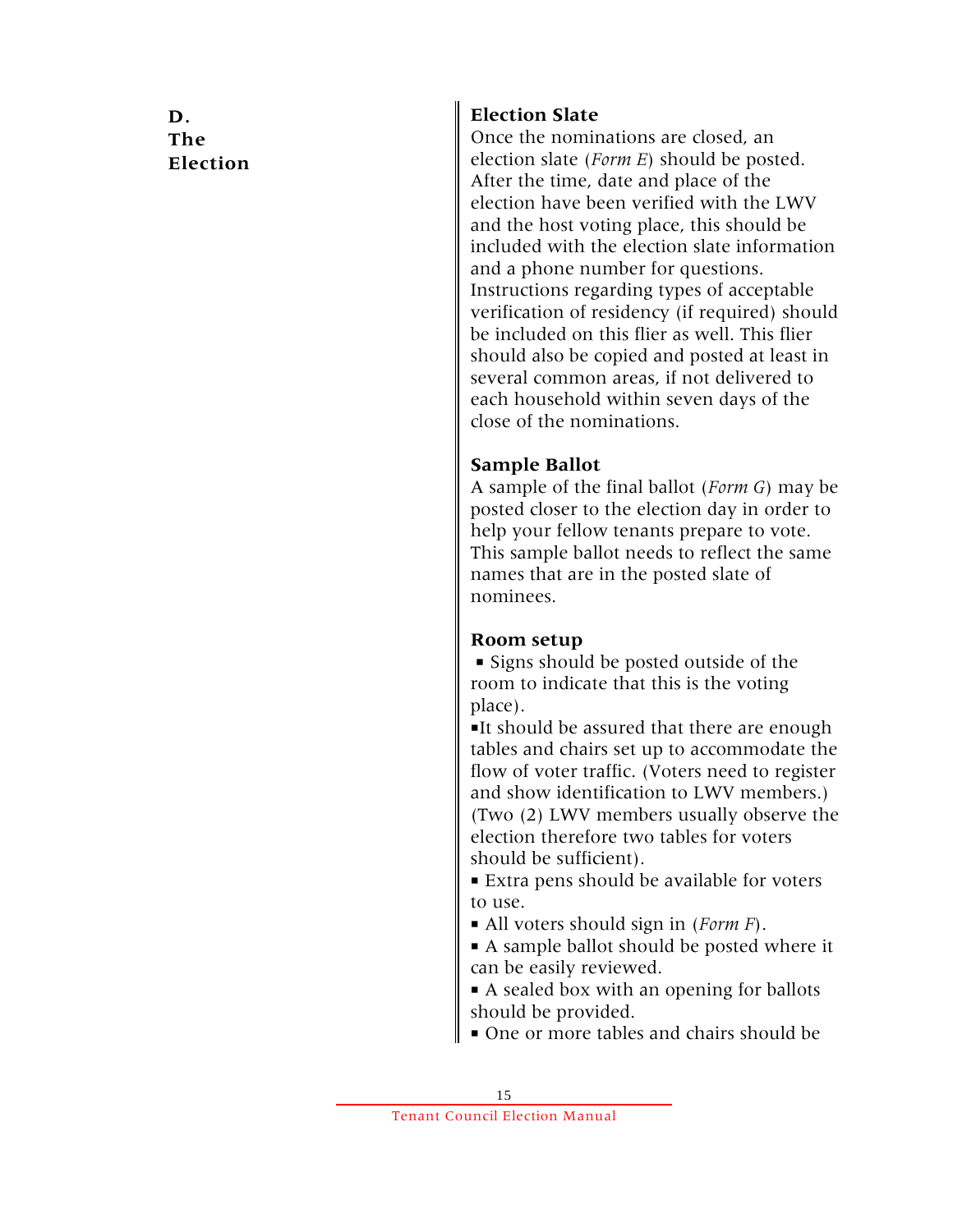set up away from the ballot box to ensure voters' privacy in completing the form.

### **Counting and Posting**

After the election is over the ballots will be counted by the LWV.

The results (*Form I*)will be posted outside the election room or other appropriate places.

A phone number will be made available for follow up.

The results forms will be signed by LWV. There will be three (3) originals one is given to management, one is posted, and one will be kept by the LWV. A copy will be sent to DHC.

For public housing sites, a signed and notarized certification and a checklist to determine if a council is duly elected may also need to be signed by the LWV.

### **Absentee Ballots**

In some cases an absentee ballot option may be appropriate. If you believe this is the case, please discuss with your local League of Women Voter's representative. Any tasks relating to an absentee ballot process must be completed with the same time frame as other steps.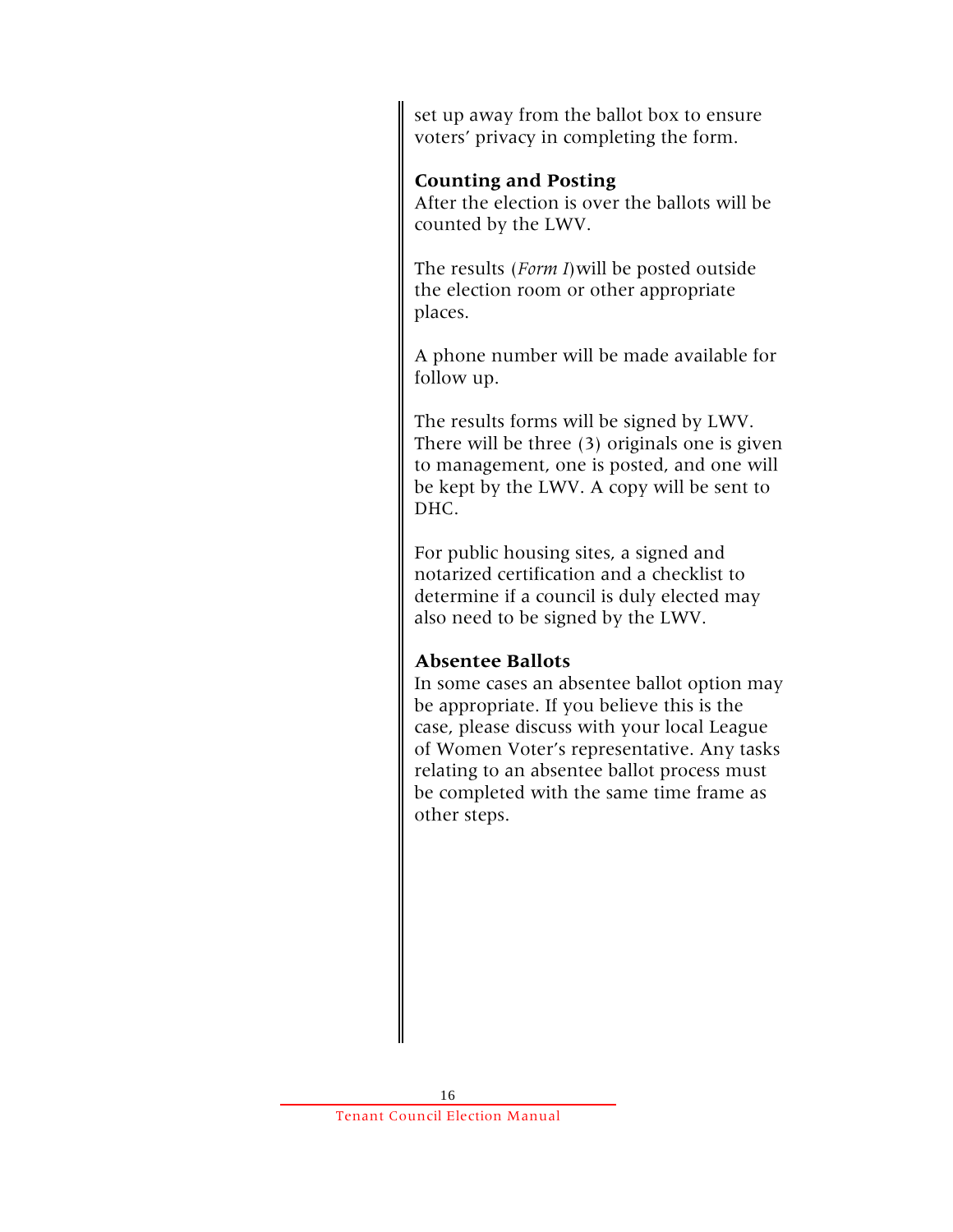**V. Gaining Recognition**

Posting the results of the election is the first step in letting the residents know the outcome of the election.

As soon as possible after the election, the new council officers should meet to hold an organizational meeting, deciding among themselves who shall hold which office. The result of this decision should be posted for all the tenants right away.

A meeting of the full tenant council should be scheduled soon after the organizational meeting. *See Form M*.

The LWV and DHC, should also be notified of the meeting.

A media release may be considered, announcing the formation of a tenant council and the election of officers.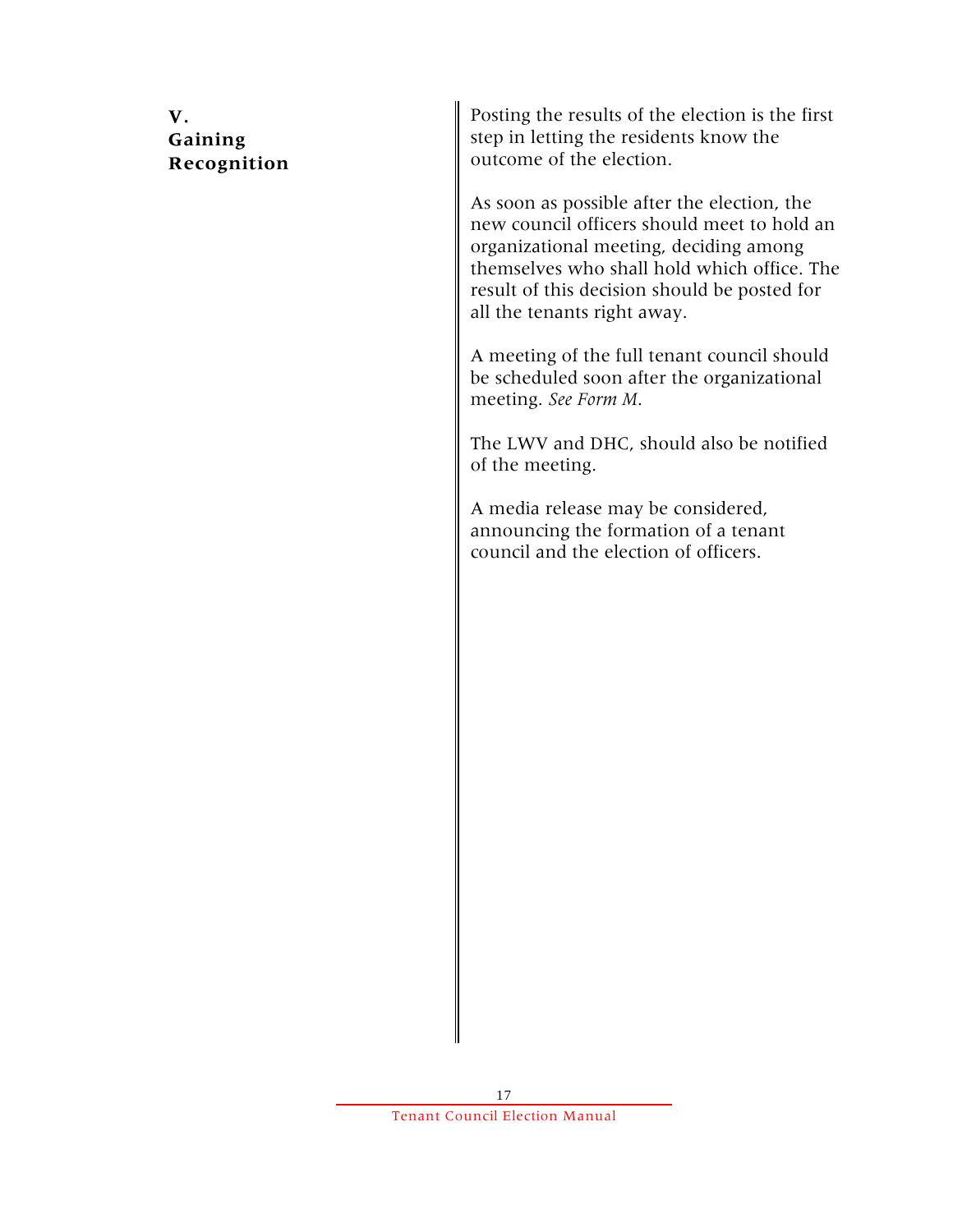### **Election Process Timetable**

Countdown to Election Day Starts at least 37 Days Ahead.

(There should be no less than 30 days between the day of the nominations and election day)

| Day   | Step #         | Action                       |                | Steps:                                                                                                                                                                                                       |
|-------|----------------|------------------------------|----------------|--------------------------------------------------------------------------------------------------------------------------------------------------------------------------------------------------------------|
| $-37$ | $\mathbf{D}$   | Post Interest Notice         | $^{\circledR}$ | <b>Interest Meeting Notice. Fliers</b><br>should be posted one week ahead<br>of time (Day -37) in common<br>areas announcing that an interest<br>meeting will take place. Form A<br>(or B)                   |
| $-30$ | $\circled{2}$  | <b>Hold Interest Meeting</b> | $\circled{2}$  | Interest Meeting is conducted,<br>nominations made, and date of<br>election set. (Day -30).                                                                                                                  |
| $-27$ | $\circled{3}$  | <b>Post Nominations</b>      | $^{\circledR}$ | <b>Results of Interest Meeting</b><br>(Nominations) posted within<br>three $(3)$ days $(Day -27)$ .<br>Instructions for changes included<br>in this posting. Announcement of<br>election date posted. Form C |
| $-20$ | $^{\circledA}$ | Close Nominations            |                | <b>Steering Group receives</b><br>nomination changes.<br>Nominations are closed. (Day -<br>20). Board slate posted. Form E                                                                                   |
| $-12$ | $\circledS$    | Post Sample Ballot           | $^\circledR$   | Sample final ballot is posted with<br>instructions for elections. (Day<br>$-12)$ Form G                                                                                                                      |
|       | $\circledast$  | Election Day                 | $^{\circledR}$ | Election Day Forms G and I                                                                                                                                                                                   |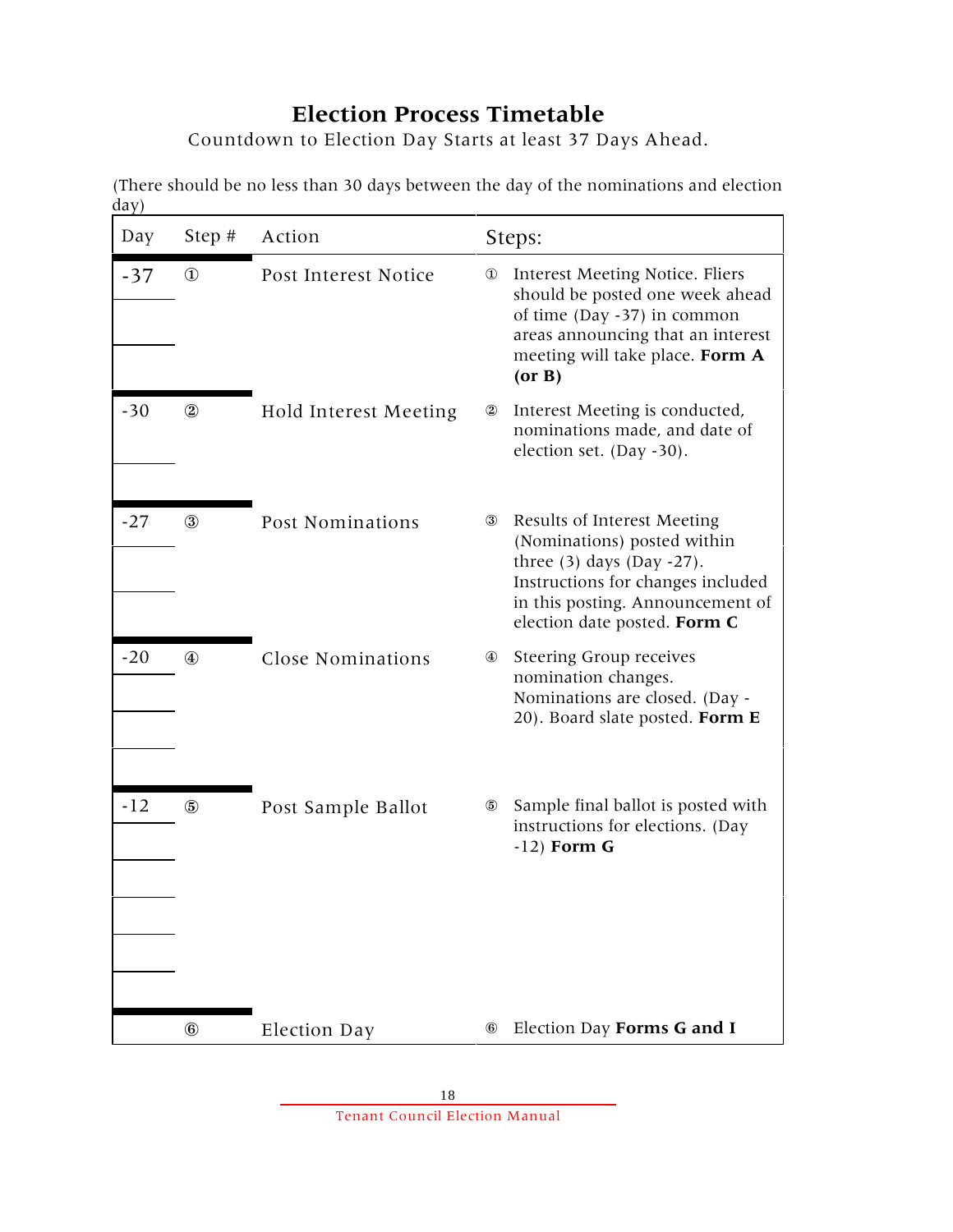### **VI.**

#### **FEDERAL GUIDELINES**

#### A. **PUBLIC HOUSING**:

TITLE 24, PART 964 OF THE CODE OF FEDERAL REGULATIONS (EXCERPT)

### B. **SECTION 8 HOUSING**:

TITLE 24, PART 245 OF THE CODE OF FEDERAL REGULATIONS (EXCERPT)

#### C. **FAIR HOUSING**:

### TITLE 24, PART 100 OF THE CODE OF FEDERAL REGULATIONS (EXCERPT)

| S 964.3 Applicability and scope. agency that has a public<br>TITLE 24, PART 964 OF THE (a) The policies and procedures housing annual contributions<br>$FEDERAL$ contained in this part apply to contract with<br>O F<br>HUD<br>o r<br>any PHA that has a Public administers tenant-based rental<br>Housing Annual Contributions under section 8 of the United<br>Contract (ACC) with HUD. This States Housing Act of 1937 (42<br>part, except for subpart E, does U.S.C. 1437f).<br>not apply to PHAs with housing<br>assistance payments contracts<br>(f) The term "resident," as used<br>with HUD under section 8 of throughout this part, is<br>the U.S. Housing Act of 1937.<br>interchangeable with the term<br>[Title 24, Volume 4]<br>"tenant," to reflect the fact that<br>[Revised as of April 1, 2002]<br>(b) Subpart B of this part local resident organizations<br>policies, have differing preferences for<br>contains<br>HUD<br>procedures, and requirements the terms.<br>Terms such as<br>for the participation of residents resident council" and "tenant<br>in public housing operations. council" and "resident<br>These policies, procedures, and management" and "tenant"<br>Tenant Participation and Tenant requirements apply to<br>all management"<br>a r e<br>Opportunities in Public Housing residents participating under interchangeable. Hereafter, for<br>ease of discussion, the rule will<br>this part.<br>use the terms resident, resident<br>(e) Subpart $E$ of this part council<br>and<br>resident<br>The purpose of this part is to implements section $2(b)$ of the management corporation,<br>as<br>recognize the importance of United States Housing Act of appropriate.<br>in 1937 (42 U.S.C. 1437), which<br>involvement<br>positive living provides for resident § 964.7 Definitions.<br>a<br>environment and in actively membership on the board of |                                |  |
|--------------------------------------------------------------------------------------------------------------------------------------------------------------------------------------------------------------------------------------------------------------------------------------------------------------------------------------------------------------------------------------------------------------------------------------------------------------------------------------------------------------------------------------------------------------------------------------------------------------------------------------------------------------------------------------------------------------------------------------------------------------------------------------------------------------------------------------------------------------------------------------------------------------------------------------------------------------------------------------------------------------------------------------------------------------------------------------------------------------------------------------------------------------------------------------------------------------------------------------------------------------------------------------------------------------------------------------------------------------------------------------------------------------------------------------------------------------------------------------------------------------------------------------------------------------------------------------------------------------------------------------------------------------------------------------------------------------------------------------------------------------------------------------------------------------------------------------------------------------------------------------------------|--------------------------------|--|
|                                                                                                                                                                                                                                                                                                                                                                                                                                                                                                                                                                                                                                                                                                                                                                                                                                                                                                                                                                                                                                                                                                                                                                                                                                                                                                                                                                                                                                                                                                                                                                                                                                                                                                                                                                                                                                                                                                  | A. PUBLIC HOUSING:             |  |
|                                                                                                                                                                                                                                                                                                                                                                                                                                                                                                                                                                                                                                                                                                                                                                                                                                                                                                                                                                                                                                                                                                                                                                                                                                                                                                                                                                                                                                                                                                                                                                                                                                                                                                                                                                                                                                                                                                  |                                |  |
|                                                                                                                                                                                                                                                                                                                                                                                                                                                                                                                                                                                                                                                                                                                                                                                                                                                                                                                                                                                                                                                                                                                                                                                                                                                                                                                                                                                                                                                                                                                                                                                                                                                                                                                                                                                                                                                                                                  | CODE                           |  |
|                                                                                                                                                                                                                                                                                                                                                                                                                                                                                                                                                                                                                                                                                                                                                                                                                                                                                                                                                                                                                                                                                                                                                                                                                                                                                                                                                                                                                                                                                                                                                                                                                                                                                                                                                                                                                                                                                                  | <b>REGULATIONS</b>             |  |
|                                                                                                                                                                                                                                                                                                                                                                                                                                                                                                                                                                                                                                                                                                                                                                                                                                                                                                                                                                                                                                                                                                                                                                                                                                                                                                                                                                                                                                                                                                                                                                                                                                                                                                                                                                                                                                                                                                  | <b>CONTENTS</b>                |  |
|                                                                                                                                                                                                                                                                                                                                                                                                                                                                                                                                                                                                                                                                                                                                                                                                                                                                                                                                                                                                                                                                                                                                                                                                                                                                                                                                                                                                                                                                                                                                                                                                                                                                                                                                                                                                                                                                                                  |                                |  |
|                                                                                                                                                                                                                                                                                                                                                                                                                                                                                                                                                                                                                                                                                                                                                                                                                                                                                                                                                                                                                                                                                                                                                                                                                                                                                                                                                                                                                                                                                                                                                                                                                                                                                                                                                                                                                                                                                                  | Subpart A-General Provisions   |  |
|                                                                                                                                                                                                                                                                                                                                                                                                                                                                                                                                                                                                                                                                                                                                                                                                                                                                                                                                                                                                                                                                                                                                                                                                                                                                                                                                                                                                                                                                                                                                                                                                                                                                                                                                                                                                                                                                                                  | Subpart B-Tenant Participation |  |
|                                                                                                                                                                                                                                                                                                                                                                                                                                                                                                                                                                                                                                                                                                                                                                                                                                                                                                                                                                                                                                                                                                                                                                                                                                                                                                                                                                                                                                                                                                                                                                                                                                                                                                                                                                                                                                                                                                  | Subpart E-Resident Board       |  |
|                                                                                                                                                                                                                                                                                                                                                                                                                                                                                                                                                                                                                                                                                                                                                                                                                                                                                                                                                                                                                                                                                                                                                                                                                                                                                                                                                                                                                                                                                                                                                                                                                                                                                                                                                                                                                                                                                                  | Members                        |  |
|                                                                                                                                                                                                                                                                                                                                                                                                                                                                                                                                                                                                                                                                                                                                                                                                                                                                                                                                                                                                                                                                                                                                                                                                                                                                                                                                                                                                                                                                                                                                                                                                                                                                                                                                                                                                                                                                                                  | [Code of Federal Regulations]  |  |
|                                                                                                                                                                                                                                                                                                                                                                                                                                                                                                                                                                                                                                                                                                                                                                                                                                                                                                                                                                                                                                                                                                                                                                                                                                                                                                                                                                                                                                                                                                                                                                                                                                                                                                                                                                                                                                                                                                  |                                |  |
|                                                                                                                                                                                                                                                                                                                                                                                                                                                                                                                                                                                                                                                                                                                                                                                                                                                                                                                                                                                                                                                                                                                                                                                                                                                                                                                                                                                                                                                                                                                                                                                                                                                                                                                                                                                                                                                                                                  |                                |  |
|                                                                                                                                                                                                                                                                                                                                                                                                                                                                                                                                                                                                                                                                                                                                                                                                                                                                                                                                                                                                                                                                                                                                                                                                                                                                                                                                                                                                                                                                                                                                                                                                                                                                                                                                                                                                                                                                                                  | From the U.S. Government       |  |
|                                                                                                                                                                                                                                                                                                                                                                                                                                                                                                                                                                                                                                                                                                                                                                                                                                                                                                                                                                                                                                                                                                                                                                                                                                                                                                                                                                                                                                                                                                                                                                                                                                                                                                                                                                                                                                                                                                  | Printing Office                |  |
|                                                                                                                                                                                                                                                                                                                                                                                                                                                                                                                                                                                                                                                                                                                                                                                                                                                                                                                                                                                                                                                                                                                                                                                                                                                                                                                                                                                                                                                                                                                                                                                                                                                                                                                                                                                                                                                                                                  | [CITE: 24CFR964.1]             |  |
|                                                                                                                                                                                                                                                                                                                                                                                                                                                                                                                                                                                                                                                                                                                                                                                                                                                                                                                                                                                                                                                                                                                                                                                                                                                                                                                                                                                                                                                                                                                                                                                                                                                                                                                                                                                                                                                                                                  |                                |  |
|                                                                                                                                                                                                                                                                                                                                                                                                                                                                                                                                                                                                                                                                                                                                                                                                                                                                                                                                                                                                                                                                                                                                                                                                                                                                                                                                                                                                                                                                                                                                                                                                                                                                                                                                                                                                                                                                                                  | PART 964--                     |  |
|                                                                                                                                                                                                                                                                                                                                                                                                                                                                                                                                                                                                                                                                                                                                                                                                                                                                                                                                                                                                                                                                                                                                                                                                                                                                                                                                                                                                                                                                                                                                                                                                                                                                                                                                                                                                                                                                                                  |                                |  |
|                                                                                                                                                                                                                                                                                                                                                                                                                                                                                                                                                                                                                                                                                                                                                                                                                                                                                                                                                                                                                                                                                                                                                                                                                                                                                                                                                                                                                                                                                                                                                                                                                                                                                                                                                                                                                                                                                                  |                                |  |
|                                                                                                                                                                                                                                                                                                                                                                                                                                                                                                                                                                                                                                                                                                                                                                                                                                                                                                                                                                                                                                                                                                                                                                                                                                                                                                                                                                                                                                                                                                                                                                                                                                                                                                                                                                                                                                                                                                  |                                |  |
|                                                                                                                                                                                                                                                                                                                                                                                                                                                                                                                                                                                                                                                                                                                                                                                                                                                                                                                                                                                                                                                                                                                                                                                                                                                                                                                                                                                                                                                                                                                                                                                                                                                                                                                                                                                                                                                                                                  | Subpart A-General Provisions   |  |
|                                                                                                                                                                                                                                                                                                                                                                                                                                                                                                                                                                                                                                                                                                                                                                                                                                                                                                                                                                                                                                                                                                                                                                                                                                                                                                                                                                                                                                                                                                                                                                                                                                                                                                                                                                                                                                                                                                  | § 964.1 Purpose.               |  |
|                                                                                                                                                                                                                                                                                                                                                                                                                                                                                                                                                                                                                                                                                                                                                                                                                                                                                                                                                                                                                                                                                                                                                                                                                                                                                                                                                                                                                                                                                                                                                                                                                                                                                                                                                                                                                                                                                                  |                                |  |
|                                                                                                                                                                                                                                                                                                                                                                                                                                                                                                                                                                                                                                                                                                                                                                                                                                                                                                                                                                                                                                                                                                                                                                                                                                                                                                                                                                                                                                                                                                                                                                                                                                                                                                                                                                                                                                                                                                  |                                |  |
|                                                                                                                                                                                                                                                                                                                                                                                                                                                                                                                                                                                                                                                                                                                                                                                                                                                                                                                                                                                                                                                                                                                                                                                                                                                                                                                                                                                                                                                                                                                                                                                                                                                                                                                                                                                                                                                                                                  | resident                       |  |
|                                                                                                                                                                                                                                                                                                                                                                                                                                                                                                                                                                                                                                                                                                                                                                                                                                                                                                                                                                                                                                                                                                                                                                                                                                                                                                                                                                                                                                                                                                                                                                                                                                                                                                                                                                                                                                                                                                  | creating                       |  |
|                                                                                                                                                                                                                                                                                                                                                                                                                                                                                                                                                                                                                                                                                                                                                                                                                                                                                                                                                                                                                                                                                                                                                                                                                                                                                                                                                                                                                                                                                                                                                                                                                                                                                                                                                                                                                                                                                                  |                                |  |
| overall directors or similar governing<br>in the<br>Eligible residents for FIC.<br>A                                                                                                                                                                                                                                                                                                                                                                                                                                                                                                                                                                                                                                                                                                                                                                                                                                                                                                                                                                                                                                                                                                                                                                                                                                                                                                                                                                                                                                                                                                                                                                                                                                                                                                                                                                                                             | participating                  |  |
| body of a PHA. Subpart E participating resident<br>of<br>a                                                                                                                                                                                                                                                                                                                                                                                                                                                                                                                                                                                                                                                                                                                                                                                                                                                                                                                                                                                                                                                                                                                                                                                                                                                                                                                                                                                                                                                                                                                                                                                                                                                                                                                                                                                                                                       | mission of public housing.     |  |
| applies to any public housing participating HA. If the HA is                                                                                                                                                                                                                                                                                                                                                                                                                                                                                                                                                                                                                                                                                                                                                                                                                                                                                                                                                                                                                                                                                                                                                                                                                                                                                                                                                                                                                                                                                                                                                                                                                                                                                                                                                                                                                                     |                                |  |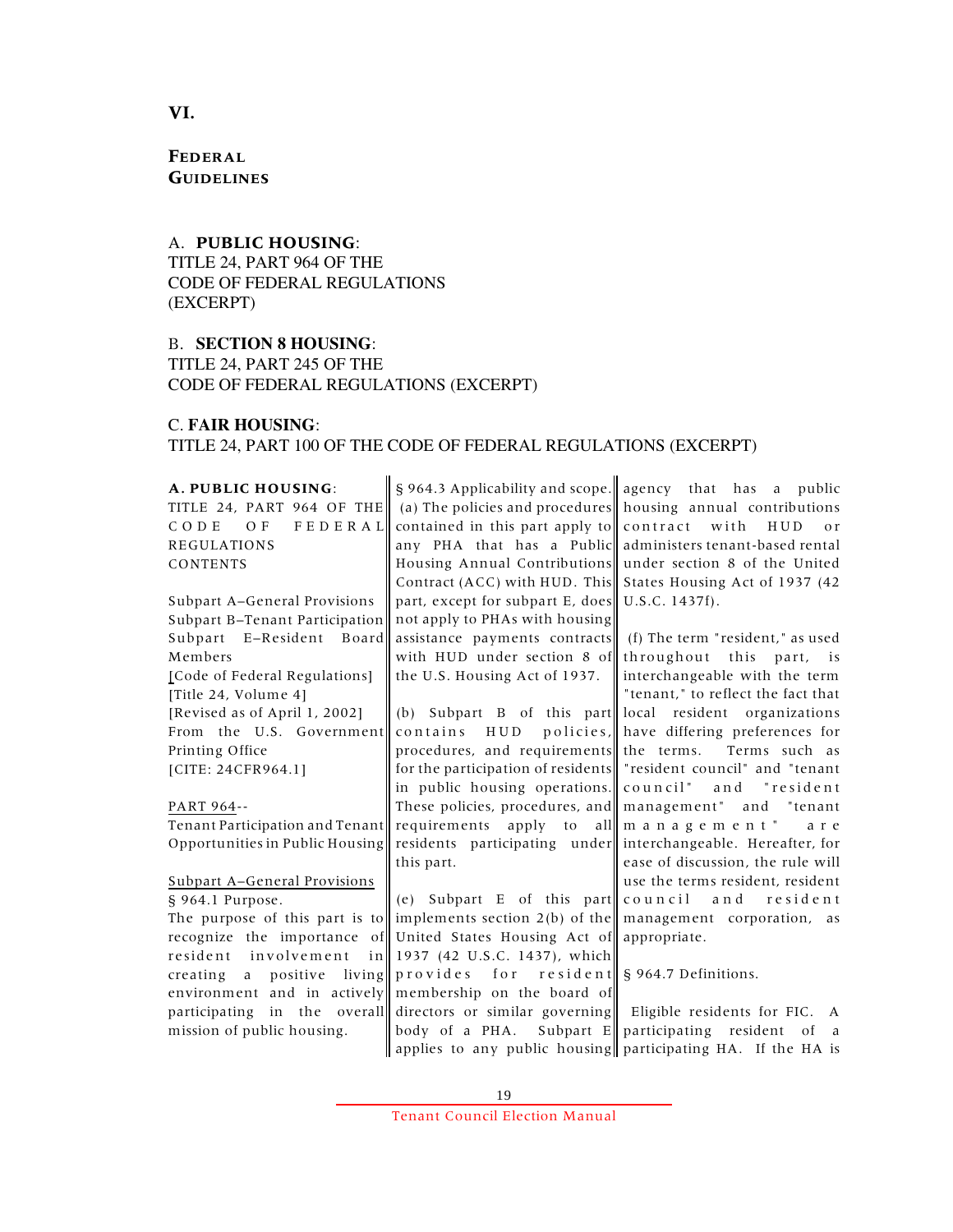| families participating in the FSS of a HA.<br>program. Although Section 8 | combining FIC with the Family corporation. An entity that residents to work together to<br>Self-Sufficiency (FSS) program, proposes to enter into, or enters determine the most appropriate<br>the term also means Public into, a contract to manage one ways to foster constructive<br>Housing FSS and Section 8 or more management activities relationships, | particularly<br>through duly elected resident<br>councils.                               |
|---------------------------------------------------------------------------|----------------------------------------------------------------------------------------------------------------------------------------------------------------------------------------------------------------------------------------------------------------------------------------------------------------------------------------------------------------|------------------------------------------------------------------------------------------|
| families<br>FSS<br>are<br>residents for FIC, they do not business         | eligible Resident-owned business. Any<br>which<br>concern<br>is §                                                                                                                                                                                                                                                                                              | 964.14<br>policy<br>HUD<br>on                                                            |
| qualify for income exclusions                                             | owned and controlled by public partnerships.                                                                                                                                                                                                                                                                                                                   |                                                                                          |
| that are provided for public housing residents.                           | (The term HUD                                                                                                                                                                                                                                                                                                                                                  | promotes<br>partnerships                                                                 |
| housing residents participating resident-owned                            | business"                                                                                                                                                                                                                                                                                                                                                      | between residents<br>and HAs                                                             |
|                                                                           | in employment and supportive includes sole proprietorships.)                                                                                                                                                                                                                                                                                                   | which<br>essential<br>are<br>a n                                                         |
| service programs.                                                         | For purposes of this<br>part,                                                                                                                                                                                                                                                                                                                                  | component<br>t o<br>building,                                                            |
| HA means the same as Public                                               | a business:                                                                                                                                                                                                                                                                                                                                                    | "owned and controlled" means strengthening and improving<br>public<br>housing.<br>Strong |
| Housing Agency (PHA).                                                     |                                                                                                                                                                                                                                                                                                                                                                | partnerships are<br>critical for                                                         |
|                                                                           | (1) Which is at least 51 percent                                                                                                                                                                                                                                                                                                                               | creating positive changes in                                                             |
| Management. All activities for                                            | owned by one or more public lifestyles thus improving the                                                                                                                                                                                                                                                                                                      |                                                                                          |
| which the HA is responsible to housing residents; and                     |                                                                                                                                                                                                                                                                                                                                                                | quality of life for public housing                                                       |
| HUD under the ACC, within the                                             |                                                                                                                                                                                                                                                                                                                                                                | residents, and the surrounding                                                           |
| definition of "operation" under                                           | (2) Whose management and community.                                                                                                                                                                                                                                                                                                                            |                                                                                          |
| the Act and the ACC, including                                            | daily business operations are                                                                                                                                                                                                                                                                                                                                  |                                                                                          |
| the development of resident<br>programs and services.                     | controlled by one or more such<br>individuals.                                                                                                                                                                                                                                                                                                                 | S<br>964.15<br>HUD<br>policy<br>on<br>resident management.                               |
|                                                                           |                                                                                                                                                                                                                                                                                                                                                                | It is HUD's policy to encourage                                                          |
| Management contract.<br>Α                                                 | Supportive services for FIC.                                                                                                                                                                                                                                                                                                                                   | resident management.<br>HUD                                                              |
| written agreement between a                                               | New or significantly expanded encourages                                                                                                                                                                                                                                                                                                                       | HAs,<br>resident                                                                         |
| resident<br>management                                                    | services that are essential to councils                                                                                                                                                                                                                                                                                                                        | and<br>resident                                                                          |
| and a HA,<br>corporation<br>as                                            | providing families living with management corporations to                                                                                                                                                                                                                                                                                                      |                                                                                          |
| provided by subpart C.                                                    |                                                                                                                                                                                                                                                                                                                                                                | children in public housing with explore the various functions                            |
|                                                                           |                                                                                                                                                                                                                                                                                                                                                                | better access to educational and involved in management to                               |
| Public Housing Agency (PHA) is<br>defined in 24 CFR part 5.               | employment opportunities to identify<br>achieve self- sufficiency and                                                                                                                                                                                                                                                                                          | appropriate<br>opportunities for contracting                                             |
|                                                                           | independence.                                                                                                                                                                                                                                                                                                                                                  | with a resident management                                                               |
| Public housing development                                                |                                                                                                                                                                                                                                                                                                                                                                | corporation. Potential benefits                                                          |
| (Development).<br>The term                                                | § 964.11 HUD policy on tenant                                                                                                                                                                                                                                                                                                                                  | of resident-managed entities                                                             |
| "development" has the same participation.                                 |                                                                                                                                                                                                                                                                                                                                                                | include improved quality of life,                                                        |
| meaning as that provided for HUD                                          |                                                                                                                                                                                                                                                                                                                                                                | promotes resident experiencing the dignity of                                            |
|                                                                           | "low-income housing project" participation and the active meaningful                                                                                                                                                                                                                                                                                           | work, enabling                                                                           |
| Section $3(b)(1)$ of the Act.                                             | as that term is defined in involvement of residents in all residents to choose where they                                                                                                                                                                                                                                                                      |                                                                                          |
|                                                                           | and operation. Residents have participation                                                                                                                                                                                                                                                                                                                    | aspects of a HA's overall mission want to live, and meaningful<br>t h e<br>i n           |
| Resident management.<br>The                                               | a right to organize and elect a management of the housing                                                                                                                                                                                                                                                                                                      |                                                                                          |
| performance of one or more                                                | resident council to represent development.                                                                                                                                                                                                                                                                                                                     |                                                                                          |
| management activities for one                                             | their interests.<br>As long as                                                                                                                                                                                                                                                                                                                                 |                                                                                          |
| or more projects by a resident                                            | proper procedures are followed, $\parallel$ § 964.16 HUD role in activities                                                                                                                                                                                                                                                                                    |                                                                                          |
| management corporation under                                              | the HA shall recognize the duly under this part.                                                                                                                                                                                                                                                                                                               |                                                                                          |
| a management contract with                                                | resident<br>council<br>elected<br>tol                                                                                                                                                                                                                                                                                                                          | (a) General.<br>Subject to the                                                           |
| the HA.                                                                   | participate<br>fully<br>through                                                                                                                                                                                                                                                                                                                                | a requirements of this part and                                                          |
| Resident                                                                  | management HA. HUD encourages HAs and HAs by the ACC, statute or                                                                                                                                                                                                                                                                                               | working relationship with the other requirements imposed on                              |
|                                                                           |                                                                                                                                                                                                                                                                                                                                                                |                                                                                          |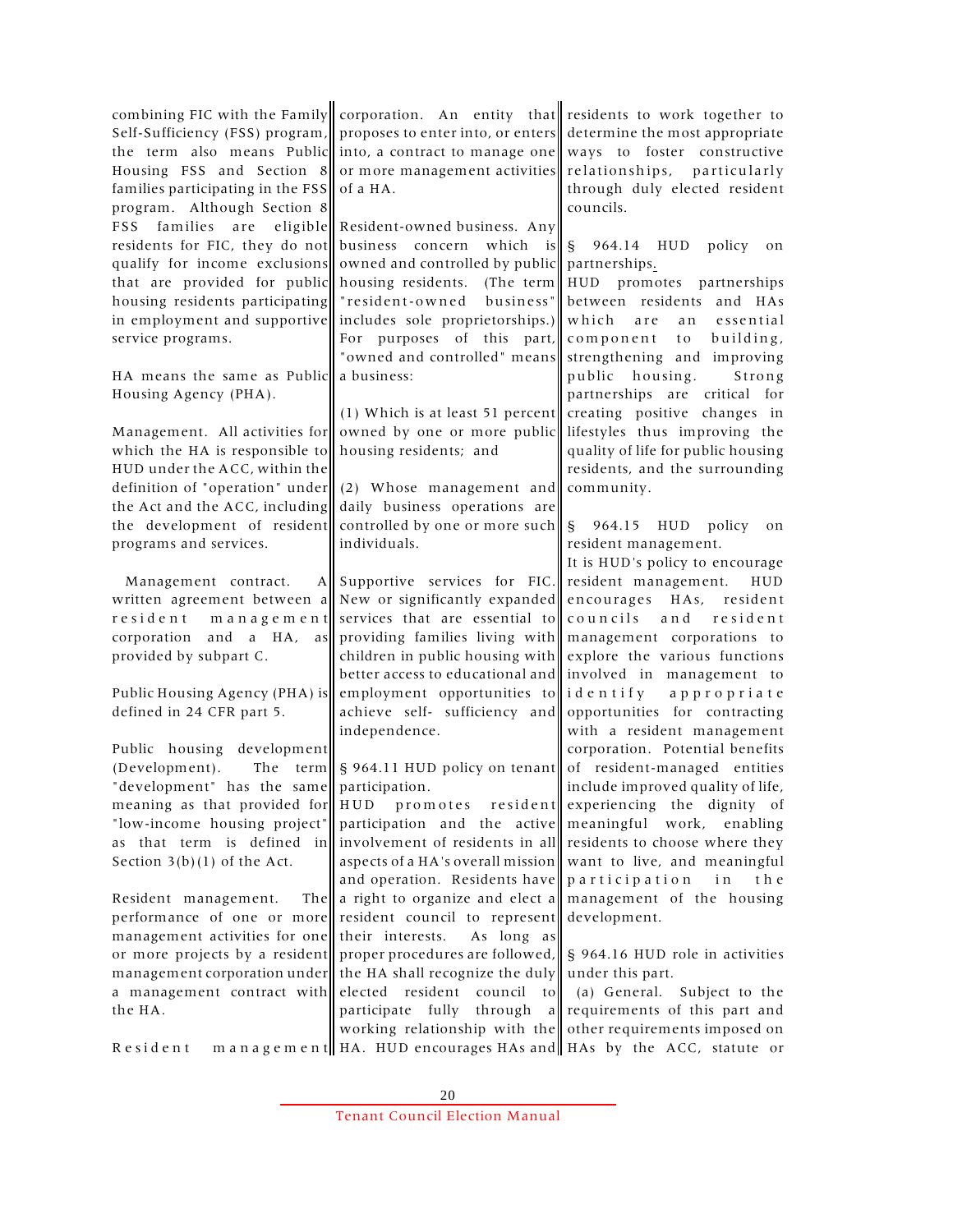| participation HA<br>οf<br>resident<br>are local decisions to be made corporation.<br>resident<br>jointly<br>$\mathbf{b} \mathbf{y}$<br>councils/resident management<br>will<br>promote<br>tenant<br>HUD<br>and<br>participation<br>tenant<br>opportunities programs, | regulation, the form and extent $\parallel$ be mutually agreeable to the refusing to negotiate.<br>and<br>th e<br>including resident management council/resident management<br>(4) A HA shall provide the<br>corporations and their HAs. residents or any resident council<br>current<br>information<br>with<br>concerning the HA's policies on<br>and tenant participation<br>in                     | HUD<br>resident shall require the parties (with or<br>without<br>direct<br>H U D<br>participation) to undertake or to<br>resume negotiations on<br>an<br>agreement. If no resolution is<br>achieved within 90 days from<br>the date HUD required the<br>parties to undertake or resume<br>such negotiations, HUD shall                                                         |
|----------------------------------------------------------------------------------------------------------------------------------------------------------------------------------------------------------------------------------------------------------------------|-------------------------------------------------------------------------------------------------------------------------------------------------------------------------------------------------------------------------------------------------------------------------------------------------------------------------------------------------------------------------------------------------------|--------------------------------------------------------------------------------------------------------------------------------------------------------------------------------------------------------------------------------------------------------------------------------------------------------------------------------------------------------------------------------|
| additional<br>will<br>provide<br>guidance, as necessary<br>and<br>appropriate. In addition, HUD<br>will<br>endeavor<br>to<br>technical<br>assistance<br>in<br>these<br>with<br>connection<br>initiatives.<br>HUD shall                                               | management.<br>provide provide a<br>within<br>th e<br>preferably<br>development it represents. If<br>there is no community or rental                                                                                                                                                                                                                                                                  | serve notice on both parties that<br>administrative remedies have<br>(5) If requested, a HA should been exhausted (except that,<br>duly recognized pursuant to mutual agreement<br>resident council office space and of the parties, the time for<br>meeting facilities, free of charge, negotiations may be extended<br>by no more than an additional<br>$30 \text{ days}$ ). |
| (b) Monitoring.<br>ensure that the requirements<br>under this part are operating<br>efficiently and effectively.<br>§ 964.18 HA role in activities                                                                                                                   | non-dwelling<br>will<br>use<br>basis.                                                                                                                                                                                                                                                                                                                                                                 | space available, a request to $(7)$ In no event shall HUD or a<br>approve a vacant unit for this HA recognize a competing<br>be resident council once a duly<br>considered on a case-by-case elected resident council has<br>been established. Any funding                                                                                                                     |
| under subparts B & C.<br>(a) HAs with 250 units or more.<br>shall<br>(1)<br>HA<br>A<br>duly<br>recognize<br>a                                                                                                                                                        | (6) If requested, a HA shall<br>negotiate with the duly elected<br>officially resident council on all uses of<br>elected community space for meetings,<br>resident council as the sole recreation and social services resident council.                                                                                                                                                               | resident<br>activities<br>of<br>and<br>resident input into decisions<br>concerning public<br>housing<br>operations shall be made only<br>through the officially recognized                                                                                                                                                                                                     |
| represent,<br>purports<br>to<br>and<br>support its tenant participation<br>activities.                                                                                                                                                                               | representative of the residents it and other resident participation<br>activities<br>guidelines.<br>shall be put into a written meetings<br>document to be signed by the management                                                                                                                                                                                                                   | pursuant to $HUD$ (8) The HA shall ensure open<br>Such agreements communication and frequent<br>between<br>H A<br>and<br>resident                                                                                                                                                                                                                                              |
| When<br>(2)<br>requested<br>guidance<br>appropriate<br>residents to<br>assist them<br>establishing and maintaining a<br>resident council.                                                                                                                            | by HA and the resident council. If councils and shall encourage<br>residents, a HA shall provide a HA fails to negotiate with a the formation of joint HA<br>to resident council in good faith or, management-resident groups to<br>in after negotiations, refuses to work on issues and planning.<br>permit<br>such<br>usage<br>0 f<br>community space, the resident<br>council may file an informal | (9) The resident council shall<br>hold frequent meetings with the                                                                                                                                                                                                                                                                                                              |
| (3) A HA may consult with<br>residents, or resident councils (if<br>they exist), to determine the<br>extent to which residents desire<br>participate<br>activities<br>in<br>to<br>involving<br>their<br>community,<br>specific functions of a public                 | appeal with HUD, setting out<br>the circumstances and providing<br>evidencing<br>the<br>resident<br>council's efforts to negotiate a<br>written agreement. HUD shall<br>including the management of require the HA to respond with                                                                                                                                                                    | residents<br>to<br>ensure<br>that<br>residents have input, and are<br>copies of relevant materials aware and actively involved in<br>management-resident<br>ΗA<br>council decisions and activities.<br>The HA<br>(10)<br>and resident<br>a report stating the HA's reasons council shall put in writing in                                                                     |
|                                                                                                                                                                                                                                                                      | housing development that may for rejecting the request or for the form of a Memorandum of                                                                                                                                                                                                                                                                                                             |                                                                                                                                                                                                                                                                                                                                                                                |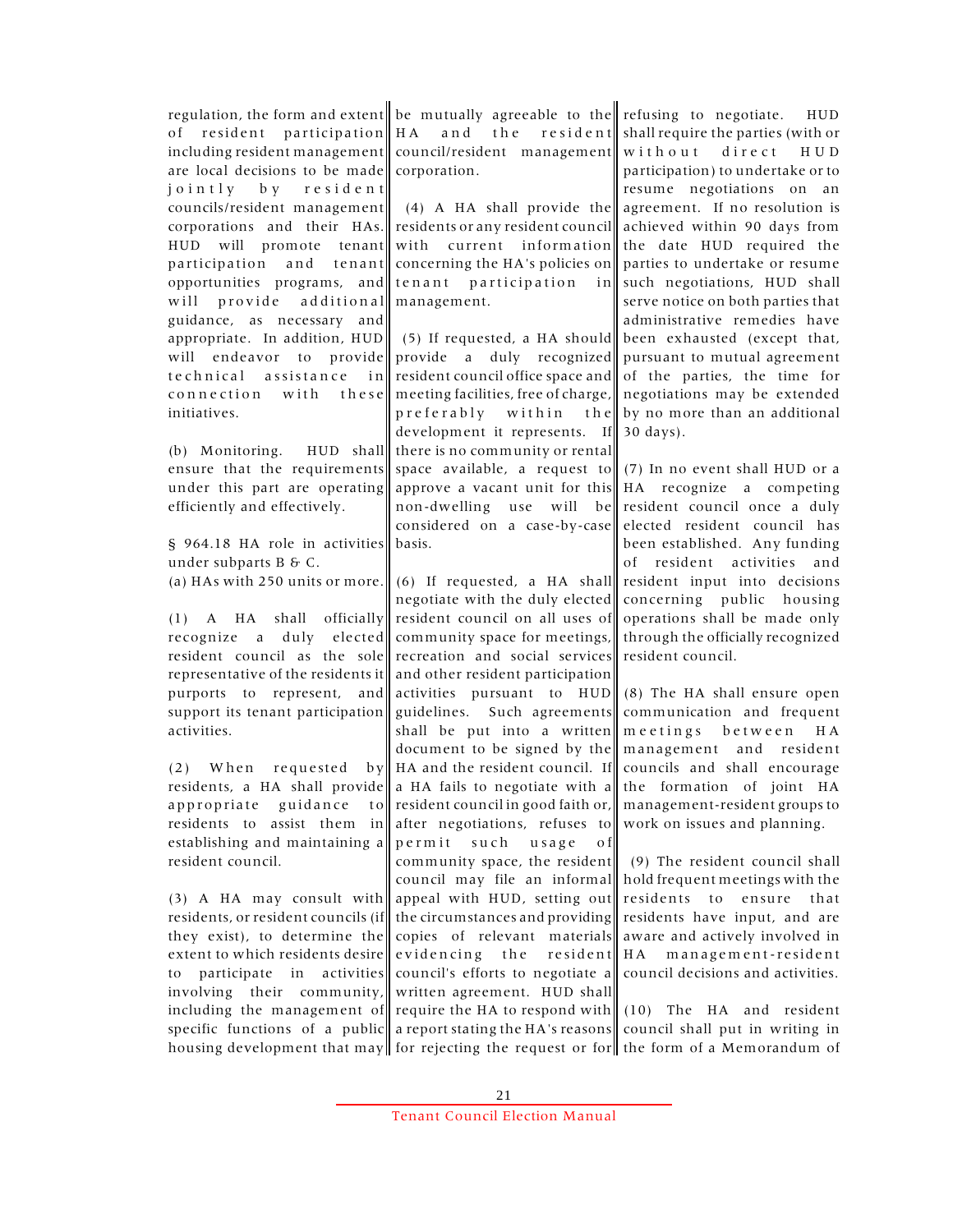| Understanding the elements of management. |                                                                                                             | councils may actively participate            |
|-------------------------------------------|-------------------------------------------------------------------------------------------------------------|----------------------------------------------|
| their partnership agreement and           |                                                                                                             | through a working partnership                |
| it shall be updated at least once         | (iv) In no event shall HUD or a                                                                             | with the HA to advise and assist             |
| every three (3) years.                    | ΗA<br>officially<br>recognize<br>a                                                                          | in all aspects of public housing             |
|                                           | competing resident council once                                                                             | operations.                                  |
| $(11)$ The HA, in collaboration           | a duly elected resident council                                                                             |                                              |
| with the resident councils, shall         | has been established. If a duly                                                                             | th e<br>S<br>964.105<br>Role<br>0 f          |
| lead<br>the<br>role<br>for<br>assume      | elected resident council has                                                                                | jurisdiction-wide<br>resident                |
| maximum                                   |                                                                                                             | council.                                     |
| assuring                                  | been formed, any input into                                                                                 |                                              |
| opportunities for skills training         | concerning<br>changes<br>public                                                                             | (a) Jurisdiction-wide resident               |
| for public housing residents. To          | housing operations shall be                                                                                 | council. Resident councils may               |
| the extent possible, the training         | made only through the officially                                                                            | come together to form<br>an                  |
| resources should be local to              | recognized resident council.                                                                                | organization<br>which<br>can                 |
| ensure maximum benefit and                |                                                                                                             | represent<br>the<br>interest<br>οf           |
| on-going access.                          | Other<br>964.30<br>Program<br>ş                                                                             | residents residing in units under            |
|                                           | requirements.                                                                                               | a HA's jurisdiction. This can be             |
| (b) HAs with fewer than 250               | In addition to the requirements                                                                             | accomplished by the presidents               |
| units.                                    | set forth in 24 CFR part 5, the                                                                             | of duly elected resident councils            |
|                                           | following Federal requirements                                                                              | forming an organization, by                  |
| (1) HAs with fewer than 250               | apply to this program:                                                                                      | resident councils electing a                 |
| units of public housing have the          | (a) Affirmative Outreach.                                                                                   | representative<br>t h e<br>t o               |
| participating<br>option of<br>in          |                                                                                                             | organization, or through                     |
| programs under this part.                 | Affirmative<br>Fair<br>(1)<br>The                                                                           | jurisdiction-wide elections. If              |
|                                           | Housing Marketing<br>Program                                                                                | duly elected resident councils               |
| (2) HAs shall not deny residents          | requirements of 24 CFR part                                                                                 | form such an organization, the               |
|                                           | 200,<br>subpart<br>M<br>and                                                                                 |                                              |
| the opportunity to organize. If           | the                                                                                                         | HA shall recognize it as the                 |
| the residents decide to organize          | implementing regulations at 24                                                                              | authority-wide<br>voice<br>0 f               |
| and form a resident council, the          | CFR part 108; and                                                                                           | residents for input into housing             |
| shall<br>comply with the<br>ΗA            |                                                                                                             | authority policy making.                     |
| following:                                | (2) The fair housing advertising                                                                            |                                              |
|                                           | and poster guidelines at 24 CFR                                                                             | (b) Function. The jurisdiction-              |
| officially<br>shall<br>(i)<br>A<br>HА     | parts 109 and 110.                                                                                          | wide council may advise the                  |
| elected<br>recognize<br>duly<br>a         |                                                                                                             | Board of Commissioners and                   |
| resident council as the sole              | (b) Title II of the Americans                                                                               | executive director in all areas of           |
|                                           | representative of the residents it with Disabilities Act of 1990 (42)                                       | HA operations, including but                 |
| represent,<br>purports<br>to              | and $U.S.C.$<br>12131)<br>and                                                                               | limited to<br>not<br>occupancy,              |
|                                           | support its tenant participation implementing regulations at $28$ general management,                       |                                              |
| activities.                               | CFR part 35.                                                                                                | maintenance, security, resident              |
|                                           |                                                                                                             | training, resident employment,               |
| When<br>requested<br>(11)                 | by Subpart B-Tenant Participation                                                                           | social<br>services<br>a n d                  |
| residents, a HA shall provide             |                                                                                                             | modernization priorities.                    |
| appropriate<br>guidance<br>tol            | § 964.100 Role of resident                                                                                  |                                              |
| residents to assist them in council.      |                                                                                                             | (c) Cooperation with other                   |
| establishing and maintaining a            | The role of a resident council is                                                                           | groups. There shall be regularly             |
| resident council.                         | to improve the quality of life                                                                              | scheduled meetings between                   |
|                                           | and resident satisfaction and                                                                               | the HA and the local duly                    |
| (iii) A HA shall provide the participate  |                                                                                                             | elected resident council, and the            |
|                                           | in<br>self-help<br>residents or any resident council initiatives to enable residents to jurisdiction - wide |                                              |
|                                           |                                                                                                             | resident                                     |
| information create a<br>current<br>with   |                                                                                                             | positive living council to discuss problems, |
|                                           | concerning the HA's policies on environment for families living plan activities                             | and<br>review                                |
| participation<br>tenant                   | in in public housing. Resident progress.                                                                    |                                              |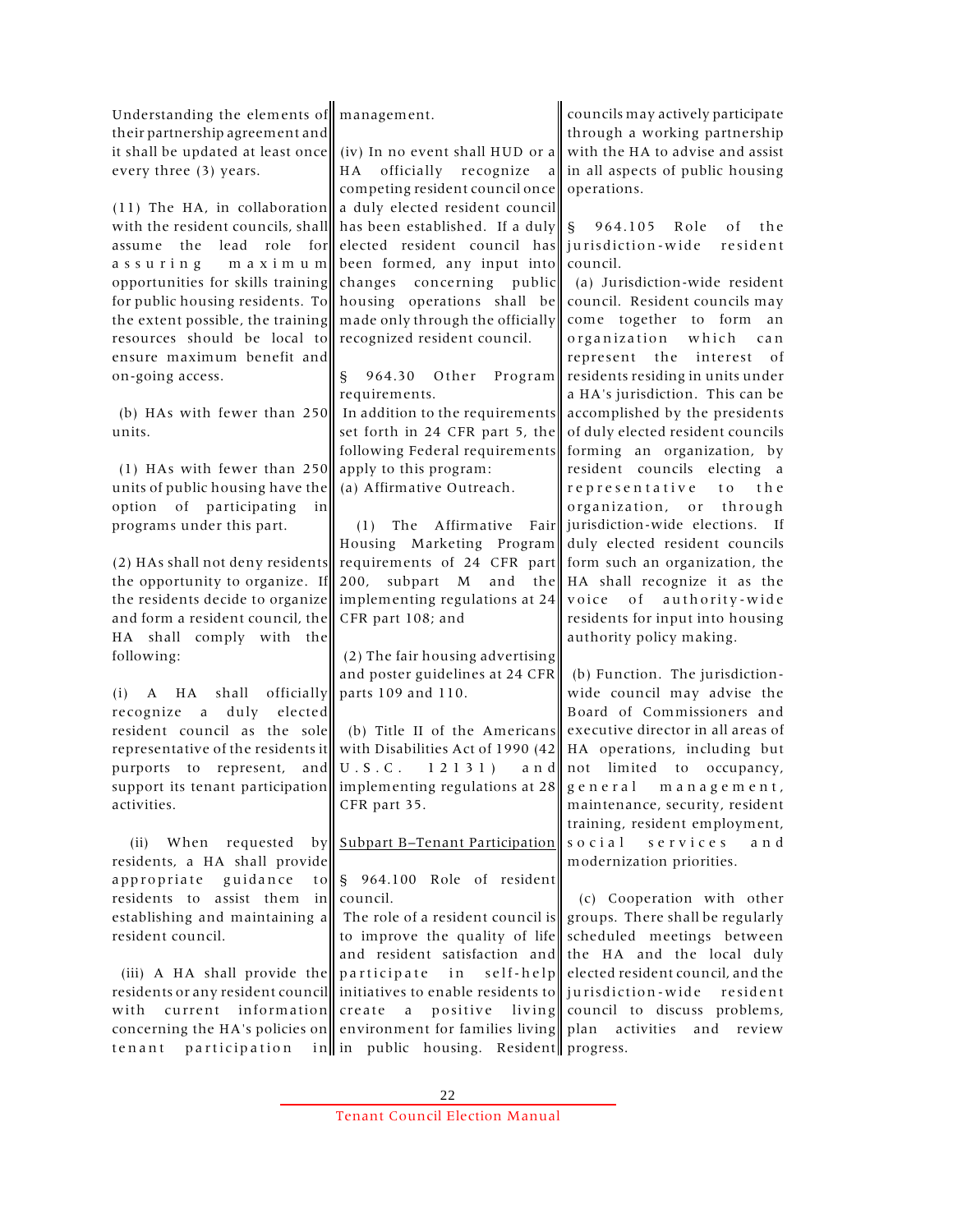|                                                      | § 964.115 Resident council to hold a recall election. This (b) It may be established by |                                                                  |
|------------------------------------------------------|-----------------------------------------------------------------------------------------|------------------------------------------------------------------|
|                                                      |                                                                                         | threshold shall not be less than more than one resident council, |
| requirements.<br>A resident council shall consist 10 | percent<br>of<br>the                                                                    | voting so long as each such council:                             |
| of persons residing in public membership.            |                                                                                         |                                                                  |
| housing and must meet each of                        |                                                                                         | (1) Approves the establishment                                   |
| the following requirements in                        | (c)<br>I t<br>have<br>must                                                              | of the corporation; and                                          |
| official<br>order<br>to<br>receive                   | a I<br>democratically<br>elected                                                        |                                                                  |
| recognition from the HA/HUD,                         | governing board that is elected                                                         | (2) Has representation on the                                    |
|                                                      | and be eligible to receive funds by the voting membership. At a                         | Board<br>of Directors<br>οf<br>the                               |
| for resident council activities,                     | minimum, the governing board                                                            | corporation;                                                     |
| and stipends for officers for their                  | should consist of five (5) elected                                                      |                                                                  |
| related costs for volunteer work                     | board members.                                                                          | (c) It shall have an elected                                     |
| in public housing:                                   |                                                                                         | Board of Directors, and elections                                |
|                                                      | The voting membership must                                                              | must be held at least once every                                 |
| (a) It may represent residents                       | consist of heads of households                                                          | three $(3)$ years;                                               |
| residing:                                            | (any age) and other residents at                                                        |                                                                  |
|                                                      | least 18 years of age or older                                                          | (d) Its by-laws shall require the                                |
| (1) In scattered site buildings;                     | and whose name appears on a                                                             | Board of Directors to include                                    |
|                                                      | lease for the unit in the public                                                        | resident representatives of each                                 |
| (2) In areas of contiguous row                       | housing<br>that<br>resident<br>the                                                      | resident council involved in                                     |
| houses; or                                           | council represents.                                                                     | establishing the corporation;                                    |
|                                                      |                                                                                         | include qualifications to run for                                |
| (3) In one or more contiguous                        | 964.117 Resident<br>\$.<br>council                                                      | office, frequency of elections,                                  |
| buildings;                                           | partnerships.                                                                           | procedures for recall, and term                                  |
|                                                      | A resident council may form                                                             | limits if desired.                                               |
| (4) In a development; or                             | partnerships<br>with<br>outside                                                         |                                                                  |
|                                                      | organizations,<br>provided<br>that                                                      | (e) Its voting members shall be                                  |
| (5) In a combination of these                        | such<br>relationships<br>are                                                            | heads of households (any age)                                    |
| buildings or developments;                           | complementary to the resident                                                           | and other residents at least 18                                  |
|                                                      | council in its duty to represent                                                        | years of age and whose name                                      |
| adopt<br>written<br>It must<br>(b)                   | the residents, and provided that                                                        | appears on the lease of a unit in                                |
| procedures such as by-laws, or a                     | such outside organizations do                                                           | the public housing represented                                   |
| constitution which provides for                      | not become the governing                                                                | by the resident management                                       |
| the election of residents to the                     | entity of the resident council.                                                         | corporation;                                                     |
| governing board by the voting                        |                                                                                         |                                                                  |
| membership of the residents §                        | 964.120                                                                                 | $R$ e s i d e n t $(f)$ Where a resident council                 |
| residing in public housing,                          | management                                                                              | corporation already exists<br>for<br>th e                        |
| described in paragraph (b) of requirements.          |                                                                                         | development, or a portion of                                     |
| this section, on a regular basis A                   | resident<br>management                                                                  | the development, the resident                                    |
|                                                      | but at least once every three $(3)$ corporation must consist of                         | management corporation shall                                     |
|                                                      | years. The written procedures residents residing in public be approved by the resident  |                                                                  |
|                                                      | must provide for the recall of housing and have each of the                             | council board and a majority of                                  |
| the resident board by the voting following           | characteristics<br>in                                                                   | the residents. If there is no                                    |
| membership. These provisions order to                | receive<br>official                                                                     | resident council, a majority of                                  |
|                                                      | shall allow for a petition or recognition by the HA and                                 | the residents of the public                                      |
| other expression of the voting HUD:                  |                                                                                         | housing development it will                                      |
| membership's desire for a recall                     |                                                                                         | represent must approve the                                       |
|                                                      | election, and set the number of $\ $ (a) It shall be a non-profit                       | establishment<br>of such<br><sub>a</sub>                         |
| o f<br>percentage                                    | voting organization that is validly                                                     | corporation for the purposes of                                  |
|                                                      | membership ("threshold") who incorporated under the laws of                             | managing the project; and                                        |
|                                                      | must be in agreement in order the State in which it is located;                         |                                                                  |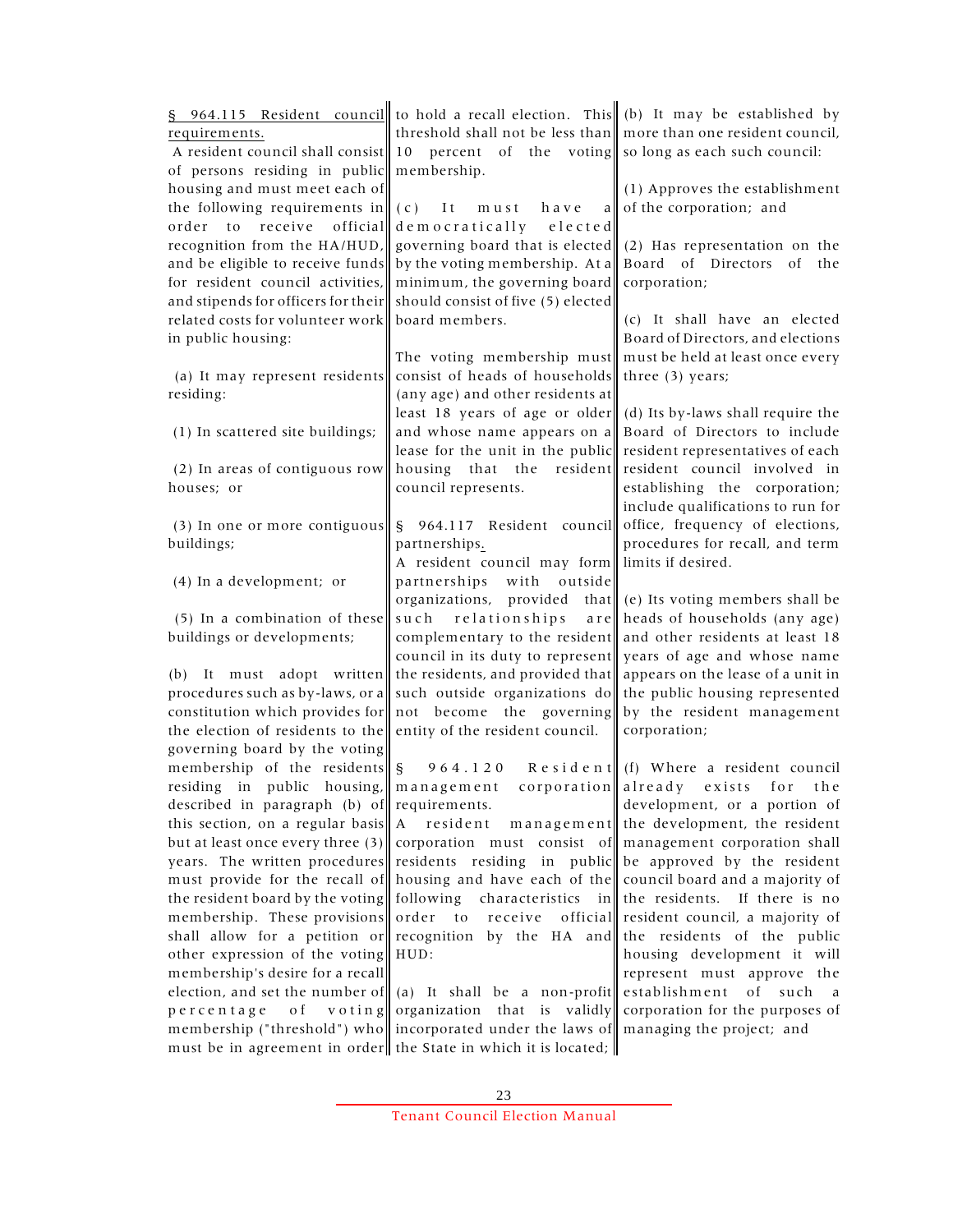|                                                         | (g) It may serve as both the resident council shall use an resident services funds as well       |                                                 |
|---------------------------------------------------------|--------------------------------------------------------------------------------------------------|-------------------------------------------------|
| resident                                                | m a n a g e m e n t   independent third-party<br>to                                              | funds<br>a s<br>provided<br>i n                 |
|                                                         | corporation and the resident oversee elections and recall                                        | conjunction<br>with<br>services                 |
| council,<br>SO.<br>long<br>a s                          | the procedures.                                                                                  | rendered<br>for<br>resident                     |
| t h e<br>corporation<br>meets                           |                                                                                                  | participation in public housing.                |
| requirements of this part for a                         | shall<br>(a)<br>Resident<br>councils                                                             |                                                 |
| resident council.                                       | following<br>adhere<br>to<br>the                                                                 | (c) HAs shall monitor the                       |
|                                                         | minimum standards regarding                                                                      | resident council election process               |
| § 964.125 Eligibility for resident election procedures: |                                                                                                  | and shall establish a procedure                 |
| council membership.                                     |                                                                                                  | to appeal any adverse decision                  |
|                                                         | (a) Any member of a public $(1)$ All procedures must assure                                      | relating to failure to satisfy HUD              |
|                                                         | housing household whose name fair and frequent elections of                                      | minimum standards.<br>Such                      |
|                                                         | is on the lease of a unit in the resident council members--at                                    | appeal shall be submitted to a                  |
|                                                         | public housing development least once every three years for                                      | jointly selected third-party                    |
| and meets the requirements of each member.              |                                                                                                  | arbitrator at the local level. If               |
| the by-laws is eligible to be a                         |                                                                                                  | costs are incurred by using a                   |
|                                                         | member of a resident council. (2) Staggered terms for resident third-party arbitrator, then such |                                                 |
| The                                                     |                                                                                                  |                                                 |
| council<br>resident<br>may                              | council governing                                                                                | board costs should be paid from the             |
|                                                         | establish additional criteria that members and term limits shall HAs resident services funds     |                                                 |
| are non-discriminatory and do be discretionary          | with<br>the                                                                                      | pursuant to § 964.150.                          |
| not infringe on rights of other resident council.       |                                                                                                  |                                                 |
| residents in the development.                           |                                                                                                  | § 964.135 Resident involvement                  |
|                                                         | Such criteria must be stated in $(3)$ Each resident council shall                                | in HA management operations.                    |
| the by-laws or constitution as                          | adopt and issue election and                                                                     | Residents shall be involved and                 |
| appropriate.                                            | recall procedures in their by-                                                                   | participate in the overall policy               |
|                                                         | laws.                                                                                            | development and direction of                    |
| (b) The right to vote for resident                      |                                                                                                  | Public Housing operations.                      |
| council board shall be limited to                       | (4) The election procedures                                                                      |                                                 |
| designated heads of households                          | shall include qualifications to                                                                  | (a)<br>Resident management                      |
| (any age) and other members of                          | run for office, frequency of                                                                     | corporations<br>(RMCs)<br>may                   |
| the household who are 18 years                          | elections, procedures for recall,                                                                | contract with HAs to perform                    |
| or older whose name appears                             | and term limits if desired.                                                                      | or more management<br>one                       |
| on the lease of a unit in the                           |                                                                                                  | functions provided the resident                 |
|                                                         | public housing development (5) All voting members of the                                         | entity has received sufficient                  |
|                                                         | represented by the resident resident community must be                                           | training and/or has staff with                  |
| council.                                                | given sufficient notice (at least the                                                            | necessary<br>expertise<br>to                    |
|                                                         | 30 days) for nomination and perform                                                              | the<br>management                               |
| (c)<br>Any<br>qualified                                 | voting election.                                                                                 | The notice should functions and provided<br>the |
|                                                         | member of a resident council include a description of election RMC                               | bonding<br>meets<br>and                         |
| who meets the requirements procedures,                  |                                                                                                  | eligibility licensing requirements.             |
| described in the by-laws and is requirements, and dates | of                                                                                               |                                                 |
| in compliance with the lease nominations and elections. |                                                                                                  | (b) Residents shall be actively                 |
| may seek office and serve on                            |                                                                                                  | involved in a HA's decision-                    |
| the resident council governing                          | (b) If a resident council fails to                                                               | making process and give advice                  |
| board.                                                  | satisfy HUD minimum standards                                                                    | matters<br>s u c h                              |
|                                                         | for fair and frequent elections,                                                                 | o n<br>a s                                      |
|                                                         | fails to follow its own                                                                          | modernization,<br>security,                     |
| § 964.130 Election procedures                           | or                                                                                               | maintenance, resident screening                 |
| and standards.                                          | election procedures as adopted,                                                                  | and selection, and recreation.                  |
| At a minimum, a resident                                | HUD shall require the HA to                                                                      |                                                 |
|                                                         | council may use local election withdraw recognition of the $(c)$                                 | While<br>НA<br>h a s<br>a                       |
| boards/commissions.                                     | The resident council and to withhold responsibility for management                               |                                                 |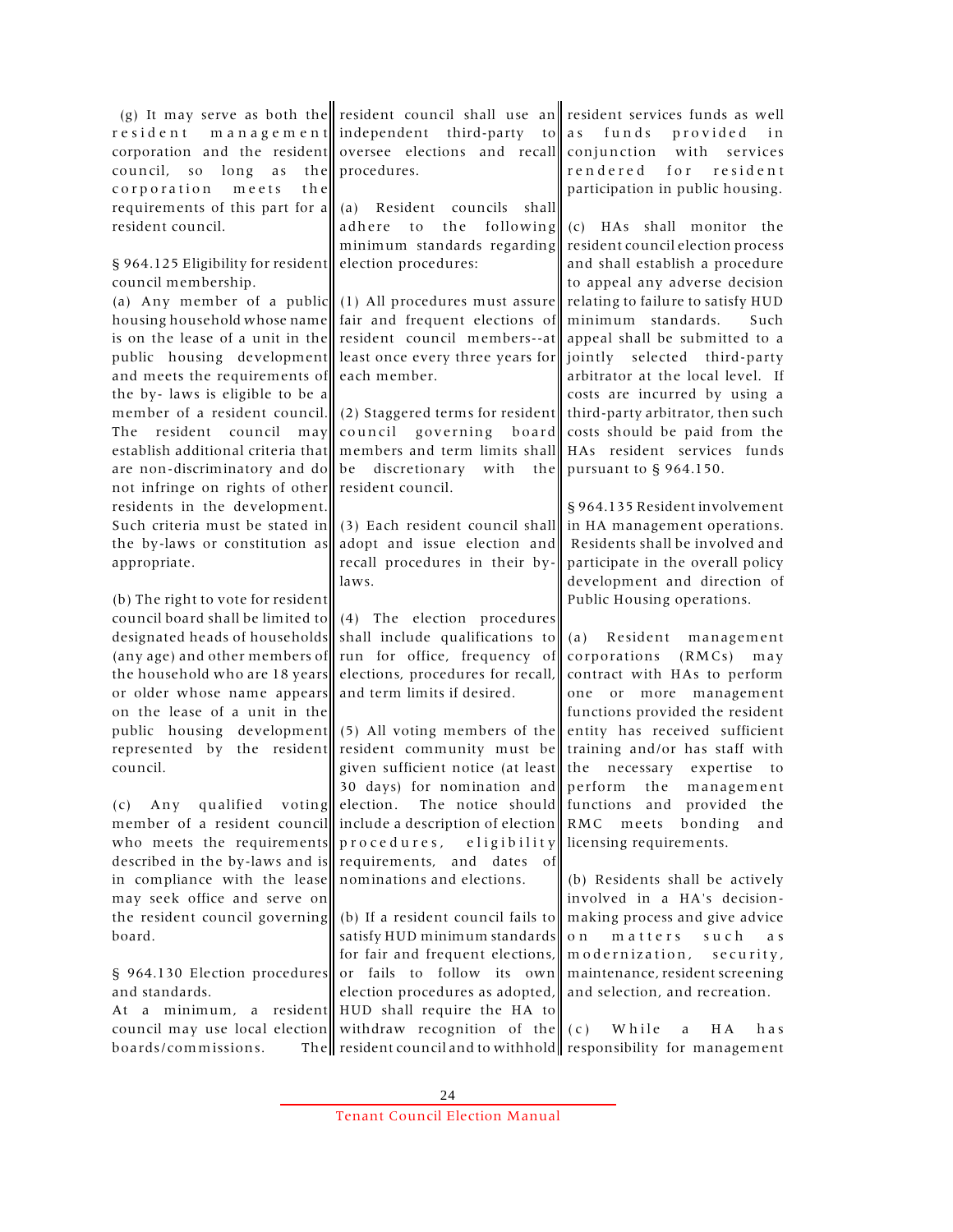| ensure $(a)$<br>it<br>shall<br>operations,<br>all issues and facets of its | Resident<br>strong resident participation in opportunities. HUD encourages at the HA.<br>a partnership between<br>the | training making or supervisory positions                              |
|----------------------------------------------------------------------------|-----------------------------------------------------------------------------------------------------------------------|-----------------------------------------------------------------------|
|                                                                            | operations through the duly residents, the HA and HUD, as                                                             | ş<br>964.150<br>Funding<br>tenant                                     |
| elected resident councils<br>at                                            | well as with the public and non-                                                                                      | participation.                                                        |
| public housing developments,                                               | profit sectors to provide training                                                                                    | (a)<br>Funding<br>duly<br>elected                                     |
| jurisdiction-wide<br>with<br>and                                           | opportunities for public housing                                                                                      | resident<br>councils<br>a n d                                         |
| resident councils.                                                         | The categories in jurisdiction<br>residents.                                                                          | wide<br>resident                                                      |
|                                                                            | which training could occur                                                                                            | councils.                                                             |
| shall<br>(d)<br>A HA<br>work<br>in                                         | include, but are not limited to:                                                                                      |                                                                       |
| with<br>the<br>duly<br>partnership                                         |                                                                                                                       | (1) The HA shall provide fund it                                      |
| elected resident councils.                                                 | (1) Community organization                                                                                            | receives for this purpose to the                                      |
|                                                                            | and leadership training;                                                                                              | duly elected resident council at                                      |
| (e) HAs, upon request from the                                             |                                                                                                                       | each development and/or those                                         |
| duly elected resident council,                                             | (2) Organizational development                                                                                        | jurisdiction-wide councils                                            |
| shall ensure that the duly                                                 | training<br>for<br>Resident                                                                                           | eligible to receive the resident                                      |
| elected resident council officers                                          | Management Corporations and                                                                                           | portion of the tenant services                                        |
| as defined in subpart B of this                                            | duly elected Resident Councils;                                                                                       | account to use for resident                                           |
| part, and other residents in the                                           |                                                                                                                       | This<br>participation activities.                                     |
| development are fully trained                                              | (3) Public housing<br>policies,                                                                                       | shall be an addition to the                                           |
| and involved in developing and                                             | programs,<br>rights<br>a n d                                                                                          | Performance Funding System                                            |
| implementing Federal programs                                              | responsibilities training; and                                                                                        | (PFS), as provided by 24 CFR<br>part 990, to permit HAs to fund       |
| including but not limited to<br>Comprehensive Improvement                  | (4) Business entrepreneurial                                                                                          | \$25 per unit per year for units                                      |
| $(CIAP)$ ,<br>Assistance<br>Program                                        | training, planning and job skills                                                                                     | represented by duly elected                                           |
| Comprehensive Grant Program,                                               |                                                                                                                       | resident councils for resident                                        |
| Revitalization<br>Urban                                                    | (b) Local training resources.                                                                                         | subject<br>services,<br>to<br>the                                     |
| Demonstration,<br>Drug                                                     | HUD encourages the use of local                                                                                       | availability of appropriations.                                       |
| Elimination, and FIC.                                                      | training resources to ensure the                                                                                      | Of this amount, \$15 per unit                                         |
|                                                                            | ongoing<br>accessibility<br>and                                                                                       | per year would be provided to                                         |
| (f) HAs shall involve resident                                             | availability of persons to provide                                                                                    | tenant participation<br>fund                                          |
| officers<br>and<br>other<br>council                                        | training<br>and<br>technical                                                                                          | activities under subpart B of this                                    |
| the<br>interested<br>residents<br>at                                       | assistance.<br>Possible training                                                                                      | part for duly elected resident                                        |
| development through education                                              | resources may include:                                                                                                | councils and/or jurisdiction-                                         |
| and direct participation in all                                            |                                                                                                                       | wide councils and \$10 per unit                                       |
| phases of the budgetary process.                                           | (1) Resident organizations;                                                                                           | per year would be used by the                                         |
|                                                                            |                                                                                                                       | HA to pay for costs incurred in                                       |
| (g) Resident council officers (2) Housing authorities;                     |                                                                                                                       | carrying<br>o u t<br>tenant                                           |
| shall be encouraged to become                                              |                                                                                                                       | participation<br>activities under                                     |
| involved<br>in<br>the<br>resident                                          | (3) Local community colleges,                                                                                         | subpart B of this part, including                                     |
| screening and selection process                                            | vocational schools; and                                                                                               | the expenses for conducting                                           |
| for prospective residents at the                                           |                                                                                                                       | elections, recalls or arbitration                                     |
| development. Those selected to                                             | (4) HUD and other Federal                                                                                             | required under § 964.130 in                                           |
| perform resident screening and                                             | agencies and other local public,                                                                                      | subpart B. This will guarantee                                        |
| selection functions must be                                                | private<br>and<br>non-<br>profit                                                                                      | resources<br>the<br>necessary<br>to                                   |
| trained by the HA in resident                                              | organizations.                                                                                                        | create a bona fide partnership                                        |
| screening and selection and                                                |                                                                                                                       | among the duly elected resident                                       |
| must sign a legal document                                                 | § 964.145 Conflict of interest.                                                                                       | councils, the HA and HUD.                                             |
| committing to confidentiality.                                             | Resident council officers can not<br>contractors<br>serve<br>a s                                                      | Where<br>both<br>local<br>and<br>or jurisdiction-wide councils exist, |
| § 964.140 Resident training.                                               |                                                                                                                       | employees if they are in policy the distribution will be agreed       |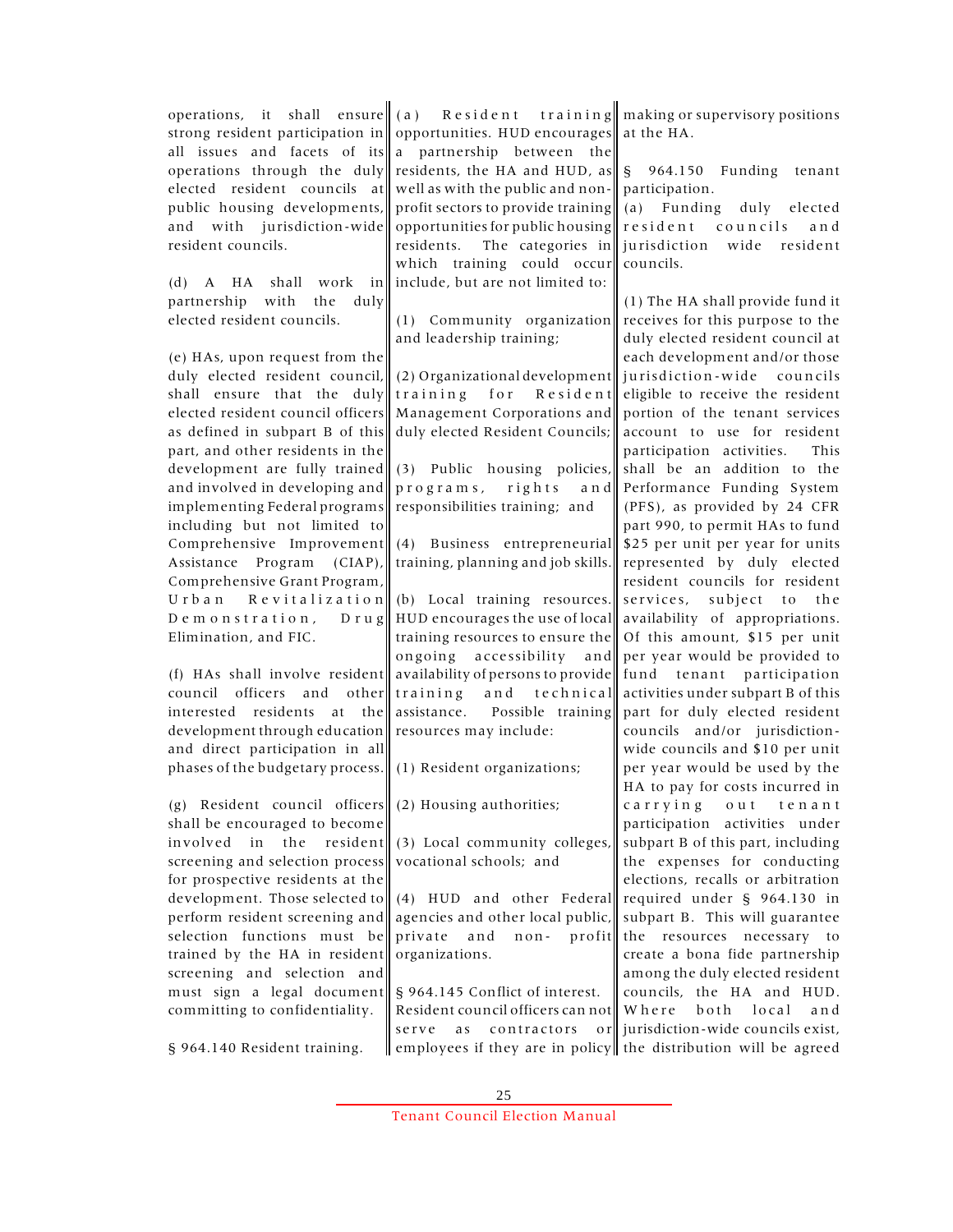| respective councils.<br>(2)<br>If funds<br>are<br>through appropriations, the HA                                                                                                                              | upon by the HA and the resident council's portion of the $\ $ (b)<br>operating subsidy funding for<br>resident council expenses<br>available (\$15.00 per unit per year).                                                                                                                            | T h e<br>Exceptions.<br>requirements of this subpart do<br>not apply to a public housing<br>agency that is:                                                              |
|---------------------------------------------------------------------------------------------------------------------------------------------------------------------------------------------------------------|------------------------------------------------------------------------------------------------------------------------------------------------------------------------------------------------------------------------------------------------------------------------------------------------------|--------------------------------------------------------------------------------------------------------------------------------------------------------------------------|
| the HA's financial status. The included                                                                                                                                                                       | must provide tenant services $(2)$ Pursuant to $\frac{1}{5}$ 913.106,<br>funding to the duly elected stipends are not to be construed<br>resident councils regardless of as salaries and should not be<br>a s<br>income<br>for<br>resident council funds shall not calculation of rents, and are not | (1) Located in a State that<br>requires the members of a<br>governing board to be salaried<br>and to serve on a full-time basis;<br>or                                   |
| HA financial status and all said requirements.<br>funds must be used for the<br>and C of this part.                                                                                                           | be impacted or restricted by the subject to conflict of interest<br>purpose set forth in subparts $B  (3)$ Funding provided by a HA<br>to a duly elected resident                                                                                                                                    | (2)<br>governed<br>b y<br>Not<br>a<br>governing board.<br><sub>S</sub><br>964.410<br>Additional                                                                          |
| council<br>a t<br>resident<br>and/or<br>development                                                                                                                                                           | council may be made only<br>$(3)$ The HA and the duly elected under a written agreement The<br>each between the HA and a resident definitions apply to this subpart<br>those council,<br>which<br>includes<br>a                                                                                      | definitions.<br>following<br>additional<br>only:                                                                                                                         |
| collaborate on how the funds assurance that<br>participation<br>activities.<br>regarding<br>disputes                                                                                                          | jurisdiction-wide councils shall resident council budget and<br>all resident Directly<br>will be distributed for tenant council expenditures will not assisted means a public housing<br>If contravene provisions of law<br>funding and will promote serviceability,                                 | assisted.<br>Directly<br>resident<br>or a recipient<br>of<br>housing<br>assistance<br>in<br>the                                                                          |
| decisions arise between the efficiency, economy<br>referred to the Field Office for local development.                                                                                                        | parties, the matter shall be stability in the operation of the<br>The<br>intervention. HUD Field Office agreement must require the<br>shall require the parties to local resident council to account                                                                                                 | and tenant-based section 8 program.<br>Direct<br>assistance<br>does<br>not<br>include any State financed<br>housing assistance or Section 8<br>project-based assistance. |
| days from the date of the Field council's financial<br>Office intervention, the Field related to the agreement.                                                                                               | undertake further negotiations to the HA for the use of the<br>to resolve the dispute. If no funds and permit the HA to<br>resolution is achieved within 90 inspect and audit the resident<br>records                                                                                                | Eligible resident. An eligible<br>resident is a person:<br>(1) Who is directly assisted by a                                                                             |
| Office shall refer the matter to<br>HUD Headquarters for final<br>resolution.                                                                                                                                 | Subpart E-Resident Board<br>Members                                                                                                                                                                                                                                                                  | public housing agency;<br>(2) Whose name appears on the<br>lease; and<br>(3) Is eighteen years of age or                                                                 |
| (b) Stipends.                                                                                                                                                                                                 | § 964.405 Applicability.<br>(a) General. Except as described<br>(1) HUD encourages HAs to in paragraph (b) of this section,                                                                                                                                                                          | older.<br>Governing board.<br>Governing                                                                                                                                  |
| volunteers<br>their<br>public a<br>in<br>housing developments.<br>The                                                                                                                                         | provide stipends to resident this subpart applies to any<br>council officers who serve as public housing agency that has<br>public<br>housing<br>annual<br>contributions<br>contract<br>with                                                                                                         | board means the<br>board of<br>directors or similar governing<br>body of a public housing<br>agency.                                                                     |
| amount of the stipend, up to<br>\$200 per month/per officer,<br>shall be decided locally by the<br>resident council and the HA.<br>Subject to appropriations, the 1437f).<br>stipends will be funded from the | HUD or administers tenant-<br>based rental assistance under<br>section 8 of the United States<br>Housing Act of 1937 (42 U.S.C.                                                                                                                                                                      | Resident board member.<br>A<br>resident board member is a<br>member of the governing board<br>who is directly assisted by that<br>public housing agency.                 |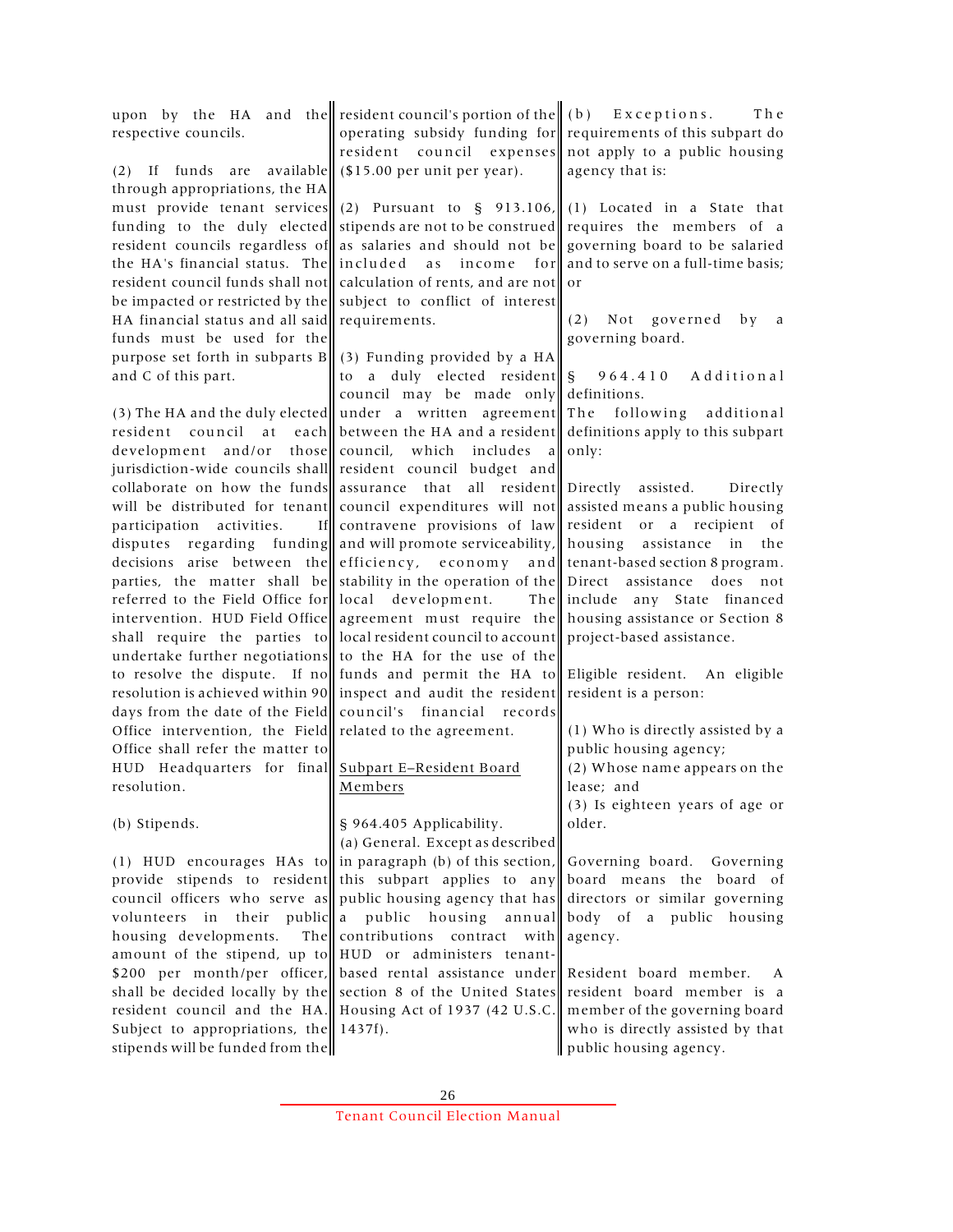| Resident<br>964.415<br>S.<br>members.                                                                                                                                 | board membership that are<br>applicable to residents.                                                                                                                                                                                                                                                                                                                 | solely this section; and                                                                                                                                                                                               |
|-----------------------------------------------------------------------------------------------------------------------------------------------------------------------|-----------------------------------------------------------------------------------------------------------------------------------------------------------------------------------------------------------------------------------------------------------------------------------------------------------------------------------------------------------------------|------------------------------------------------------------------------------------------------------------------------------------------------------------------------------------------------------------------------|
| (a) General. Except as provided<br>in §§ 964.405(b) and 964.425,<br>of<br>membership<br>the<br>t h e<br>governing board of each public<br>housing agency must contain | Resident<br>board<br>ş<br>964.420<br>member may be elected.<br>(a) General. Residents directly<br>assisted by a public housing                                                                                                                                                                                                                                        | (4) Repeats the requirements of<br>paragraphs $(a)(2)$ and $(a)(3)$ of<br>this section at least once every<br>year.                                                                                                    |
| less than one<br>eligible<br>not<br>resident board member.<br>(b) Resident board member no<br>longer directly assisted.                                               | agency may elect a resident<br>board member if provided for in<br>the public housing agency plan,<br>adopted in accordance with 24<br>CFR part 903.                                                                                                                                                                                                                   | (b) Public housing agencies that<br>only<br>administer Section<br>8<br>assistance. A public housing<br>agency that has no public<br>housing units, but administers                                                     |
| (1) A resident board member (b) Notice to residents.<br>who ceases to be<br>defined in<br>resident"<br>as<br>$\mathbf{S}$<br>964.410.                                 | The<br>directly public housing agency must<br>assisted by the public housing provide residents with at least<br>agency is no longer an "eligible 30 days advance notice for<br>nominations and elections. The<br>notice<br>should<br>include<br>a                                                                                                                     | 8<br>Section<br>tenant-based<br>assistance, is eligible for the<br>exception<br>described<br>in<br>paragraph (a) of this section,<br>regardless of the number<br>-of<br>Section<br>8<br>vouchers<br>it<br>administers. |
| $(2)$ Such a board member may<br>State or local law.                                                                                                                  | description<br>οf<br>the<br>election<br>procedures,<br>eligibility<br>be removed from the PHA requirements, and dates of requirements for exception. A<br>board for that cause, where nominations and elections. Any<br>such action is permitted under election procedures devised by<br>the public housing agency must<br>facilitate fair elections.                 | (c)<br>Failure<br>t o<br>meet<br>public housing agency that is<br>eligible<br>otherwise<br>for<br>the<br>exception<br>described<br>i n<br>paragraphs (a) and (b) of this                                               |
| (3) Alternatively, the board<br>complete his/her current term agencies.<br>board.<br>member<br>may not be<br>$re-$<br>appointed (or re-elected) to the                | member may be allowed to $\frac{1}{8}$ 964.425 Small public housing<br>as a member of the governing (a) General. The requirements<br>However, the board of this subpart do not apply to<br>any public housing agency that:                                                                                                                                            | section, but does not meet the<br>three conditions described in<br>paragraphs<br>(a)(2)<br>through<br>$(a)(4)$ of this section, must<br>comply with the requirements<br>of this subpart.                               |
| the<br>serving<br>as<br>required<br>resident<br>member.                                                                                                               | governing board for purposes of (1) Has less than 300 public<br>statutorily housing units (or has no public<br>board housing units):                                                                                                                                                                                                                                  | § 964.430 Nondiscrimination.<br>(a) Membership status.--<br>(1) General. A resident board                                                                                                                              |
| membership.<br>board<br>Any<br>$applied by the$ residents<br>generally                                                                                                | (c) Minimum qualifications for notice to the resident advisory governing board.<br>board of the opportunity for<br>to<br>serve<br>thel<br>on                                                                                                                                                                                                                          | (2) Has provided reasonable member is a full member of the<br>(2) Resident participation must                                                                                                                          |
| qualifications<br>for<br>membership<br>also<br>apply<br>to                                                                                                            | board governing board;<br>residents, unless the application $\parallel$ (3) Has not been notified of the<br>of the requirements would intention of any resident to                                                                                                                                                                                                    | include<br>matters regarding<br>Federal public housing and<br>Section<br>tenant-based<br>8<br>assistance.<br>A resident board                                                                                          |
| may not establish eligibility board receiving the<br>requirements<br>for                                                                                              | result in the governing board participate on the governing<br>not containing at least one board within a reasonable time take part in decisions related to<br>eligible resident as a member. (which shall not be less than 30)<br>Further, PHAs and localities days) of the resident advisory<br>board described in paragraph (a)(3) of Section 8 tenant-based rental | member must be allowed to<br>the administration, operation,<br>and management of Federal<br>notice public housing programs and                                                                                         |

 $\overline{\phantom{0}}$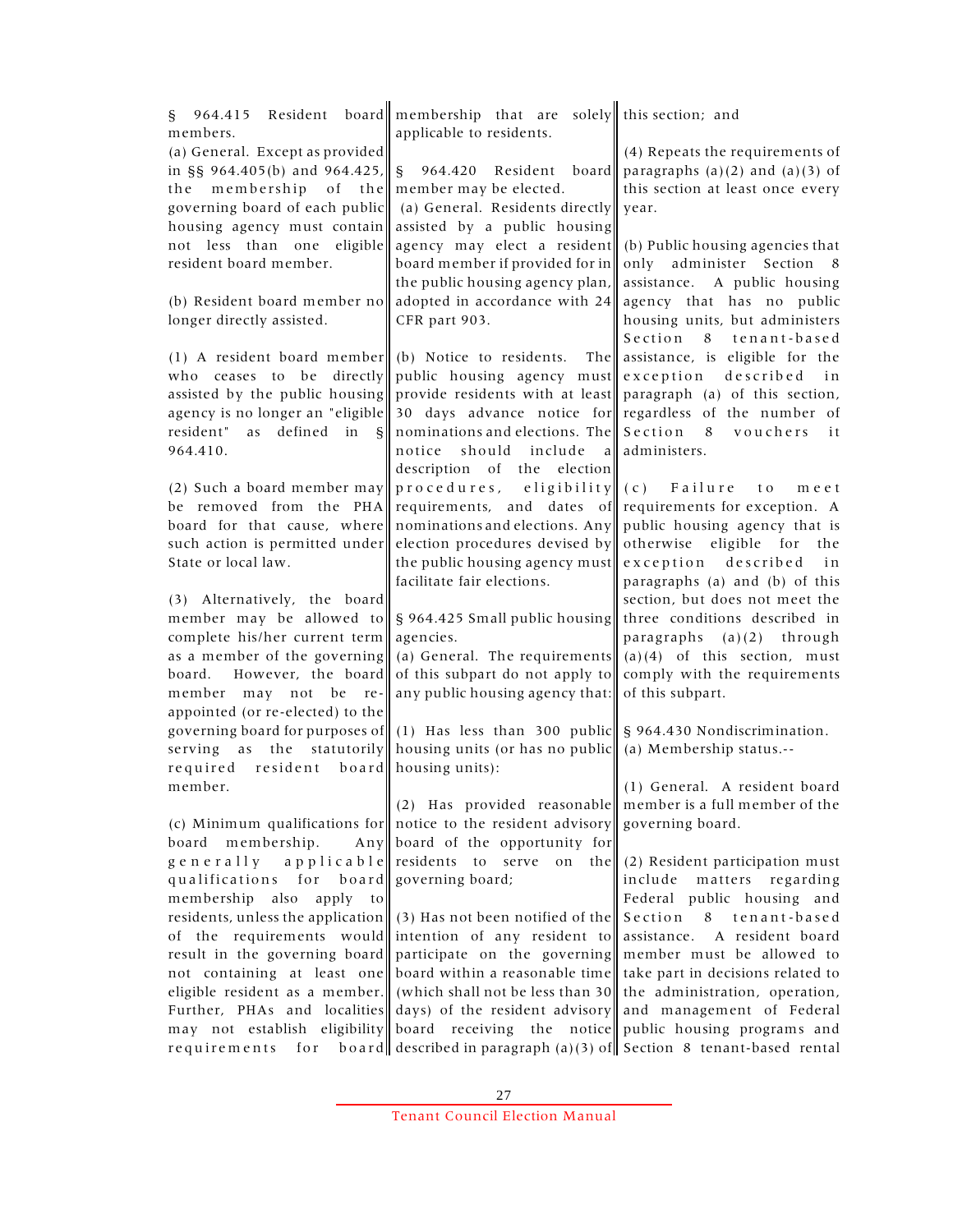|                                                            | assistance programs. This rule the scope of resident member member from participating in        |                                                             |
|------------------------------------------------------------|-------------------------------------------------------------------------------------------------|-------------------------------------------------------------|
|                                                            | does not extend to matters that: involvement to matters not any matter before the governing     |                                                             |
|                                                            | required under paragraph $(a)(2)$ board on the grounds that the                                 |                                                             |
| (i) Exclusively relate to other of this section.           |                                                                                                 | resident board member's lease                               |
| types of housing assistance                                |                                                                                                 | with the public housing agency,                             |
| (such as State financed housing $\ $ (b) Residence status. |                                                                                                 | A or the resident board member's                            |
| assistance); or                                            | governing board may not status as a public housing                                              |                                                             |
|                                                            |                                                                                                 | prohibit any person from resident or recipient of Section 8 |
|                                                            | (ii) Do not involve housing serving on the governing board tenant-based assistance, either      |                                                             |
|                                                            | assistance (as may occur where because that person is a resident results or may result in a     |                                                             |
|                                                            | the city or county governing of a public housing project or is conflict of interest, unless the |                                                             |
|                                                            | body also serves as the PHA assisted under section 8 of the matter is clearly applicable to     |                                                             |
| board).                                                    |                                                                                                 | United States Housing Act of the resident board member only |
|                                                            | 1937 (42 U.S.C. 1437f).                                                                         | in a personal capacity and                                  |
| (3) Public housing agency may                              |                                                                                                 | applies uniquely to that                                    |
| expand                                                     | scope of resident (c) Conflict of interest. A member and not generally to                       |                                                             |
|                                                            | participation. A public housing governing board may not residents or to a subcategory of        |                                                             |
|                                                            | agency may choose to expand exclude any resident board residents.                               |                                                             |
|                                                            |                                                                                                 |                                                             |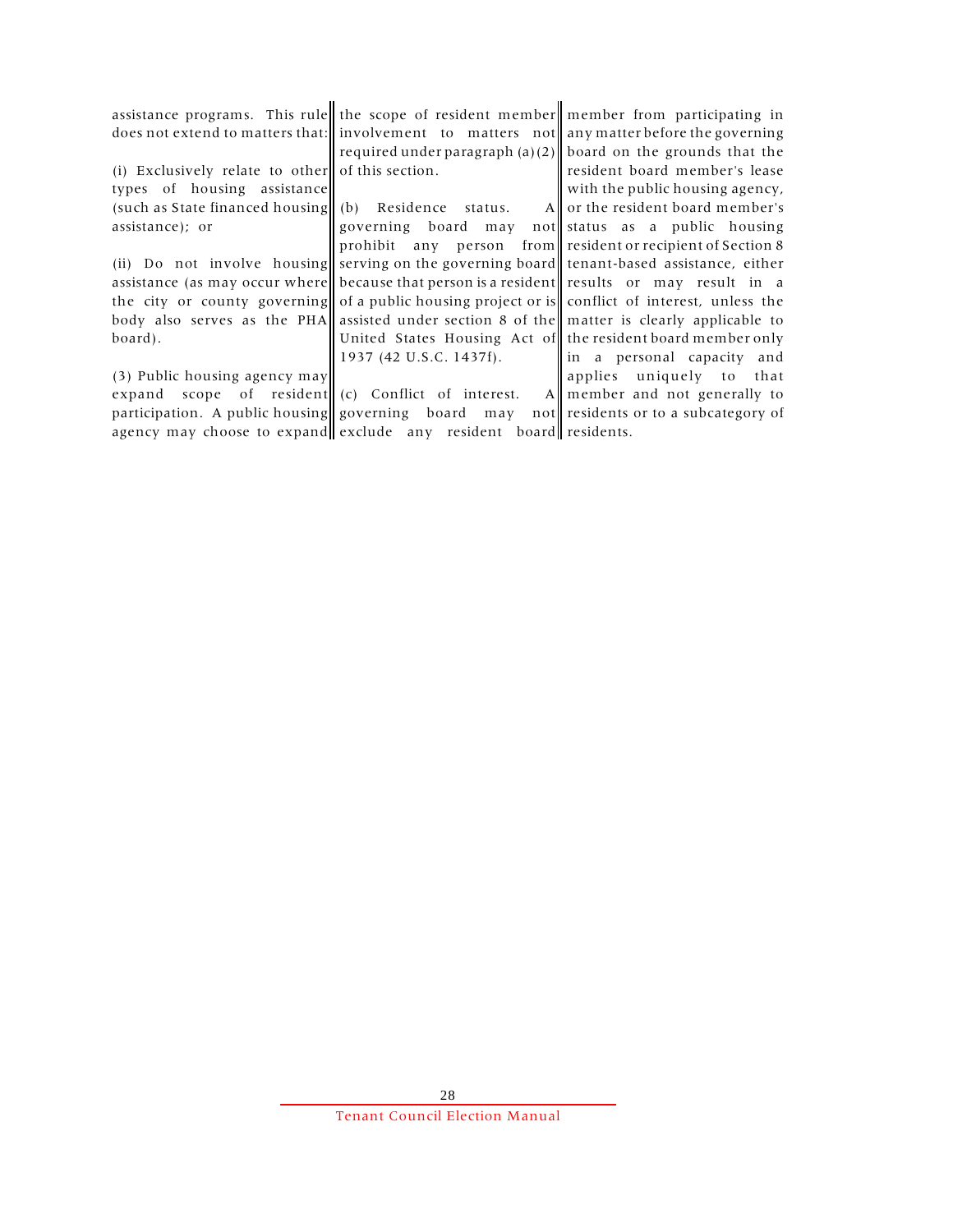| <b>B. SECTION 8 HOUSING:</b>               |                                                                                                                                                                                          | by the Secretary under the limitation in paragraph (b) of       |
|--------------------------------------------|------------------------------------------------------------------------------------------------------------------------------------------------------------------------------------------|-----------------------------------------------------------------|
| TITLE 24, PART 245.5 OF THE                | National Housing Act (12 U.S.C.                                                                                                                                                          | this section, only the provisions                               |
| O F<br>FEDERAL<br>CODE                     | 1701--1715z-20); and                                                                                                                                                                     | of subparts A and C of this part                                |
| REGULATIONS                                | (ii) Is assisted under:                                                                                                                                                                  | and of subpart D of this part for                               |
|                                            | (A) Section 236 of the National                                                                                                                                                          | requests for approval of a                                      |
| Subpart A--General Provisions              | (12)<br>Housing<br>Act<br>U.S.C.                                                                                                                                                         | conversion of a project from                                    |
| $B - T e n a n t$<br>Subpart               | $1715z-1$ ;                                                                                                                                                                              | project-paid<br>utilities<br>t o                                |
| Organizations                              | (B) The Section $221(d)(3)$ BMIR                                                                                                                                                         | tenant-paid utilities or of a                                   |
|                                            | Program;                                                                                                                                                                                 | reduction<br>in<br>tenant<br>utility                            |
| [Code of Federal Regulations]              | (C)<br>The<br>Supplement<br>Rent                                                                                                                                                         | allowances,<br>apply<br>t o<br>a                                |
| [Title 24, Volume 2]                       | Program;                                                                                                                                                                                 | mortgagor of such a project;                                    |
| [Revised as of April 1, 2002]              | (D)<br>The<br>Section<br>8<br>Loan                                                                                                                                                       | (4)<br>The<br>project<br>receives                               |
| From the U.S. Government                   | Management Set-Aside Program                                                                                                                                                             | project-based assistance under                                  |
| Printing Office                            | following conversion to such                                                                                                                                                             | section 8 of the United States                                  |
| [CITE: 24CFR245.5]                         | from<br>the<br>assistance<br>Rent                                                                                                                                                        | Housing Act of<br>1937<br>(this                                 |
|                                            | Supplement Program assistance;                                                                                                                                                           | regulation<br>does<br>not<br>cover                              |
| PART 245--                                 | Formerly<br>HUD-owned<br>(2)                                                                                                                                                             | tenant participation in PHAs                                    |
| Tenant Participation<br>inl                | project. The project--                                                                                                                                                                   | administer<br>that<br>such                                      |
| Multifamily Housing Projects--             | (i) Before being acquired by the                                                                                                                                                         | project-based assistance);                                      |
|                                            | Secretary, was assisted under:                                                                                                                                                           | (5)<br>project<br>The<br>receives                               |
| Subpart A--General Provisions              | (A) Section 236 of the National                                                                                                                                                          | enhanced vouchers under the                                     |
| Sec. 245.5 Purpose.                        | Housing<br>Act<br>(12)<br>U.S.C.                                                                                                                                                         | $L_0$ w - In come<br>Housing                                    |
| The purpose of this part is to $1715z-1$ ; |                                                                                                                                                                                          | and<br>Preservation<br>Resident                                 |
|                                            | recognize the importance and $\parallel$ (B) The Section 221(d)(3) BMIR                                                                                                                  | Homeownership Act of 1990,                                      |
| benefits of cooperation                    | and Program;                                                                                                                                                                             | the provisions of the Emergency                                 |
| of<br>participation<br>tenants             | in $(C)$<br>Supplement<br>The<br>Rent                                                                                                                                                    | Income<br>L o w<br>Housing                                      |
| suitable<br>creating<br>a                  | living Program; or                                                                                                                                                                       | Preservation Act of 1987, or the                                |
| multifamily $(D)$<br>environment in        | The<br>Section 8 LMSA                                                                                                                                                                    | Multifamily Assisted Housing                                    |
| projects<br>and<br>housing                 | in Program following conversion                                                                                                                                                          | Reform and Affordability Act of                                 |
| contributing to the successful to          | such<br>assistance<br>from                                                                                                                                                               | 1997, as amended;                                               |
| such<br>projects,<br>operation<br>of       | under<br>the<br>assistance<br>Rent                                                                                                                                                       | (6)<br>The<br>project<br>receives                               |
| including their good physical              | Supplement Program; and                                                                                                                                                                  | assistance under the Section                                    |
| condition, proper maintenance,             | (ii) Was sold by the Secretary                                                                                                                                                           | 202 Direct Loan program or the                                  |
| security, energy efficiency, and           |                                                                                                                                                                                          | subject to a mortgage insured or Section 202 Supportive Housing |
| control of operating costs.                | held by the Secretary and an                                                                                                                                                             | for the Elderly program; or                                     |
|                                            | agreement to maintain the low-                                                                                                                                                           | (7)<br>project<br>The<br>receives                               |
| Sec. 245.10                                | Applicability of and moderate-income character assistance under the Section<br>of the project;                                                                                           | 811 Supportive Housing for                                      |
| part.<br>otherwise                         | (3) State or local housing Persons                                                                                                                                                       | with<br>Disabilities                                            |
| (a)<br>Except<br>a s                       |                                                                                                                                                                                          |                                                                 |
|                                            | expressly limited in this section, finance agency project. The program.<br>this part applies in its entirety to project receives assistance under $\vert$ (b) Limitation for cooperative |                                                                 |
|                                            | a mortgagor of any multifamily section 236 of the National mortgagor. Only the provisions                                                                                                |                                                                 |
| housing project that meets the Housing     | Act<br>U.S.C.<br>(12)                                                                                                                                                                    | of subparts A and C of this part                                |
| following--                                | $1715z-1)$<br>the<br>Rent<br>o r                                                                                                                                                         | apply to a mortgagor of any                                     |
| (1) Project subject to HUD Supplement      | Program                                                                                                                                                                                  | multifamily<br>housing<br>project                               |
|                                            | insured or held mortgage under administered through a State or described in paragraph (a) of                                                                                             |                                                                 |
|                                            | the National Housing Act. The local housing finance agency,                                                                                                                              | this section if the mortgagor is a                              |
| project has a mortgage that--              | but does not have a mortgage                                                                                                                                                             | cooperative housing corporation                                 |
| H a s<br>received<br>(i)                   | final insured under the National or association.                                                                                                                                         |                                                                 |
|                                            | endorsement on behalf of the Housing Act or held by the $(c)$ Definitions.                                                                                                               |                                                                 |
|                                            | Secretary and is insured or held Secretary. Subject to the further Rent Supplement                                                                                                       | Program                                                         |
|                                            |                                                                                                                                                                                          |                                                                 |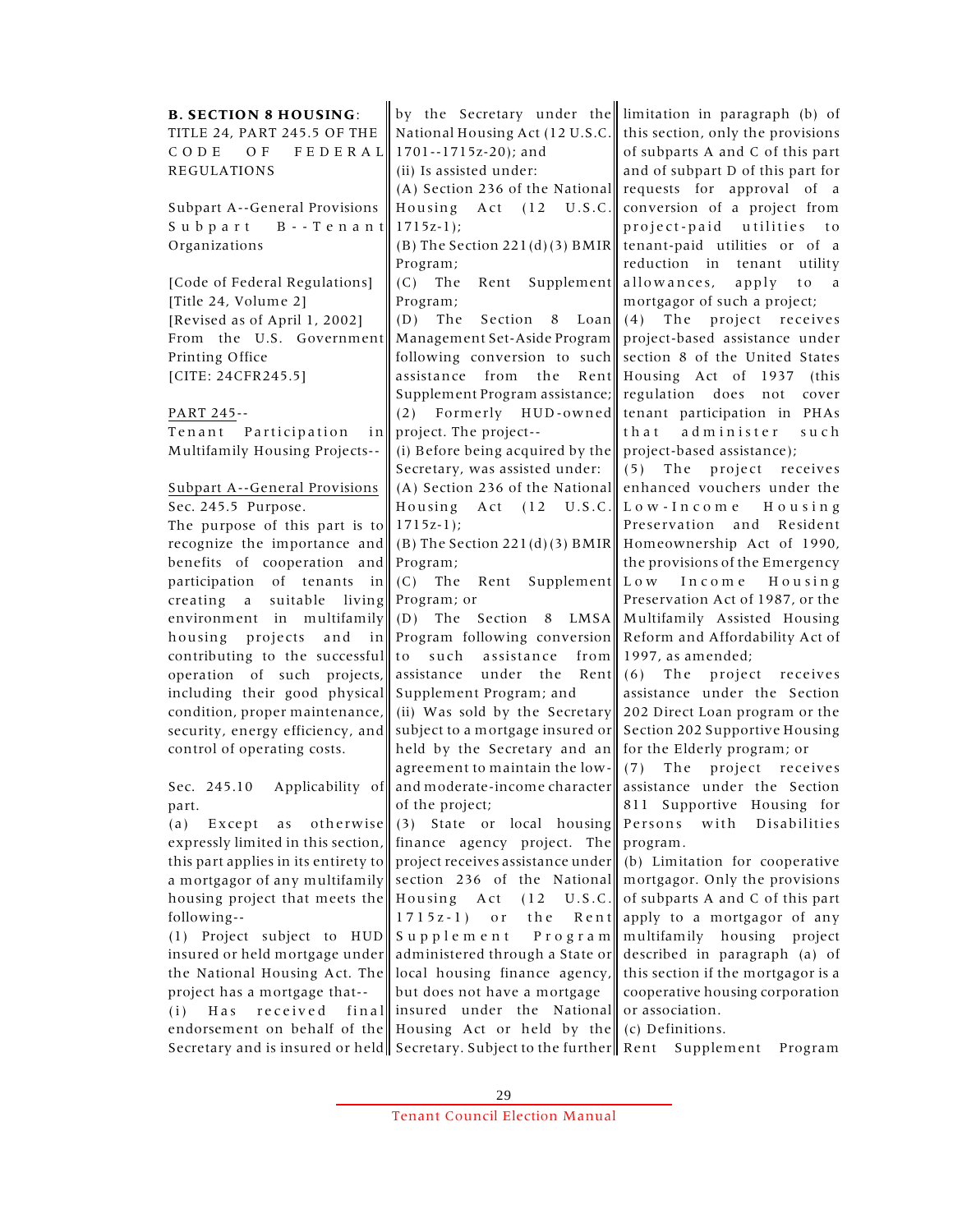|                                                       | means the assistance program time periods following service of owners, management, and their   |                                                                 |
|-------------------------------------------------------|------------------------------------------------------------------------------------------------|-----------------------------------------------------------------|
|                                                       | authorized by section 101 of the notice, service is effected, in the representatives.          |                                                                 |
| and<br>$U$ rban<br>Housing                            | case of service by delivery,                                                                   |                                                                 |
| Development Act of 1965 (12                           | when all notices have been Sec. 245.115                                                        | Protected                                                       |
| U.S.C. 1701s).                                        | delivered or mailed and, in the                                                                | activities.                                                     |
| Section 8 LMSA Program means                          | case of service by posting, when                                                               | (a)<br>Owners of multifamily                                    |
| Section<br>8<br>Loan<br>t h e                         |                                                                                                | all notices have been initially housing projects covered under  |
| Management Set-Aside Program                          | posted.                                                                                        | Sec. 245.10, and their agents,                                  |
| implemented under 24 CFR part                         |                                                                                                | must allow tenants and tenant                                   |
| 886, subpart A.                                       | Subpart<br>$B - T$ enant                                                                       | organizers to conduct<br>the                                    |
| Section $221(d)(3)$<br><b>BMIR</b>                    | Organizations                                                                                  | following activities related to                                 |
| t h e<br>Program<br>means                             |                                                                                                | Sec. 245.100 Right of tenants to the establishment or operation |
| below-market<br>interest                              |                                                                                                | of a tenant organization:                                       |
| rate                                                  | organize.                                                                                      |                                                                 |
| mortgage insurance program                            |                                                                                                | (1) Distributing leaflets in lobby                              |
| under section $221(d)(3)$ and the                     | The tenants of a multifamily                                                                   | areas;                                                          |
|                                                       | proviso of section 221(d)(5) of housing project covered under (2) Placing leaflets at or under |                                                                 |
| the National Housing Act (12                          | Sec. 245.10 have the right to tenants' doors;                                                  |                                                                 |
| U.S.C. 1715l(d)(3)<br>and                             | establish and operate a tenant $(3)$ Distributing                                              | leaflets<br>in                                                  |
| 1715l(d(5)).                                          | organization for the purpose of common areas;                                                  |                                                                 |
|                                                       | addressing issues related to their $(4)$                                                       | Initiating<br>with<br>contact                                   |
| Sec. 245.15 Notice to tenants.                        | living environment,                                                                            | which tenants;                                                  |
| (a) Whenever a mortgagor is includes                  | the<br>terms                                                                                   | and (5) Conducting door-to-door                                 |
| required under subparts $D$ or $E$                    |                                                                                                | conditions of their tenancy as surveys of tenants to ascertain  |
| of this part to serve notice on                       |                                                                                                | well as activities related to interest in establishing a tenant |
| the tenants of a project, the housing                 | and community organization                                                                     | and<br>offer<br>to                                              |
| notice must be served<br>by                           | development.                                                                                   | information<br>about<br>tenant                                  |
| delivery, except, for a high-rise                     |                                                                                                | organizations;                                                  |
|                                                       | project, the notice may be Sec. 245.105 Recognition of $(6)$ Posting information               | on                                                              |
| served either by delivery or by tenant organizations. |                                                                                                | bulletin boards;                                                |
|                                                       | posting. If service is made by Owners of multifamily housing $(7)$ Assisting                   | tenants<br>to                                                   |
|                                                       | delivery, a copy of the notice projects covered under Sec. participate                         | i n<br>tenant                                                   |
|                                                       | must be delivered directly to 245.10, and their agents, must: organization activities;         |                                                                 |
|                                                       | each unit in the project or (a) Recognize legitimate tenant (8) Convening                      | regularly                                                       |
|                                                       | mailed to each tenant. If service organizations; and (b) Give scheduled tenant organization    |                                                                 |
|                                                       | is made by posting, the notice reasonable consideration to meetings in a space on site and     |                                                                 |
|                                                       | must be posted in at least three concerns raised by legitimate accessible                      | to<br>tenants,<br>in<br>a                                       |
| conspicuous places within each tenant organizations.  |                                                                                                | that<br>i s<br>fully<br>manner                                  |
| building in which the affected                        |                                                                                                | independent of management                                       |
| dwelling units are located and,                       |                                                                                                | Sec. 245.110 Legitimate tenant representatives. In order to     |
| during any prescribed tenant                          | organizations.                                                                                 | preserve the independence of                                    |
| period, in a conspicuous place at                     | tenant<br>$\mathbf{A}$<br>organization                                                         | is tenant<br>organizations,                                     |
| the address stated in the notice                      | legitimate<br>if<br>it<br>has                                                                  | been management<br>representatives                              |
|                                                       |                                                                                                | established by the tenants of a may not attend such meetings    |
| where the materials in support                        |                                                                                                |                                                                 |
| of the mortgagor's proposed                           |                                                                                                | multifamily housing project unless invited by the tenant        |
| action are to be made available                       | covered under Sec. 245.10 for organization                                                     | t o<br>specific                                                 |
| for inspection and copying.                           |                                                                                                | the purpose described in Sec. meetings to discuss a specific    |
| Posted<br>notices<br>must<br>be                       | 245.100, and meets regularly, issue or issues; and                                             |                                                                 |
| maintained intact and in legible                      | operates<br>democratically,                                                                    | is (9) Formulating responses to                                 |
| during any prescribed<br>form                         | representative of all residents in                                                             | owner's requests for:                                           |
| notice period.                                        | the<br>development,<br>and                                                                     | is (i) Rent increases;                                          |
| (b) For purposes of computing completely independent  |                                                                                                | of (ii) Partial payment of claims;                              |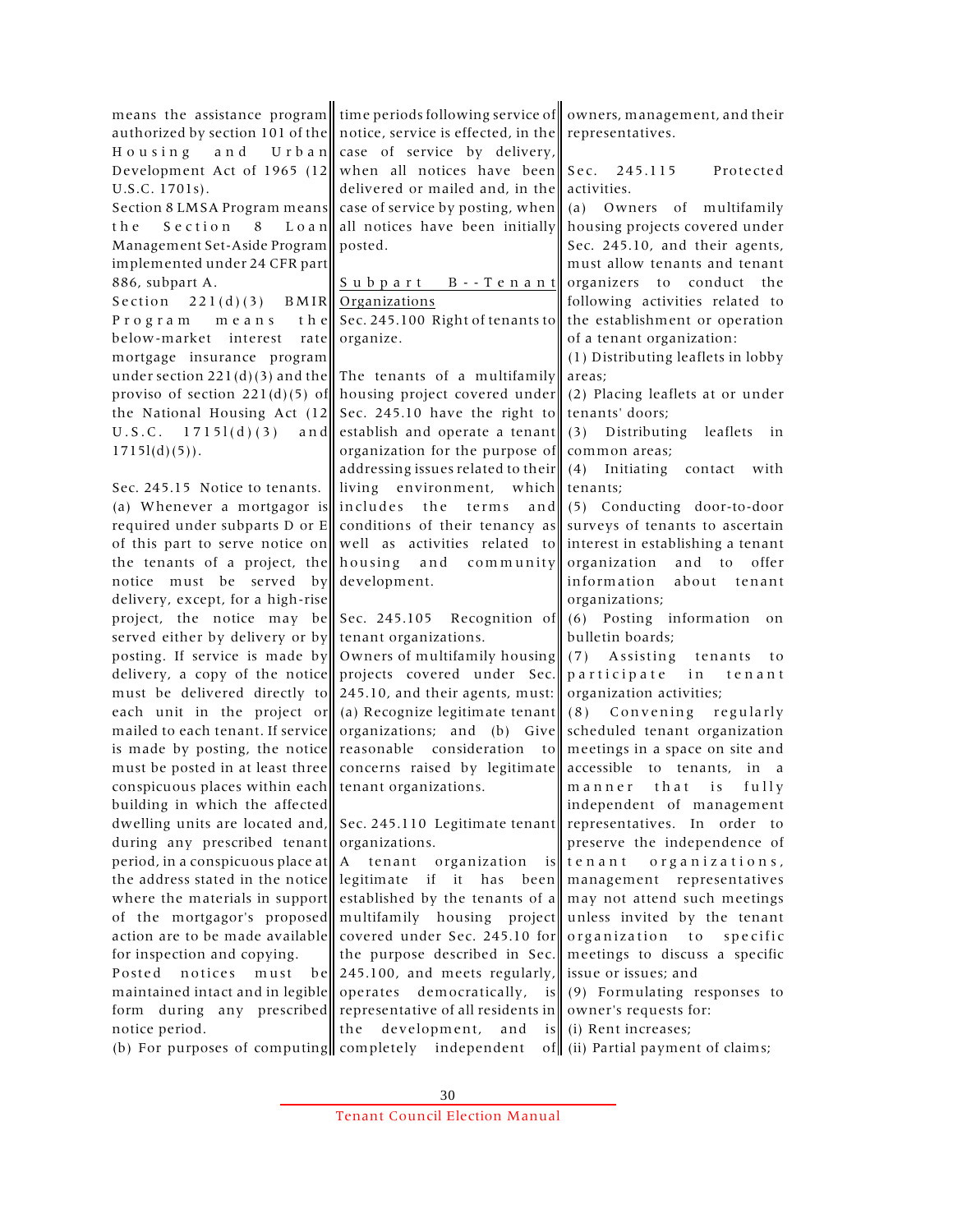|                                                       | (iii) The conversion from (b) Tenant and tenant of               |                |
|-------------------------------------------------------|------------------------------------------------------------------|----------------|
| project-based paid utilities to                       | organization meetings must be A                                  |                |
| tenant-paid utilities;                                | accessible to<br>with $($<br>persons                             |                |
| (iv) A reduction in tenant utility                    | disabilities, unless this<br>isl                                 | $g_1$          |
| allowances;                                           | impractical for reasons beyond                                   | re             |
| (v) Converting residential units                      | the organization's control. If the                               | a <sub>1</sub> |
| non-residential<br>t o<br>use,                        | complex has an<br>accessible                                     | $\mathsf C$    |
| cooperative housing,<br>o r                           | common area or areas, it will                                    | m              |
| condominiums;                                         | not be impractical to<br>make                                    | $\mathbf{2}$   |
| (vi) Major capital additions; and                     | organizational meetings                                          | a1             |
| (vii) Prepayment of loans.                            | accessible<br>to persons<br>with                                 | as             |
| (b) In addition to the activities                     | disabilities.                                                    | N              |
| listed in paragraph (a) of this                       | (c)<br>Fees. An owner of<br>a                                    | fc             |
| section, owners of multifamily                        | multifamily housing project                                      | $g_1$          |
| housing projects covered under                        | covered under Sec. 245.10 may                                    | $\frac{2}{2}$  |
| Sec. 245.10, and their agents,                        | charge a reasonable, customary                                   | p <sub>i</sub> |
| must allow tenants and tenant                         | and usual fee, approved by the                                   | 2 <sup>4</sup> |
| organizers to conduct other                           | Secretary as may normally be fa                                  |                |
| reasonable activities related to                      | imposed for the use of such                                      | $\mathbf n$    |
| the establishment or                                  | facilities in accordance with                                    | m              |
| operation<br>of a                                     | tenant procedures prescribed by the                              | p <sub>1</sub> |
| organization.                                         | Secretary, for the use<br>of                                     | O <sub>1</sub> |
| (c)<br>Owners of multifamily                          | meeting space. An owner may                                      | in             |
| housing projects and their                            | waive this fee.                                                  | $\sigma$       |
| agents shall not require tenants                      |                                                                  | n              |
| and tenant organizers to obtain                       | Sec. 245.125 Tenant organizers.                                  | e <sub>1</sub> |
| prior permission before<br>engaging in the activities | (a) A tenant organizer is<br>a<br>tenant or<br>non-tenant<br>who | $C\hat{c}$     |
| permitted under paragraphs (a)                        | assists tenants in establishing                                  | tr<br>fa       |
| and (b) of this section.                              | and<br>operating a tenant                                        |                |
|                                                       | organization, and who is not an So                               |                |
| Sec. 245.120 Meeting space.                           | employee or representative of                                    | $\mathbf n$    |
| (a) Owners of multifamily                             | current or prospective owners,                                   | A              |
| housing projects covered under                        | managers, or their agents.                                       | re             |
| Sec. 245.10, and their agents,                        | (b) Owners of multifamily                                        | W              |
| must reasonably make available                        | housing projects covered under                                   | in             |
| the use of any community room                         | Sec. 245.10, and their agents,                                   |                |
| other<br>available<br>space<br>or                     | must allow tenant organizers to                                  | S <sub>0</sub> |
| appropriate for meetings that is                      | assist tenants in establishing and                               | $(\hat{c}$     |
| part of the multifamily housing                       | operating tenant organizations.                                  | in             |
| project when requested by:                            | Non-tenant<br>(c)<br>tenant                                      | as             |
| (1)<br>Tenants<br>or<br>tenant<br>a                   | organizers. (1) If a multifamily                                 | $(\hat{c}$     |
| organization<br>and<br>used<br>for                    | housing project covered under                                    | W              |
| related<br>activities<br>the<br>to                    | Sec. 245.10 has a consistently                                   | tŀ             |
| operation<br>οf<br>the<br>tenant                      | enforced, written policy against                                 | W              |
| organization; or                                      | canvassing, then a non-tenant                                    | p              |
| (2) Tenants seeking to establish                      | tenant<br>organizer<br>must<br>be                                | m              |
| tenant<br>organization<br>or<br>a                     | accompanied by a tenant while                                    | u.             |
| collectively<br>address<br>issues                     | the<br>οf<br>th e<br>on<br>property                              | Sĉ             |
| related<br>their<br>living<br>t o                     | multifamily<br>housing<br>project,                               | $\left($ 1     |
| environment.                                          | except in the case of recipients do                              |                |

f HUD Outreach and ssistance Training Grants (``OTAG'') or other direct HUD rants designed to enable ecipients to provide education and outreach to tenants concerning HUD's ark-to-market program (see 24 CFR parts 401 and 402), who re conducting eligible activities s defined in the applicable otice of Funding Availability or the grant or other effective rant document.

(2) If a multifamily housing roject covered under Sec. 245.10 has a written policy ivoring canvassing, any non-tenant tenant organizer ust be afforded the same privileges and rights of access as ther uninvited outside parties in the normal course of perations. If the project does ot have a consistently enforced, written policy against anvassing, the project shall be eated as if it has a policy voring canvassing.

ec. 245.130 Tenants' rights ot to be re-canvassed.

tenant has the right not to be e-canvassed against his or her ishes regarding participation a tenant organization.

ec. 245.135 Enforcement.

a) Owners of housing identified in Sec. 245.10, and their agents, s well as any principals thereof as defined in 24 CFR 24.105), ho violate any provision of his subpart so as to interfere ith the organizational and articipatory rights of tenants, ay be liable for sanctions nder 24 CFR part 24. Such sanctions may include:

(1) Debarment. A person who is debarred is prohibited from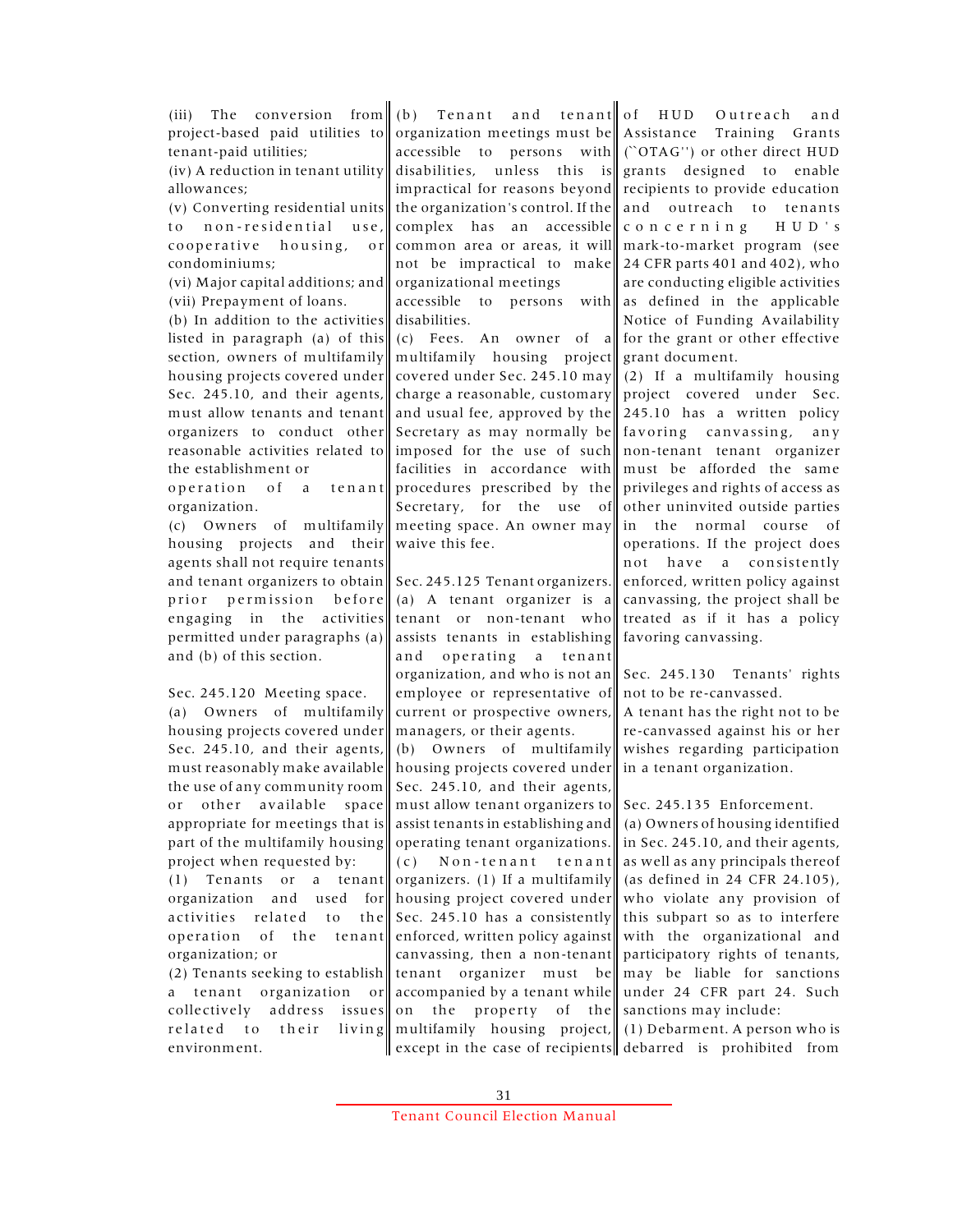debarment are found at 24 CFR at 24 CFR part 24, subpart D. part 24, subpart C.

temporary action with the same excludes a person from future debarment may exist and

future participation in Federal immediate action is needed to generally up to 12 months. The programs for a period of time. protect the public interest. The specific rules and regulations The specific rules and specific rules and regulations relating to LDPs are found at 24 regulations relating to relating to suspension are found CFR subpart G.

(2) Suspension. Suspension is a Participation. An LDP generally 24 CFR part 24) of these effect as debarment, to be taken || participation in the Federal (c) The procedures in 24 CFR when there is adequate program under which the cause part 24 shall apply to actions evidence that a cause for arose. The duration of an LDP is under this subpart. (3) Limited Denial

(b) These sanctions may also of apply to affiliates (as defined in persons or entities.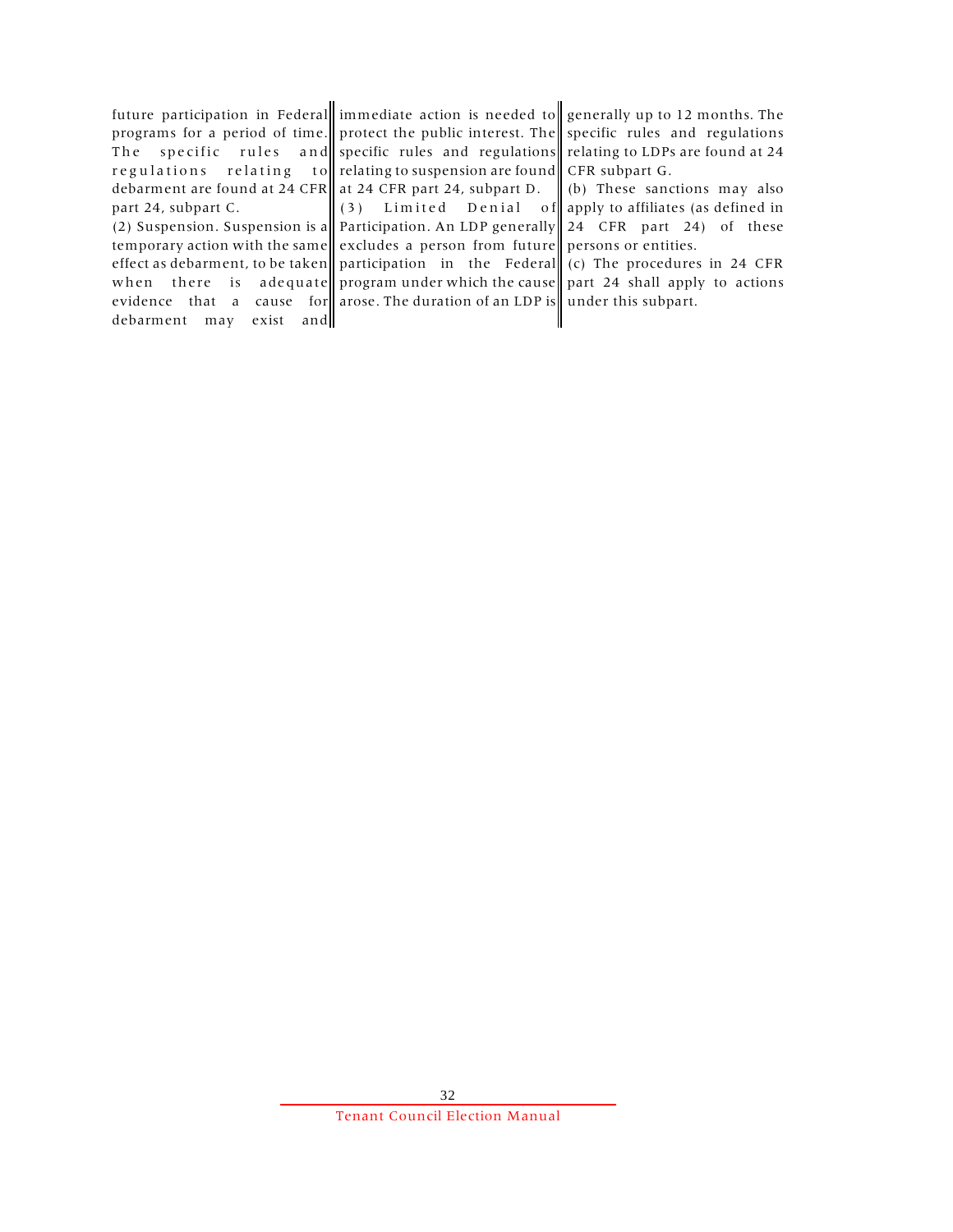| C. FAIR HOUSING:                                      |                                                       | (a) It is the policy of the United $(2)$ Prohibit a private club, not |
|-------------------------------------------------------|-------------------------------------------------------|-----------------------------------------------------------------------|
| TITLE 24, PART 100 OF THE                             | States<br>to                                          | provide, within in fact open to the public,                           |
| FEDERAL<br>CODE<br>O F                                |                                                       | constitutional limitations, for which, incident to its primary        |
| <b>REGULATIONS</b>                                    |                                                       | fair housing throughout the purpose or purposes, provides             |
|                                                       | United States. No person shall lodgings which it owns | or                                                                    |
| Subpart A--General                                    | be subjected to discrimination                        | operates for other than<br>a                                          |
|                                                       | because of race, color, religion,                     | commercial purpose,<br>from                                           |
| Subpart B--                                           |                                                       | sex, handicap, familial status, or limiting the rental or occupancy   |
| Discriminatory<br>Housing                             | national origin in the sale,                          | of such lodgings to its members                                       |
| Practices                                             | advertising<br>rental,<br>or<br>οf                    | or from giving preference to its                                      |
|                                                       | dwellings, in the provision of                        | members;                                                              |
| Subpart C--                                           | brokerage services, or in the                         | (3) Limit the applicability of any                                    |
| Discrimination in Residential                         | availability of residential real                      | reasonable<br>local,<br>State<br>or                                   |
| Real Estate-Related Transactions                      | estate-related transactions.                          | Federal restrictions regarding                                        |
|                                                       | This part provides the<br>(b)                         | the<br>maximum<br>number<br>οf                                        |
| Subpart D--                                           | Department's interpretation of                        | occupants permitted to occupy a                                       |
| Prohibition<br>Against                                | the coverage of the Fair Housing                      | dwelling; or                                                          |
| Discrimination<br>Because<br>οf                       |                                                       | Act regarding discrimination (4) Prohibit conduct against a           |
| Handicap                                              |                                                       | related to the sale or rental of person because such person has       |
|                                                       | dwellings,<br>provision<br>the                        | of been convicted by any court of                                     |
| Subpart E--                                           | services<br>in                                        | connection competent jurisdiction of the                              |
| Housing for Older Persons                             | therewith, and the availability illegal               | manufacture<br>o r                                                    |
|                                                       | of residential real estate-related distribution       | of a controlled                                                       |
| Subpart F--                                           | transactions.                                         | substance as defined in section                                       |
| Interference,<br>Coercion<br>or                       | (c) Nothing in this part relieves                     | 102<br>o f<br>the<br>Controlled                                       |
| Intimidation                                          | participating<br>persons<br>in<br>all                 | Substances Act (21 U.S.C. 802).                                       |
|                                                       | or Federally-assisted<br>Federal                      | (b)<br>Nothing<br>in<br>this<br>part                                  |
| [Code of Federal Regulations]<br>[Title 24, Volume 1] |                                                       | program or activity from other regarding discrimination based         |
| [Revised as of April 1, 2002]                         | requirements<br>applicable                            | to on familial status applies with                                    |
| From the U.S. Government                              | buildings and dwellings.                              | respect to housing for older                                          |
| Printing Office via GPO Access                        |                                                       | persons as defined in subpart E                                       |
| [CITE: 24CFR100.1]                                    | Sec. 100.10 Exemptions.<br>(a) This part does not:    | of this part.<br>(c) Nothing in this part, other                      |
|                                                       | Prohibit<br>a<br>religious<br>(1)                     | than the prohibitions against                                         |
| PART 100--                                            | organization,<br>association,<br>orl                  | discriminatory<br>advertising,                                        |
| Discriminatory Conduct under                          | society,<br>or<br>any                                 | nonprofit applies to:                                                 |
| the Fair Housing Act--                                |                                                       | institution or organization (1) The sale or rental of any             |
|                                                       | operated, supervised                                  | or single family house by an                                          |
| <u> Subpart A</u> -- <u>General</u>                   |                                                       | controlled by or in conjunction owner, provided the following         |
| Sec. 100.1 Authority.                                 | with a religious organization,                        | conditions are met:                                                   |
| This regulation is issued under                       | association, or society, from                         | (i) The owner does not own or                                         |
| the authority of the Secretary of                     |                                                       | limiting the sale, rental or have any interest in more than           |
| Housing<br>Urban<br>and                               | occupancy of dwellings which it                       | three single family houses at                                         |
| Development to administer and                         | owns or operates for other than                       | any one time.                                                         |
| enforce title VIII of the Civil                       | commercial purpose<br>a<br>to                         | (ii) The house is sold or rented                                      |
| Rights Act of 1968, as amended                        | persons of the same religion, or                      | without the use of a real estate                                      |
| by the<br>Fair<br>Housing                             | from giving preference to such                        | broker, agent or salesperson or                                       |
| Amendments Act of 1988 (the                           |                                                       | persons, unless membership in the facilities of any person in         |
| Fair Housing Act).                                    | religion<br>is<br>such                                | restricted the business of selling or renting                         |
|                                                       | of race,<br>color,<br>because                         | or dwellings. If the owner selling                                    |
| Sec. 100.5 Scope.                                     | national origin;                                      | the house does not reside in it                                       |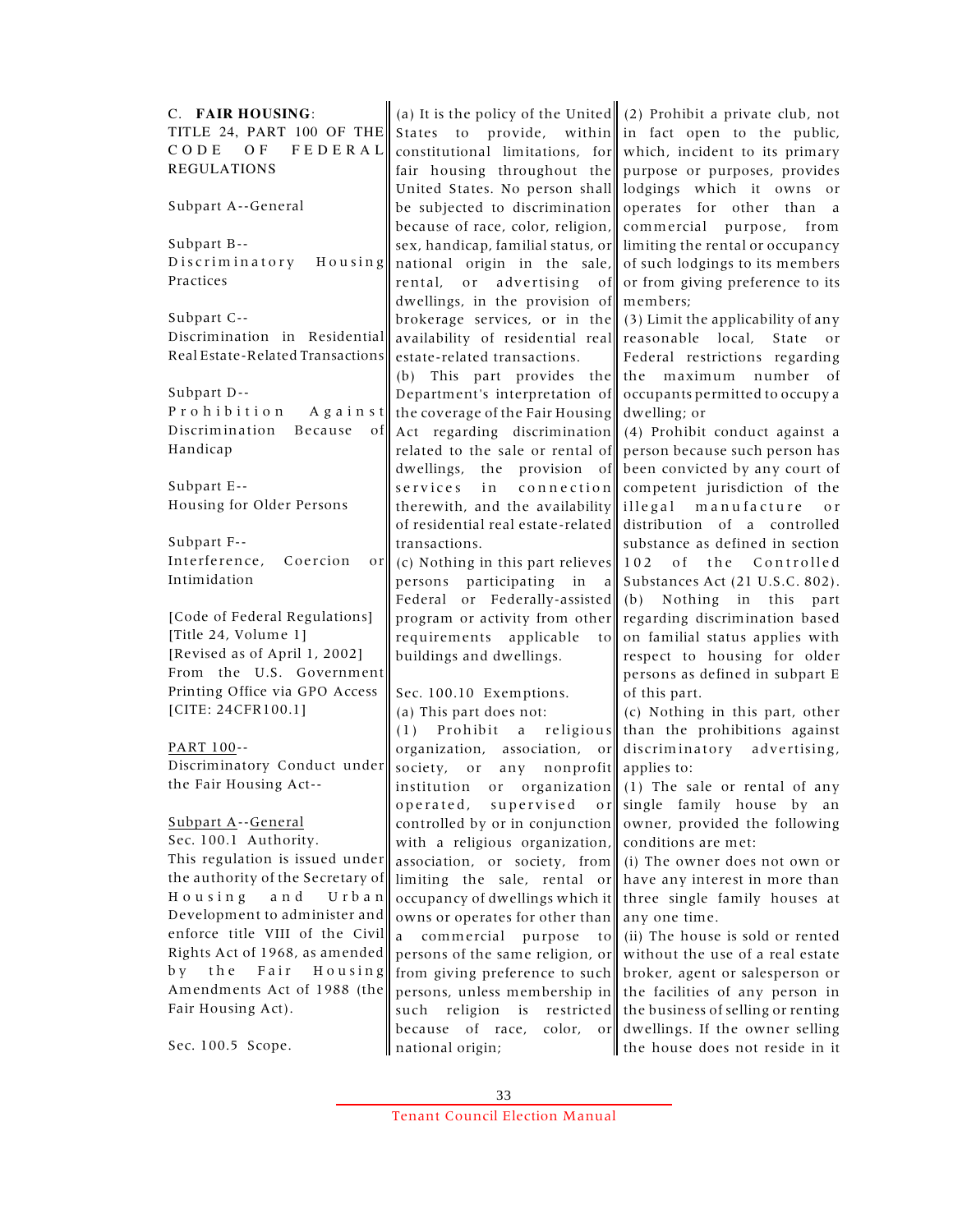| $(c)(1)$ of this section applies to<br>only one such sale in any<br>24-month period.<br>containing<br>living<br>occupied or intended to be being domiciled with--<br>the<br>other, if<br>each<br>his or her residence.                                                                                                                                                                                                                                                                                                                                                                                                                                                        | at the time of the sale or was one or more families, and any his<br>not the most recent resident of vacant land which is offered for residence, in providing sales or<br>the house prior to such sale, the sale or lease for the construction rental facilities or sales or rental<br>exemption in this paragraph or location thereon of any such<br>building,<br>structure or portion thereof.<br>Familial status means one or<br>(2) Rooms or units in dwellings more individuals (who have not<br>quarters attained the age of 18 years)<br>occupied by no more than four $\ $ (a) A parent or another person<br>families living independently of having legal custody of such<br>owner individual or individuals; or<br>actually maintains and occupies (b) The designee of such parent<br>one of such living quarters as or other person having such<br>with<br>the<br>custody,<br>written<br>permission of such parent or                                                                                                                                                                                                                                                                                                         | or her<br>personal<br>own<br>services<br>in<br>two<br>or<br>more<br>transactions involving the sale<br>or rental of any dwelling or any<br>interest therein; or<br>(c) Is the owner of any dwelling<br>or intended<br>designed<br>for<br>occupancy by, or occupied by,<br>five or more families.<br>State means any of the several<br>states, the District of Columbia,<br>the Commonwealth of Puerto<br>Rico, or any of the territories<br>and possessions of the United<br>States.                                                                                                                                                                                                                                                                                                                                                               |
|-------------------------------------------------------------------------------------------------------------------------------------------------------------------------------------------------------------------------------------------------------------------------------------------------------------------------------------------------------------------------------------------------------------------------------------------------------------------------------------------------------------------------------------------------------------------------------------------------------------------------------------------------------------------------------|-----------------------------------------------------------------------------------------------------------------------------------------------------------------------------------------------------------------------------------------------------------------------------------------------------------------------------------------------------------------------------------------------------------------------------------------------------------------------------------------------------------------------------------------------------------------------------------------------------------------------------------------------------------------------------------------------------------------------------------------------------------------------------------------------------------------------------------------------------------------------------------------------------------------------------------------------------------------------------------------------------------------------------------------------------------------------------------------------------------------------------------------------------------------------------------------------------------------------------------------|----------------------------------------------------------------------------------------------------------------------------------------------------------------------------------------------------------------------------------------------------------------------------------------------------------------------------------------------------------------------------------------------------------------------------------------------------------------------------------------------------------------------------------------------------------------------------------------------------------------------------------------------------------------------------------------------------------------------------------------------------------------------------------------------------------------------------------------------------|
| Sec. 100.20 Definitions.<br>The terms Department, Fair<br>Housing Act, and Secretary are<br>defined in 24 CFR part 5.<br>Aggrieved person includes any<br>person who--<br>(a) Claims to have been injured<br>by a discriminatory housing<br>practice; or<br>(b) Believes that such person<br>injured<br>b y<br>will<br>b e<br>a<br>that is about to occur.<br>Broker or Agent includes any<br>person authorized to perform an<br>action on behalf of another representatives,<br>related to the sale or rental of $\ $ c o m p a n i e s,<br>including<br>offers,<br>dwellings,<br>administration<br>οf<br>regarding<br>such<br>transactions.<br>818 of the Fair Housing Act. | other person.<br>The protections afforded against<br>discrimination on the basis of<br>familial status shall apply to any<br>person who is pregnant or is in<br>the process of securing legal<br>custody of any individual who<br>has not attained the age of 18<br>years.<br>Handicap is defined in Sec.<br>100.201.<br>discriminatory housing practice Person includes one or more the prohibited actions are set<br>individuals,<br>corporations,<br>partnerships, associations, labor<br>organizations, legal<br>mutual<br>person regarding any matter companies, joint-stock<br>trusts,<br>unincorporated organizations,<br>solicitations or contracts and the trustees, trustees in cases under example, the conduct described<br>matters title 11 U.S.C., receivers, and in Sec. $100.60(b)(3)$ and (4)<br>offers, fiduciaries.<br>solicitations or contracts or any Person in the business of selling<br>residential real estate-related or renting dwellings means any<br>person who:<br>Discriminatory housing practice $\parallel$ (a) Within the preceding twelve<br>means an act that is unlawful months, has participated as<br>under section 804, 805, 806, or principal in three or more has been made, or to refuse to | Subpart B--Discriminatory<br><b>Housing Practices</b><br>100.50<br>Sec.<br>Real<br>estate<br>practices prohibited.<br>(a) This subpart provides the<br>Department's interpretation of<br>conduct<br>that<br>is<br>unlawful<br>housing discrimination under<br>section 804 and section 806 of<br>the Fair Housing Act. In general<br>forth under sections of this<br>subpart<br>which<br>are<br>most<br>applicable to the discriminatory<br>conduct described. However, an<br>action illustrated in one section<br>can constitute a violation under<br>sections in the subpart. For<br>would constitute a violation of<br>Sec. $100.65(a)$ as well as Sec.<br>$100.60(a)$ .<br>(b) It shall be unlawful to:<br>(1) Refuse to sell or rent a<br>dwelling after a bona fide offer<br>transactions involving the sale negotiate for the sale or rental |
| Dwelling means any building,<br>structure or portion thereof interest therein;<br>which is occupied<br>as,<br>designed<br>intended<br>or                                                                                                                                                                                                                                                                                                                                                                                                                                                                                                                                      | or rental of any dwelling or any<br>or (b) Within the preceding twelve status, or national origin, or to<br>for months, has participated as discriminate in the sale or rental<br>occupancy as, a residence by agent, other than in the sale of of a                                                                                                                                                                                                                                                                                                                                                                                                                                                                                                                                                                                                                                                                                                                                                                                                                                                                                                                                                                                    | of a dwelling because of race,<br>color, religion, sex, familial<br>dwelling<br>because<br>οf                                                                                                                                                                                                                                                                                                                                                                                                                                                                                                                                                                                                                                                                                                                                                      |

Tenant Council Election Manual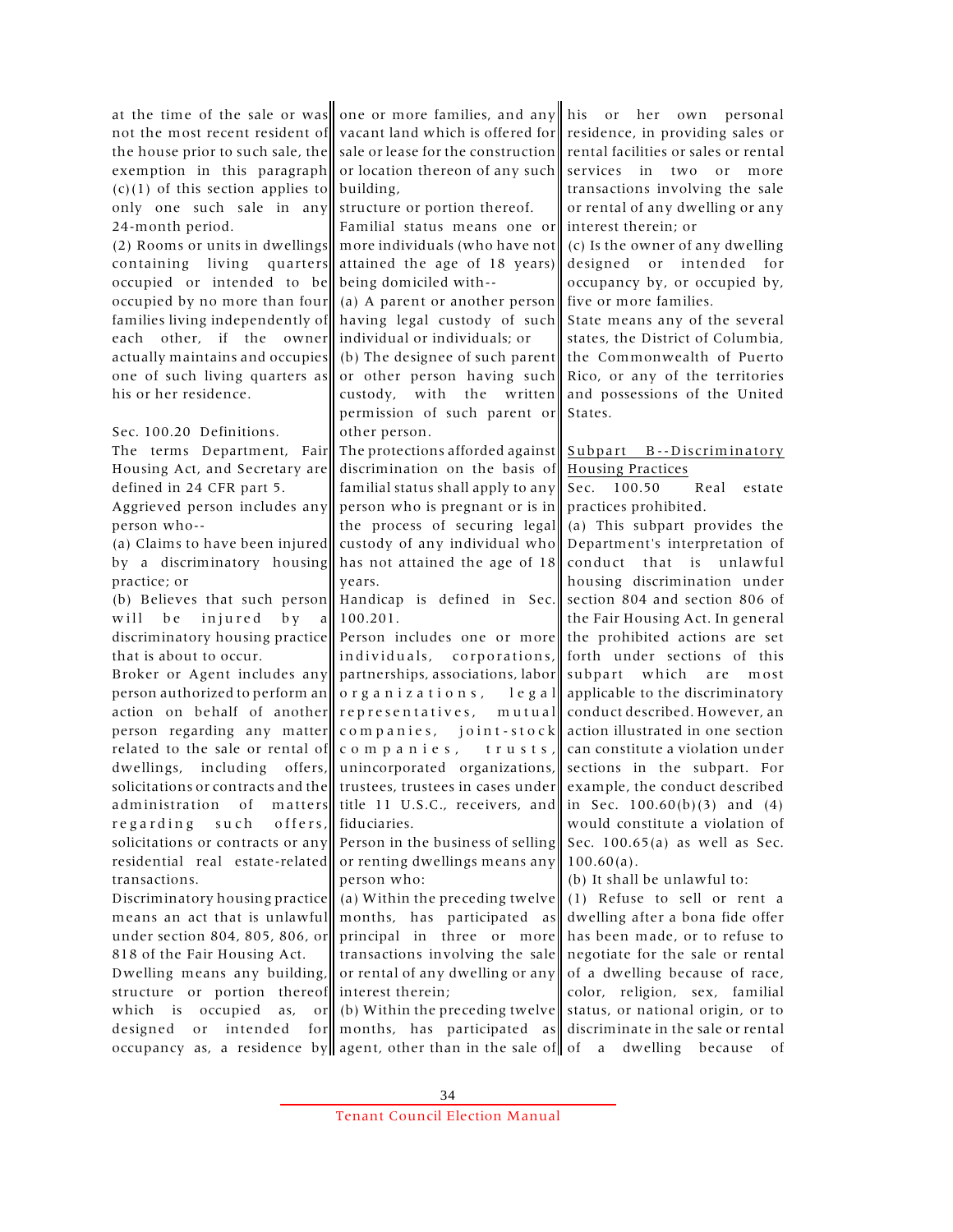handicap.

(2) Discriminate in the terms, conditions or privileges of sale or rental of a dwelling, or in the provision of services or facilities in connection with sales or rentals, because of race, color, religion, sex, handicap, familial status, or national origin.

(3) Engage in any conduct relating to the provision of housing which otherwise makes unavailable or denies dwellings

to persons because of race, color, religion, sex, handicap, familial status, or national origin.

(4) Make, print or publish, or cause to be made, printed or published, any notice, statement or advertisement with respect to the sale or rental of a dwelling that indicates any preference, limitation or discrimination because of race, color, religion, sex, handicap, familial status, or national origin, or an intention to make any such preference, limitation or discrimination.

(5) Represent to any person because of race, color, religion, sex, handicap, familial status, or national origin that a dwelling is not available for sale or rental when such dwelling is in fact available.

(6) Engage in blockbusting practices in connection with the sale or rental of dwellings because of race, color, religion, sex, handicap, familial status, or national origin.

(7) Deny access to or membership or participation in, or to discriminate against any person in his or her access to or membership or participation in, any multiple-listing service, real facility relating to the business origin.

of selling or renting a dwelling (4) Using different qualification or in the terms or conditions or criteria or applications, or sale membership or participation, or rental standards or because of race, color, religion, procedures, such as income sex, handicap, familial status, or standards, application national origin.

(c) The application of the Fair credit analysis or sale or rental Housing Act with respect to approval procedures or other persons with handicaps is requirements, because of race, discussed in subpart D of this color, religion, sex, handicap, part.

Sec. 100.60 Unlawful refusal to (5) Evicting tenants because of sell or rent or to negotiate for their race, color, religion, sex, the sale or rental.

(a) It shall be unlawful for a national origin or because of the person to refuse to sell or rent a race, color, religion, sex, dwelling to a person who has handicap, familial status, or made a bona fide offer, because national origin of a tenant's of race, color, religion, sex, guest. familial status, or national origin or to refuse to negotiate with a Sec. 100.65 Discrimination in person for the sale or rental of a $\|$  terms, conditions and privileges dwelling because of race, color, and in services and facilities. religion, sex, familial status, or (a) It shall be unlawful, because national origin, or to of race, color, religion, sex, discriminate against any person handicap, familial status, or in the sale or rental of a national origin, to impose dwelling because of handicap. (b) Prohibited actions under this privileges relating to the sale or section include, but are not rental of a dwelling or to deny limited to:

(1) Failing to accept or consider connection with the sale or a bona fide offer because of rental of a dwelling. race, color, religion, sex, (b) Prohibited actions under this handicap, familial status, or section include, but are not national origin.

(2) Refusing to sell or rent a (1) Using different provisions in dwelling to, or to negotiate for leases or contracts of sale, such the sale or rental of a dwelling as those relating to rental with, any person because of charges, security deposits and race, color, religion, sex, the terms of a lease and those handicap, familial status, or relating to down payment and national origin.

(3) Imposing different sales race, color, religion, sex, prices or rental charges for the handicap, familial status, or sale or rental of a dwelling upon national origin.

estate brokers' assocation, or color, religion, sex, handicap, maintenance or repairs of sale

requirements, application fees, familial status, or national origin.

handicap, familial status, or

different terms, conditions or or limit services or facilities in

limited to:

closing requirements, because of

other service organization or familial status, or national or rental dwellings because ofany person because of race, (2) Failing or delaying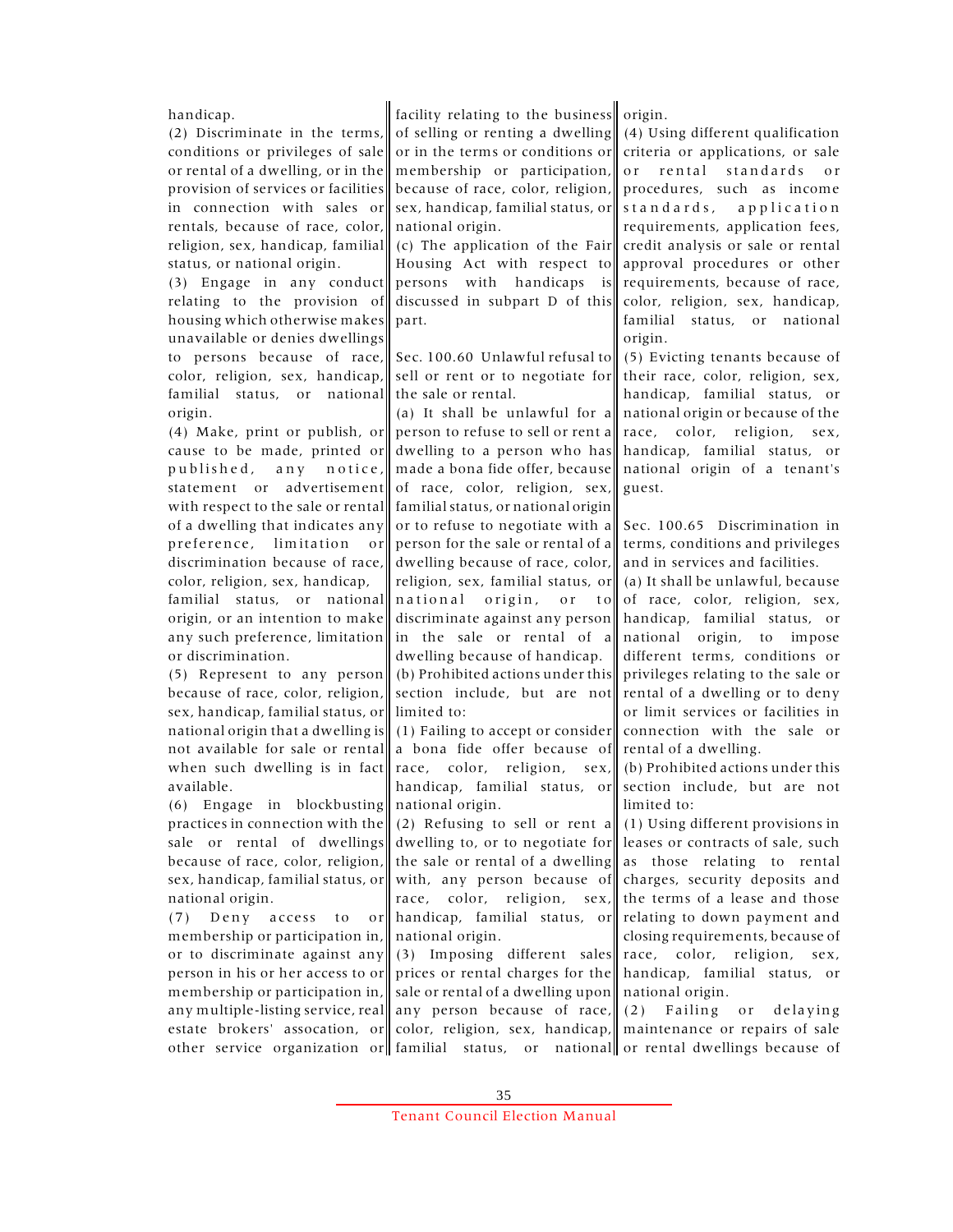race, color, religion, sex, handicap, familial status, or national origin.

for the sale or rental of a dwelling or to communicate an offer accurately because of race, color, religion, sex, handicap, familial status, or national origin.

(4) Limiting the use of privileges, services or facilities associated with a dwelling because of race, color, religion, sex, handicap, familial status, or national origin of an an owner, tenant or a person associated with him or her.

(5) Denying or limiting services or facilities in connection with the sale or rental of a dwelling, because a person failed or refused to provide sexual favors.

Sec. 100.70 Other prohibited sale and rental conduct.

(a) It shall be unlawful, because of race, color, religion, sex, handicap, familial status, or national origin, to restrict or attempt to restrict the choices of a person by word or conduct in connection with seeking, negotiating for, buying or renting a dwelling so as to perpetuate, or tend perpetuate, segregated housing patterns, or to discourage or obstruct choices in a development.

 (b) It shall be unlawful, because of race, color, religion, sex, handicap, familial status, or (d) Prohibited activities relating national origin, to engage in any conduct relating to the (b) of this section include, but provision of housing or of are not limited to: services and facilities in connection therewith that denies dwellings to persons.

(3) Failing to process an offer as unlawful steering practices, (c) Prohibited actions under participate in a discriminatory paragraph (a) of this section, which are generally referred to include, but are not limited to: (1) Discouraging any person from inspecting, purchasing or renting a dwelling because of race, color, religion, sex, handicap, familial status, or national origin, or because of the race, color, religion, sex,

> handicap, familial status, or national origin of persons in a community, neighborhood or development.

> (2) Discouraging the purchase or rental of a dwelling because of race, color, religion, sex, handicap, familial status, or national origin, by exaggerating drawbacks or failing to inform any person of desirable features of a dwelling or of a community, neighborhood, or

development. (3) Communicating to any prospective purchaser that he or she would not be comfortable or

compatible with existing residents of a community, neighborhood or development because of race, color, religion, sex, handicap, familial status, or national origin.

(4) Assigning any person to a particular section of community, neighborhood or development, or to a particular

community, neighborhood or floor of a building, because of race, color, religion, sex, handicap, familial status, or national origin.

to dwellings under paragraph

otherwise makes unavailable or employee, broker or agent national origin, or an intention (1) Discharging or taking other because of race, color, religion, adverse action against an sex, handicap, familial status, or

housing practice.

(2) Employing codes or other devices to segregate or reject applicants, purchasers or renters, refusing to take or to show listings of dwellings in certain areas because of race, color, religion, sex, handicap, familial status, or national origin, or refusing to deal with certain brokers or agents because they or one or more of their clients are of a particular race, color, religion, sex, handicap, familial status, or national origin.

(3) Denying or delaying the processing of an application made by a purchaser or renter or refusing to approve such a person for occupancy in a cooperative or condominium dwelling because of race, color, religion, sex, handicap, familial status, or national origin.

(4) Refusing to provide municipal services or property or hazard insurance for dwellings or providing such services or insurance differently because of race, color, religion, sex, handicap, familial status, or national origin.

Sec. 100.75 Discriminatory advertisements, statements and notices.

because he or she refused to to make any such preference, (a) It shall be unlawful to make, print or publish, or cause to be made, printed or published, any notice, statement or advertisement with respect to the sale or rental of a dwelling which indicates any preference, limitation or discrimination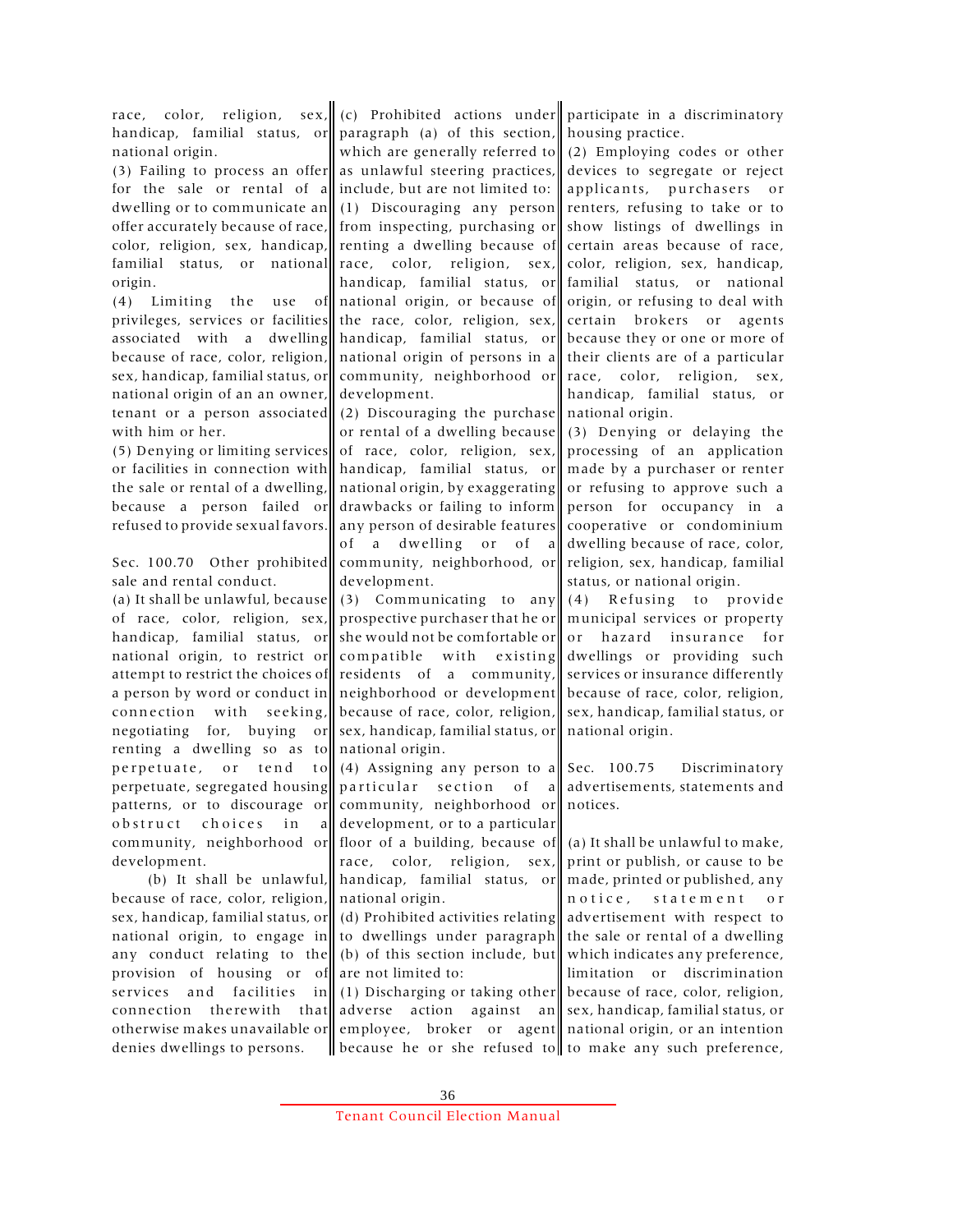limitation or discrimination. (b) The prohibitions in this section shall apply to all written or oral notices or statements by a person engaged in the sale or rental of a dwelling. Written notices and statements include any applications, fliers, brochures, deeds, signs, banners, posters, billboards or any documents used with respect to the sale or rental of a dwelling. (c) Discriminatory notices, statements and advertisements include, but are not limited to: (1) Using words, phrases, photographs, illustrations, symbols or forms which convey that dwellings are available or not available to a particular group of persons because of race, color, religion, sex, handicap, familial status, or national origin. (2) Expressing to agents, brokers, employees, prospective sellers or renters or any other persons a preference for or limitation on any purchaser or renter because of race, color, religion, sex, handicap, familial status, or national origin of such sex, handicap, familial status, or under this section it is not persons. (3) Selecting media or locations for advertising the sale or rental of dwellings which deny particular segments of the housing market information about housing opportunities because of race, color, religion, sex, handicap, familial status, or national origin. (4) Refusing to publish advertising for the sale or rental of dwellings or requiring different charges or terms for such advertising because of race, color, religion, sex, handicap, familial status, or national origin. (d) 24 CFR part 109 provides word or conduct, regarding information to assist persons to suitably priced dwellings advertise dwellings in a available for inspection, sale or nondiscriminatory manner and rental, because of race, color, describes the matters the religion, sex, handicap, familial Department will review in status, or national origin. evaluating compliance with the (5) Providing false or inaccurate Fair Housing Act and in||information regarding the investigating complaints availability of a dwelling for sale alleging discriminatory housing or rental to any person, practices involving advertising. I including testers, regardless of Sec. 100.80 Discriminatory representations on availability of dwellings. (a) It shall be unlawful, because of race, color, religion, sex, Sec. 100.85 Blockbusting. handicap, familial status, or national origin, to provide (a) It shall be unlawful, for inaccurate or information about the induce a person to sell or rent a availability of dwellings for sale dwelling by representations or rental. (b) Prohibited actions under this prospective entry into the section include, but are not neighborhood of a person or limited to: (1) Indicating through words or color, religion, sex, familial conduct that a dwelling which is status, or national origin or with available for inspection, sale, or a handicap. rental has been sold or rented, (b) In establishing a because of race, color, religion, discriminatory housing practice national origin. (2) Representing that covenants profit as long as profit was a or other deed, trust or lease factor for engaging in the provisions which purport to restrict the sale or rental of dwellings because of race, color, section include, but are not religion, sex, handicap, familial limited to: status, or national origin (1) Engaging, for profit, in preclude the sale of rental of a conduct (including uninvited dwelling to a person. Enforcing covenants or other conveys to a person that a deed, trust, or lease provisions|| neighborhood is undergoing or which preclude the sale or is about to undergo a change in rental of a dwelling to any the race, color, religion, sex, person because of race, color, handicap, familial status, or religion, sex, handicap, familial national origin of persons status, or national origin. (4) Limiting information, by encourage the person to offer a whether such person is actually seeking housing, because of the  $rac{r}{r}$  race, color, religion, sex, handicap, familial status, or national origin. untrue profit, to induce or attempt to regarding the entry or persons of a particular race, necessary that there was in fact blockbusting activity. (c) Prohibited actions under this  $(3)$  solicitations for listings) which residing in it, in order to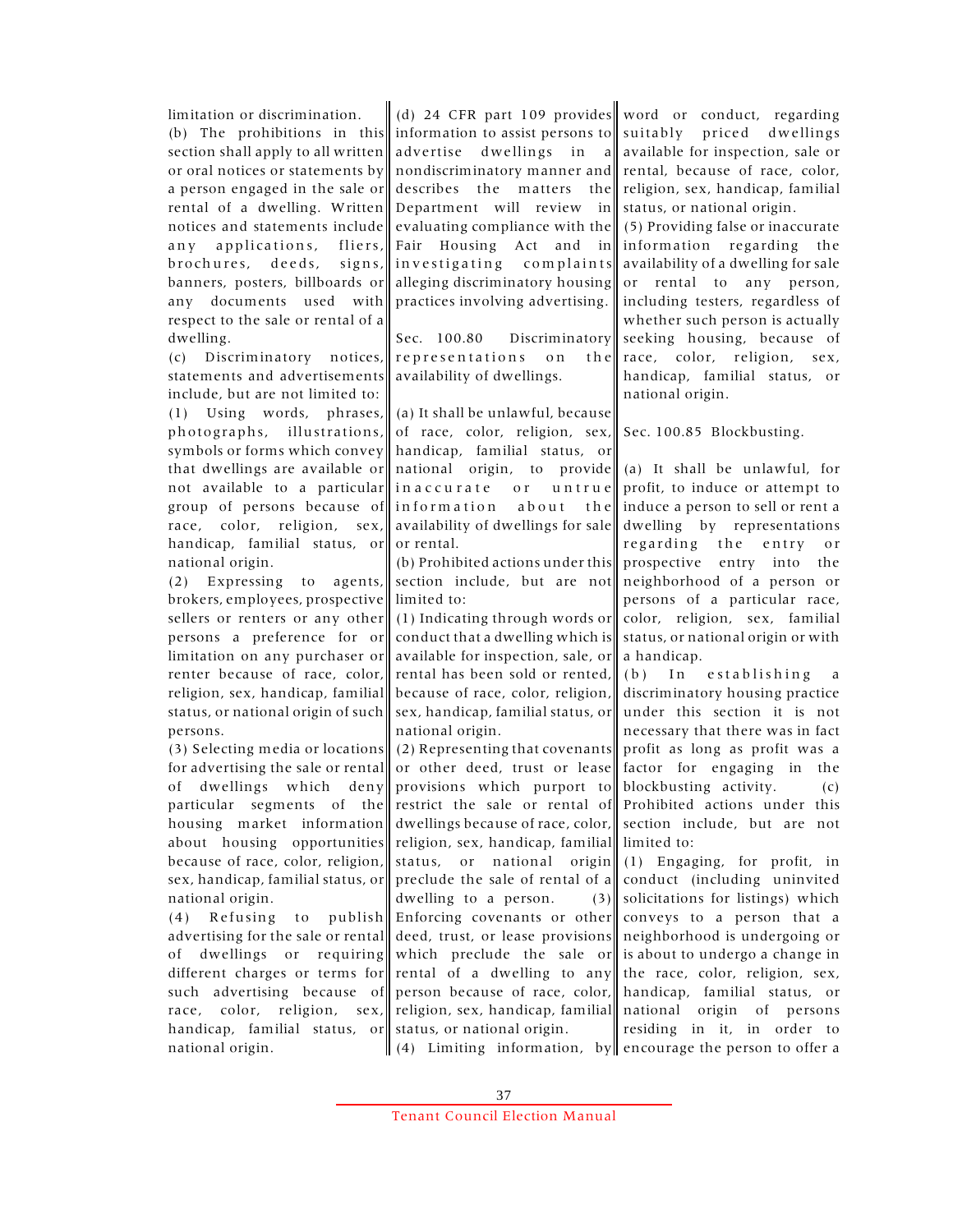| dwelling for sale or rental.<br>(2) Encouraging, for profit, any<br>person to sell or rent a dwelling<br>through assertions that the<br>persons of a particular race,<br>color, religion, sex, familial<br>status, or national origin, or<br>with handicaps, can or will<br>undesirable<br>in<br>result<br>consequences for the project,<br>neighborhood or community, | national origin.<br>$(3)$ Imposing different standards $(1)$<br>or criteria for membership in a constructing,<br>real estate<br>sales or rental repairing or<br>entry or prospective entry of organization because of race,<br>color, religion, sex, handicap,<br>familial<br>status,<br>national<br>or<br>origin.<br>(4) Establishing geographic appraising of residential real<br>boundaries or office location or property.<br>residence<br>requirements<br>for | financial assistance--<br>F o r<br>purchasing,<br>improving,<br>maintaining<br>a<br>dwelling; or<br>(2) Secured by residential real<br>estate; or<br>(b) The selling, brokering or<br>access to or membership or Sec. 100.120 Discrimination in |
|------------------------------------------------------------------------------------------------------------------------------------------------------------------------------------------------------------------------------------------------------------------------------------------------------------------------------------------------------------------------|--------------------------------------------------------------------------------------------------------------------------------------------------------------------------------------------------------------------------------------------------------------------------------------------------------------------------------------------------------------------------------------------------------------------------------------------------------------------|-------------------------------------------------------------------------------------------------------------------------------------------------------------------------------------------------------------------------------------------------|
| such as a lowering of property<br>values, an increase in criminal<br>or antisocial behavior, or a<br>decline in the quality of schools<br>or other services or facilities.                                                                                                                                                                                             | listing<br>brokers' organization or other<br>service, organization or facility<br>relating to the business<br>selling or renting dwellings,                                                                                                                                                                                                                                                                                                                        | participation in any multiple the making of loans and in the<br>service, real estate provision of other financial<br>assistance.<br>(a) It shall be unlawful for any<br>of person or entity whose business                                      |
| Sec. 100.90 Discrimination in<br>of brokerage<br>provision<br>the<br>services.<br>(a) It shall be unlawful to deny                                                                                                                                                                                                                                                     | because of race, color, religion,<br>sex, handicap, familial status, or to<br>national origin.<br>Sec. 100.110<br>Discriminatory                                                                                                                                                                                                                                                                                                                                   | includes engaging in residential<br>real estate-related transactions<br>discriminate against any<br>person in making available<br>other financial<br>loans<br>or<br>assistance for a dwelling, or                                               |
| to<br>or<br>person<br>access<br>any<br>membership or participation in<br>estate brokers' organization or                                                                                                                                                                                                                                                               | practices in<br>residential<br>estate-related transactions.<br>any multiple listing service, real $\parallel$ (a) This subpart provides the religion, sex, handicap, familial<br>Department's interpretation of                                                                                                                                                                                                                                                    | real which is or is to be secured by a<br>dwelling, because of race, color,<br>status, or national origin.                                                                                                                                      |
| other service, organization, or<br>facility relating to the business<br>of selling or renting dwellings,<br>or to discriminate against any<br>the<br>person<br>in<br>terms<br>or                                                                                                                                                                                       | housing discrimination under<br>section 805 of the Fair Housing<br>Act.<br>(b) It shall be unlawful for any                                                                                                                                                                                                                                                                                                                                                        | the conduct that is unlawfull (b) Prohibited practices under<br>this section include, but are not<br>limited to, failing or refusing to<br>provide to any person, in<br>connection with a residential                                           |
| conditions of<br>such<br>access,<br>membership or participation,<br>because of race, color, religion,<br>sex, handicap, familial status, or<br>national origin.                                                                                                                                                                                                        | person or other entity whose<br>business includes engaging in information regarding<br>transactions<br>to                                                                                                                                                                                                                                                                                                                                                          | real estate-related transaction,<br>the<br>residential real estate-related availability of loans or other<br>discriminate financial assistance, application<br>against any person in making requirements, procedures or                         |
| limited to:<br>(1) Setting different fees for race, color, religion,                                                                                                                                                                                                                                                                                                   | (b) Prohibited actions under this available such a transaction, or standards for the review and<br>section include, but are not in the terms or conditions of approval of loans or financial<br>such a transaction, because of assistance,<br>access to or membership in a handicap, familial status, or or different from that provided                                                                                                                           | providing<br>or<br>sex, information which is inaccurate                                                                                                                                                                                         |
| multiple listing service because<br>of race, color, religion, sex,<br>handicap, familial status, or<br>national origin.<br>(2) Denying or limiting benefits                                                                                                                                                                                                            | national origin.<br>Sec. 100.115 Residential real<br>estate-related transactions.<br>residential<br>The<br>term                                                                                                                                                                                                                                                                                                                                                    | others, because of race, color,<br>religion, sex, handicap, familial<br>status, or national origin.<br>real Sec. 100.125 Discrimination in                                                                                                      |
| accruing to members in a real<br>organization<br>estate brokers'<br>sex, handicap, familial status, or loans or                                                                                                                                                                                                                                                        | estate-related transactions the purchasing of loans.<br>means:<br>because of race, color, religion, $\parallel$ (a) The making or purchasing of person or entity engaged in the<br>providing                                                                                                                                                                                                                                                                       | (a) It shall be unlawful for any<br>other purchasing of loans or other                                                                                                                                                                          |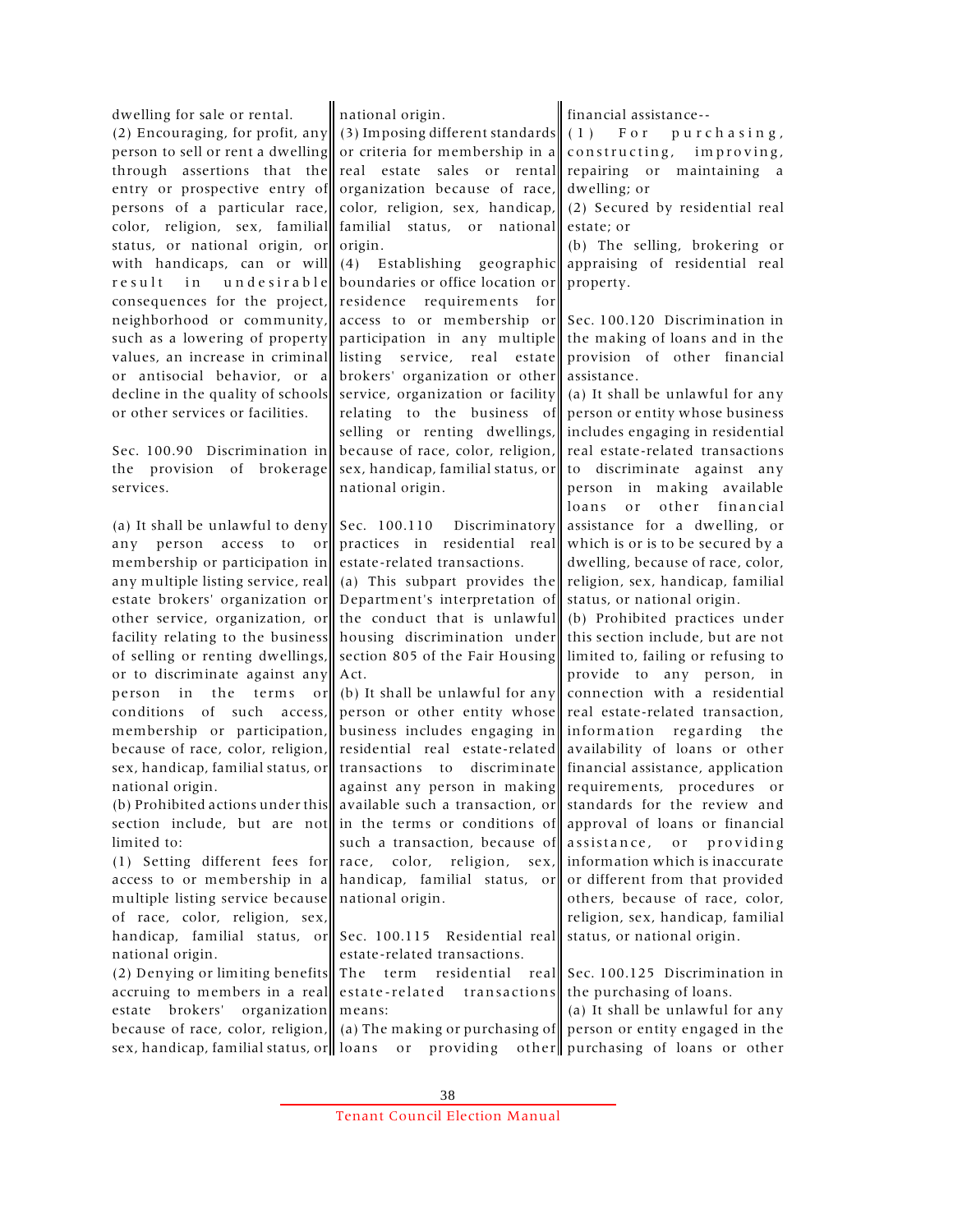debts or securities which support the purchase, construction, improvement, repair or maintenance of a dwelling, or which are secured by residential real estate, to refuse to purchase such loans, debts, or securities, or to impose different terms or conditions for such purchases, because of race, color, religion, sex, handicap, familial status, or national origin.

(b) Unlawful conduct under this section includes, but is not limited to:

(1) Purchasing loans or other debts or securities which relate to, or which are secured by dwellings in certain communities or neighborhoods but not in others because of the race, color, religion, sex, handicap, familial status, or national origin of persons in such neighborhoods or communities.

(2) Pooling or packaging loans or other debts or securities which relate to, or which are secured by, dwellings differently because of race, color, religion, sex, handicap, familial status, or national origin.

(3) Imposing or using different terms or conditions on the marketing or sale of securities issued on the basis of loans or other debts or securities which relate to, or which are secured by, dwellings because of race, color, religion, sex, handicap, familial status, or national origin.

(c) This section does not prevent consideration, in the purchasing of loans, of factors justified by business necessity, including requirements of Federal law,

protection against default or respect to a dwelling, or fixing reduction of the value of the the amount, interest rate, security. Thus, this provision duration or other terms for a would not preclude loan or other financial considerations employed in assistance for a dwelling or normal and prudent which is secured by residential transactions, provided that no real estate, because of race, such factor may in any way color, religion, sex, handicap, relate to race, color, religion, familial status, or national sex, handicap, familial status orworigin. national origin.

Sec. 100.130 Discrimination in Sec. 100.135 Unlawful practices the terms and conditions for in the selling, brokering, or making available loans or other|| appraising of residential real financial assistance.

(a) It shall be unlawful for any (a) It shall be unlawful for any person or entity engaged in the person or other entity whose making of loans or in the business includes engaging in provision of other financial the selling, brokering or assistance relating to the appraising of residential real purchase, construction, property to discriminate against improvement, repair or any person in making available maintenance of dwellings or such services, or in the which are secured by residential performance of such services, real estate to impose different because of race, color, religion, terms or conditions for the sex, handicap, familial status, or availability of such loans or national origin. other financial assistance (b) For the purposes of this because of race, color, religion, section, the term appraisal sex, handicap, familial status, or means an estimate or opinion of national origin.

(b) Unlawful conduct under this residential real property made section includes, but is not**h** in a business context in limited to:

(1) Using different policies, financing or refinancing of a practices or procedures in dwelling or in connection with evaluating or in determining any activity that otherwise creditworthiness of any person affects the availability of a in connection with the residential real estate-related provision of any loan or other transaction, whether the financial assistance for a appraisal is oral or written, or dwelling or for any loan or transmitted formally or other financial assistance which informally.

is secured by residential real The appraisal includes all estate because of race, color, written comments and other religion, sex, handicap, familial documents submitted as support status, or national origin.  $(2)$  Determining the type of value.

property.

the value of a specified connection with the sale, rental,

for the estimate or opinion of

relating to a transaction's||loan or other financial||(c) Nothing in this section financial security or to assistance to be provided with prohibits a person engaged in

39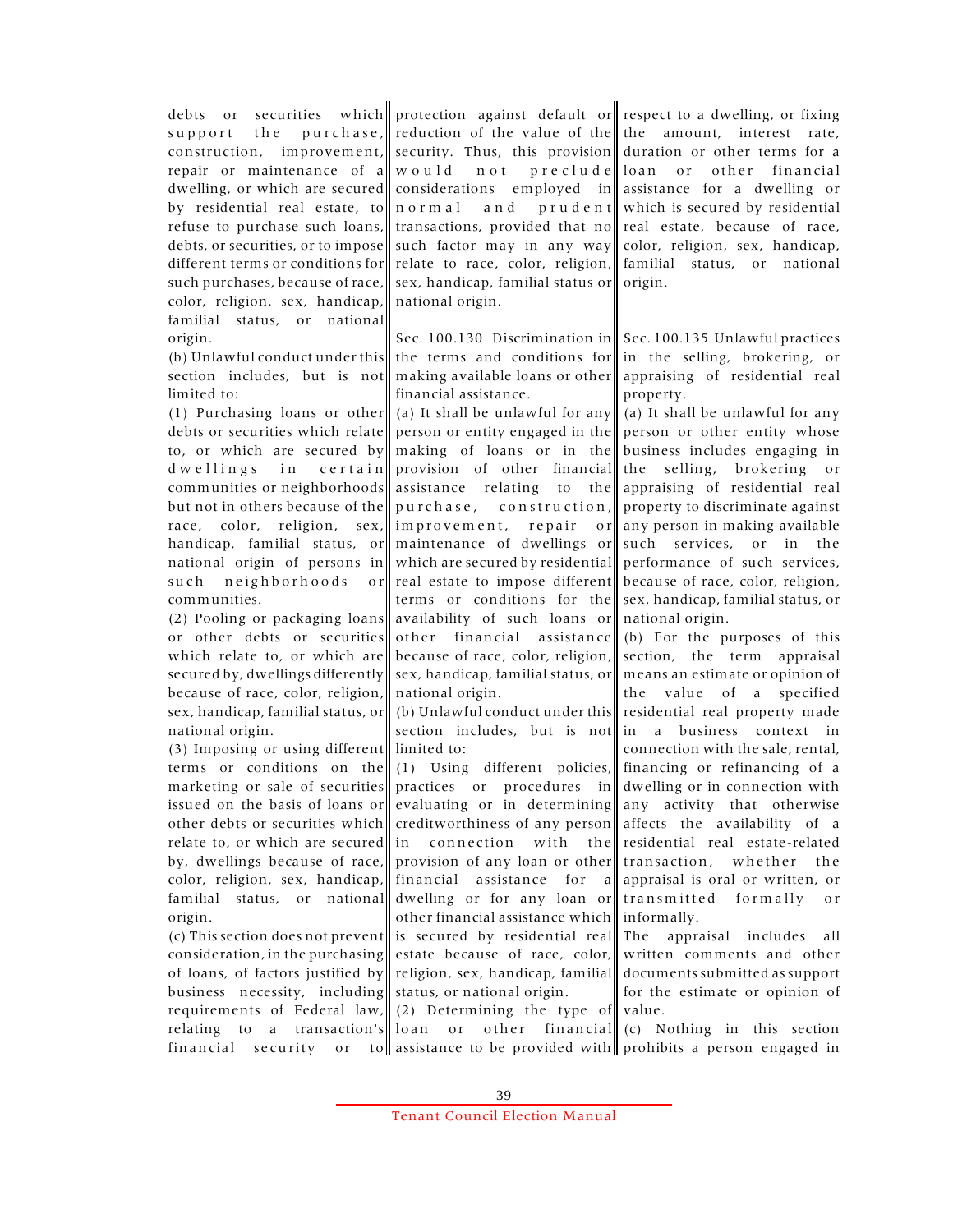| the business of making                                | or constructing, improving, files, or other residential real                                                                                                 |                                                                       |
|-------------------------------------------------------|--------------------------------------------------------------------------------------------------------------------------------------------------------------|-----------------------------------------------------------------------|
| appraisals<br>furnishing                              | of repairing, or maintaining a estate-related                                                                                                                | lending                                                               |
| residential real property from dwelling; or           |                                                                                                                                                              | records<br>transaction<br>(e.g.,                                      |
|                                                       | taking into consideration factors $(2)$ Secured by residential real property appraisal reports, loan                                                         |                                                                       |
| other than race, color, religion,                     | estate.                                                                                                                                                      | group meeting minutes or other                                        |
|                                                       | sex, handicap, familial status, or Self-test means any program,                                                                                              | documents reflecting the basis                                        |
| national origin.                                      |                                                                                                                                                              | practice or study a lender for a decision to approve or               |
| (d) Practices which are unlawful voluntarily conducts |                                                                                                                                                              | or deny a loan application, loan                                      |
|                                                       | under this section include, but authorizes which is designed policies or procedures,                                                                         |                                                                       |
| are not limited to, using an and used specifically    |                                                                                                                                                              | to underwriting<br>standards,                                         |
| appraisal of residential real determine               | the<br>extent                                                                                                                                                | or compensation records)<br>and                                       |
|                                                       | property in connection with the effectiveness of compliance with information or data derived                                                                 |                                                                       |
|                                                       | sale, rental, or financing of any the Fair Housing Act. The from such files and records,                                                                     |                                                                       |
|                                                       | dwelling where the person self-test must create data or even if such data has been                                                                           |                                                                       |
|                                                       | knows or reasonably should factual information that is not aggregated, summarized                                                                            | - or                                                                  |
| that<br>the<br>know                                   | appraisal available and cannot be derived reorganized to facilitate analysis.                                                                                |                                                                       |
| takes<br>improperly                                   | in to from loan files, application files,                                                                                                                    |                                                                       |
| consideration<br>race,                                | color, or other residential real Sec.                                                                                                                        | Appropriate<br>100.143                                                |
|                                                       | religion, sex, handicap, familial estate-related lending corrective action.                                                                                  |                                                                       |
| status or national origin.                            |                                                                                                                                                              | transaction records. Self-testing $\ $ (a) The report or results of a |
|                                                       | includes, but is not limited to, self-test                                                                                                                   | are<br>privileged<br>as                                               |
| Sec. 100.140 General rules.                           |                                                                                                                                                              | using fictitious credit applicants provided in this subpart if the    |
|                                                       | (a) Voluntary self-testing and (testers) or conducting surveys lender has taken or is taking                                                                 |                                                                       |
|                                                       | correction. The report or results of applicants or customers, nor appropriate corrective action to                                                           |                                                                       |
| of a self-test a lender voluntarily is                | it<br>limited<br>$\tau$                                                                                                                                      | the address likely violations                                         |
| conducts                                              | or authorizes are pre-application stage of loan identified by the self-test.                                                                                 |                                                                       |
| privileged as provided in this processing.            |                                                                                                                                                              | Appropriate corrective action is                                      |
| subpart if the lender has taken                       |                                                                                                                                                              | required when a self-test shows                                       |
| appropriate Sec.<br>is<br>taking<br>or                | 100.142<br>Types                                                                                                                                             | of it is more likely than not that a                                  |
| corrective action to address information.             |                                                                                                                                                              | violation occurred even though                                        |
|                                                       | likely violations identified by $\ $ (a) The privilege under this                                                                                            | no violation was adjudicated                                          |
| the self-test. Data collection subpart covers:        |                                                                                                                                                              | formally.                                                             |
| law<br>required<br>$-{\rm b}$ y<br>or                 | any $(1)$ The report or results of the                                                                                                                       |                                                                       |
| governmental authority self-test;                     |                                                                                                                                                              | (b) A lender must take action                                         |
|                                                       | (federal, state, or local) is not (2) Data or factual information reasonably likely to remedy the                                                            |                                                                       |
| voluntary.                                            | created by the self-test;                                                                                                                                    | cause and effect of the likely                                        |
| privileges.<br>(b)<br>Other                           | This $(3)$ Workpapers,                                                                                                                                       | draft violation and must:                                             |
| subpart does not abrogate any documents               | a n d                                                                                                                                                        | final (1) Identify the policies or                                    |
| evidentiary privilege otherwise documents;            |                                                                                                                                                              | practices that are the likely                                         |
| provided by law.                                      | (4) Analyses,                                                                                                                                                | opinions, and cause of the violation, such as                         |
|                                                       |                                                                                                                                                              | conclusions if they directly inadequate or improper lending           |
| Sec. 100.141 Definitions.                             |                                                                                                                                                              | result from the self-test report policies, failure to implement       |
| As used in this subpart:                              | or results.                                                                                                                                                  | established policies, employee                                        |
|                                                       | Lender means a person who (b) The privilege does not cover: conduct, or other causes; and                                                                    |                                                                       |
| estate-related                                        | engages in a residential real (1) Information about whether (2) Assess the extent and scope<br>$\lvert \cdot \rvert$ lending a lender conducted a self-test, | of any likely violation, by                                           |
| transaction.                                          | the methodology used or scope                                                                                                                                | determining which areas<br>- of                                       |
|                                                       | Residential real estate-related of the self-test, the time period                                                                                            | operation are likely to<br>be                                         |
|                                                       | lending transaction means the covered by the self-test or the                                                                                                | affected by those policies and                                        |
| making of a loan:                                     | dates it was conducted;                                                                                                                                      | practices, such as stages of the                                      |
|                                                       | (1) For purchasing, (2) Loan files and application loan application process, types                                                                           |                                                                       |
|                                                       |                                                                                                                                                              |                                                                       |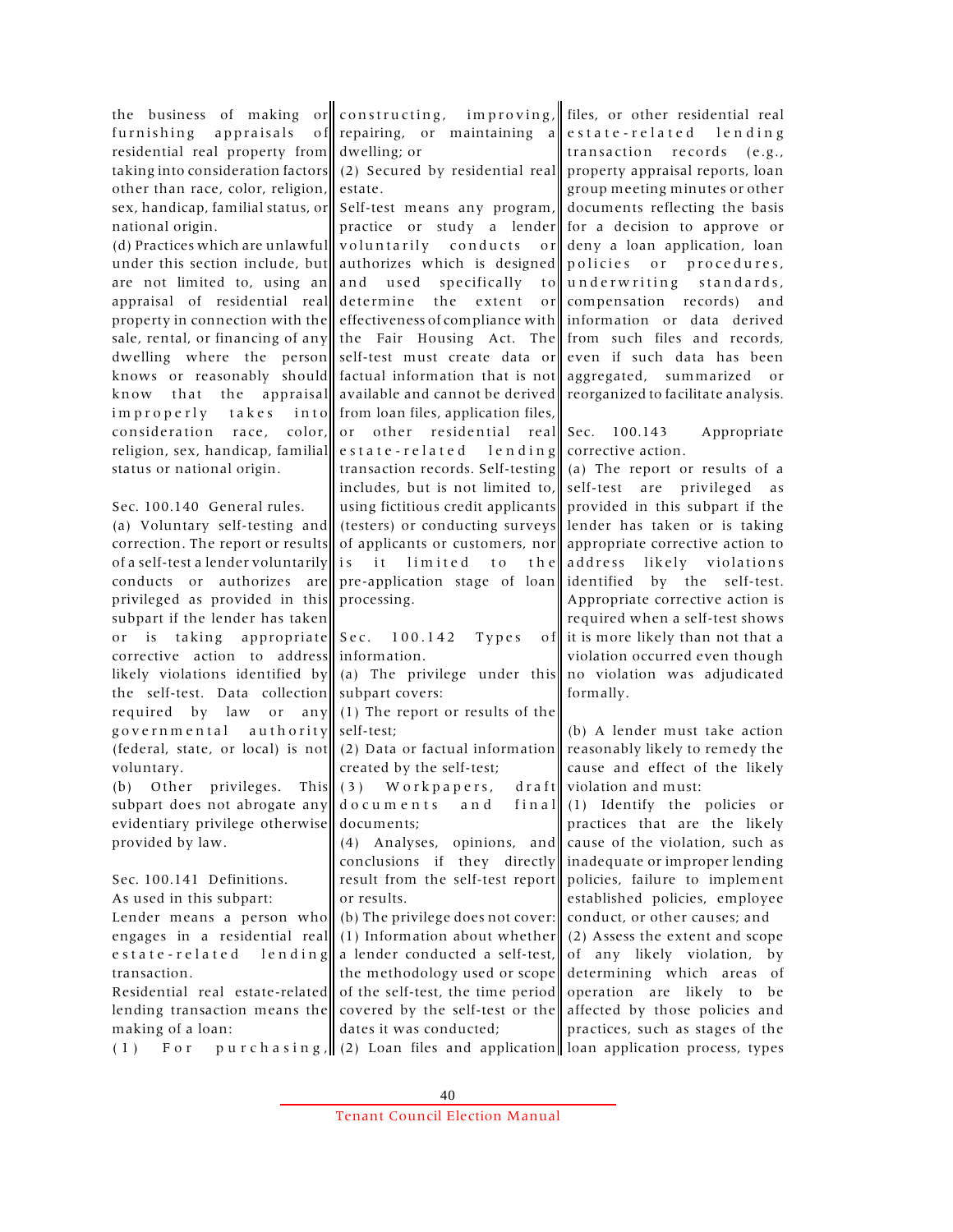| of loans, or the particular employees involved;       |                                                                                                | privileged under this subpart as                                   |
|-------------------------------------------------------|------------------------------------------------------------------------------------------------|--------------------------------------------------------------------|
| the<br>likely<br>branch<br>where                      | (4)<br>Developing<br>outreach                                                                  | a defense to charges a lender                                      |
| violation<br>has<br>occurred.                         | programs, marketing strategies,                                                                | violated the Fair Housing Act; or                                  |
| Generally, the scope of the                           | or loan products to serve more                                                                 | (3) Fails or is unable to produce                                  |
| self-test governs the scope of                        | effectively the segments of the                                                                | self-test records or information                                   |
| appropriate<br>corrective<br>the                      | lender's market that may have                                                                  | needed to determine whether                                        |
| action.                                               | been affected by the likely                                                                    | the privilege applies.                                             |
| (c) Appropriate corrective action                     | violation; and                                                                                 | (b) Disclosures or other actions                                   |
| may include both prospective                          | (5)<br>audit<br>Improving<br>and                                                               | undertaken<br>to<br>carry<br>out                                   |
| and remedial relief, except that                      | oversight systems to avoid a                                                                   | appropriate corrective action do                                   |
| to establish a privilege under                        | of<br>the<br>likely<br>recurrence                                                              | not cause the lender to lose the                                   |
| this subpart:                                         | violations.                                                                                    | privilege.                                                         |
| (1) A lender is not required to                       | (e)<br>Determination<br>οt                                                                     |                                                                    |
| provide remedial relief to a                          | appropriate corrective action is                                                               | Subpart C--Discrimination in                                       |
| tester in a self-test;                                | fact-based. Not every corrective                                                               | Residential Real Estate-Related                                    |
| (2) A lender is only required to                      | measure listed in paragraph (d)                                                                | Transactions                                                       |
| provide remedial relief to an                         | of this section need be taken for                                                              | Limited use of<br>Sec. 100.146                                     |
| applicant identified<br>by<br>the                     | each likely violation.                                                                         | privileged information.                                            |
| self-test as one whose rights                         | (f) Taking appropriate corrective                                                              | Notwithstanding Sec. 100.145,                                      |
| were more likely than not                             | action is not an admission by a                                                                | the self-test report or results                                    |
| violated;                                             | lender that a violation occurred.                                                              | may be obtained and used by an                                     |
| (3) A lender is not required to                       |                                                                                                | aggrieved person, applicant,                                       |
| provide remedial relief to a                          | Sec. 100.144 Scope of privilege.                                                               | department or agency solely to                                     |
| applicant if the<br>particular                        | The report or results of a                                                                     | determine a penalty or remedy                                      |
| statute of limitations applicable                     | self-test may not be obtained or                                                               | after the violation of the Fair                                    |
| to the violation expired before                       | used by an aggrieved person,                                                                   | Housing<br>Act<br>has<br>been                                      |
| the lender obtained the results                       | complainant, department<br>or                                                                  | adjudicated or<br>admitted.                                        |
| of the self-test or the applicant                     | agency in any:                                                                                 | Disclosures for this<br>limited                                    |
| is otherwise ineligible for such                      | (a) Proceeding or civil action in                                                              | purpose may be used only for                                       |
| relief.                                               | which a violation of the Fair                                                                  | the particular proceeding in                                       |
| (d) Depending on the facts                            | Housing Act is alleged; or                                                                     | adjudication<br>which<br>the<br>or                                 |
| involved, appropriate corrective                      | (b)<br>Examination<br>o r                                                                      | admission is made. Information                                     |
| action may include, but is not                        | investigation<br>relating<br>t o                                                               | disclosed under this section                                       |
| limited to, one or more of the                        | compliance<br>the<br>with<br>Fair                                                              | remains otherwise privileged                                       |
| following:                                            | Housing Act.                                                                                   | under this subpart.                                                |
| (1) If the self-test identifies                       |                                                                                                |                                                                    |
|                                                       | individuals whose applications Sec. 100.145 Loss of privilege. Sec. 100.147 Adjudication       |                                                                    |
|                                                       | were inappropriately processed,    (a) The self-test report or results    An aggrieved person, |                                                                    |
|                                                       | offering to extend credit if the $\alpha$ are not privileged under this complainant,           | department<br>or                                                   |
|                                                       | applications were improperly subpart if the lender or person agency that challenges            | a a                                                                |
| denied; compensating                                  | such with lawful access to the report privilege asserted under Sec.                            |                                                                    |
| persons for any damages, both or results:             |                                                                                                | 100.144<br>may seek<br>a                                           |
| out-of-pocket                                         | a n d  (1) Voluntarily discloses any   determination of the existence                          |                                                                    |
| compensatory;                                         |                                                                                                | part of the report or results or and application of that privilege |
|                                                       | (2) Correcting any institutional any other information                                         | in:                                                                |
|                                                       | policies or procedures that may privileged under this subpart to $\parallel$ (a)               | A court of competent                                               |
| have contributed to the likely $\alpha$ any aggrieved |                                                                                                | person, jurisdiction; or                                           |
|                                                       | violation, and adopting new complainant, department, (b) An administrative                     | la w                                                               |
| policies as appropriate;                              | agency, or to the public; or                                                                   | proceeding with appropriate                                        |
| $(3)$ Identifying,                                    | and then $(2)$ Discloses the report or jurisdiction.                                           |                                                                    |
|                                                       | training and/or disciplining the results or any other information                              |                                                                    |

41

L,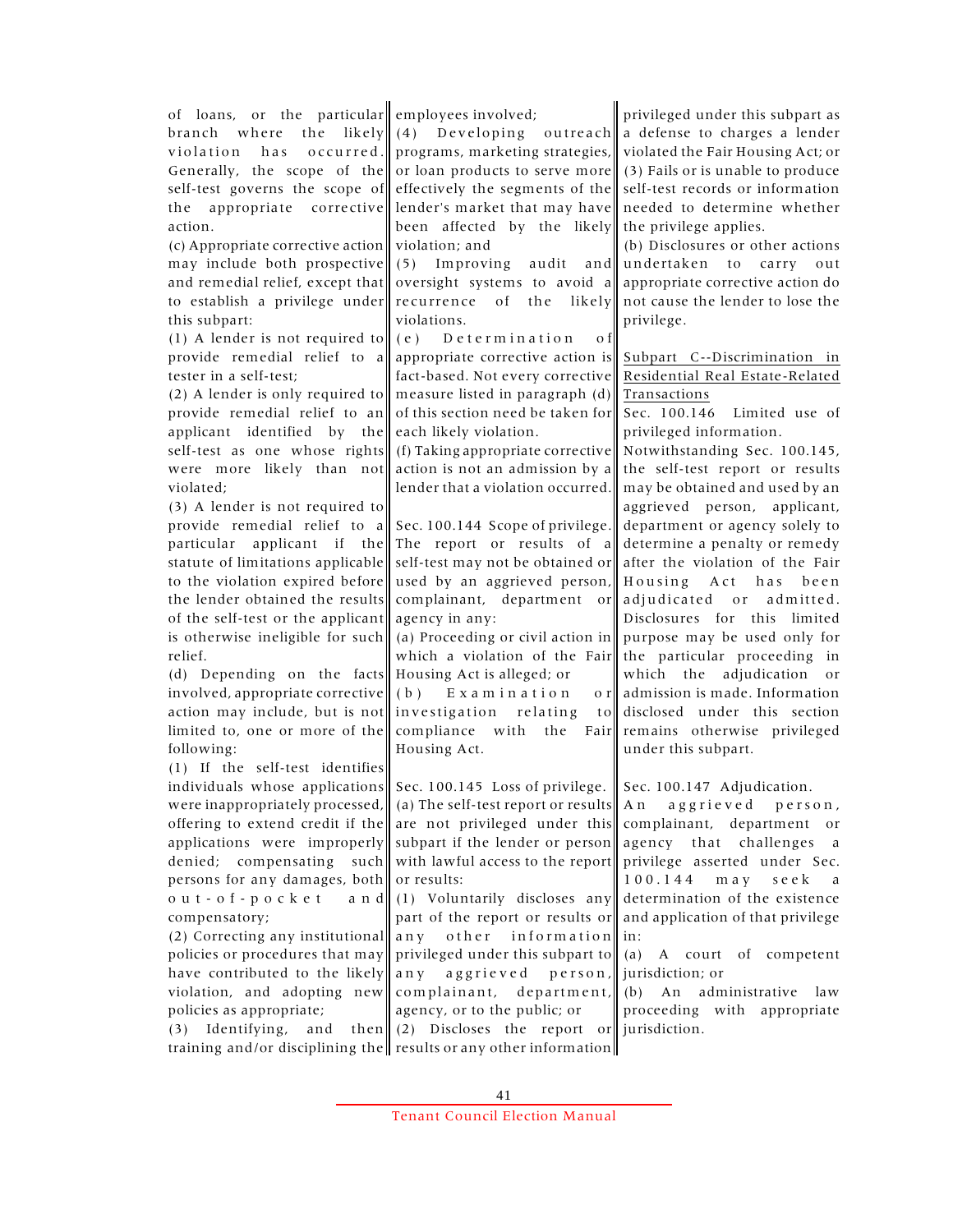Sec. 100.148 Effective date. The privilege under this subpart that person. applies to self-tests conducted (b) It shall be unlawful to both before and after January discriminate against any person 30, 1998, except that a self-test conducted before January 30, 1998 is not privileged: (a) If there was a court action or administrative proceeding before January 30, 1998, including the filing of a complaint alleging a violation of the Fair Housing Act with the Department or a substantially equivalent state or local agency; or (b) If any part of the report or results were disclosed before January 30, 1998 to any aggrieved person, complainant, department or agency, or to the general public. Subpart D--Prohibition Against Discrimination Because of Handicap Sec. 100.200 Purpose. The purpose of this subpart is to effectuate sections 6 (a) and (b) and 15 of the Fair Housing Amendments Act of 1988. Subpart D--Prohibition Against Discrimination Because of Handicap  $Sec. 100.202$ prohibitions against discrimination because of handicap. (a) It shall be unlawful to discriminate in the sale or rental, or to otherwise make unavailable or deny, a dwelling to any buyer or renter because of a handicap of-- (1) That buyer or renter; (2) A person residing in or with handicaps or to persons intending to reside in that dwelling after it is so sold, handicap; rented, or made available; or (3) Any person associated with in the terms, conditions, or privileges of the sale or rental of a dwelling, or in the provision of services or facilities in connection with such dwelling, because of a handicap of-- (1) That buyer or renter; (2) A person residing in or intending to reside in that dwelling after it is so sold, rented, or made available; or (3) Any person associated with that person. (c) It shall be unlawful to make an inquiry to determine whether an applicant for a dwelling, a person intending to reside in that dwelling after it is so sold, rented or made available, or any person associated with that person, has a handicap or to make inquiry as to the nature or severity of a handicap of such a person. However, this paragraph does not prohibit the following inquiries, provided these inquiries are made of all applicants, whether or not they have handicaps: (1) Inquiry into an applicant's General ability to meet the requirements of ownership or tenancy; (2) Inquiry to determine whether an applicant is qualified for a dwelling available only to persons with handicaps or to persons with a particular type of handicap; (3) Inquiry to determine whether an applicant for a dwelling is qualified for a priority available to persons with a particular type of (4) Inquiring whether an the tenancy, the landlord may applicant for a dwelling is a current illegal abuser or addict of a controlled substance; (5) Inquiring whether an applicant has been convicted of the illegal manufacture or distribution of a controlled substance. (d) Nothing in this subpart requires that a dwelling be made available to an individual whose tenancy would constitute a direct threat to the health or safety of other individuals or whose tenancy would result in substantial physical damage to the property of others. Sec. 100.203 Reasonable modifications of existing premises. (a) It shall be unlawful for any person to refuse to permit, at the expense of a handicapped person, reasonable modifications of existing premises, occupied or to be occupied by a handicapped person, if the proposed modifications may be necessary to afford the handicapped person full enjoyment of the premises of a dwelling. In the case of a rental, the landlord may, where it is reasonable to do so, condition permission for a modification on the renter agreeing to restore the interior of the premises to the condition that existed before the modification, reasonable wear and tear excepted. The landlord may not increase for handicapped persons any customarily required security deposit. However, where it is necessary in order to ensure with reasonable certainty that funds will be available to pay for the restorations at the end of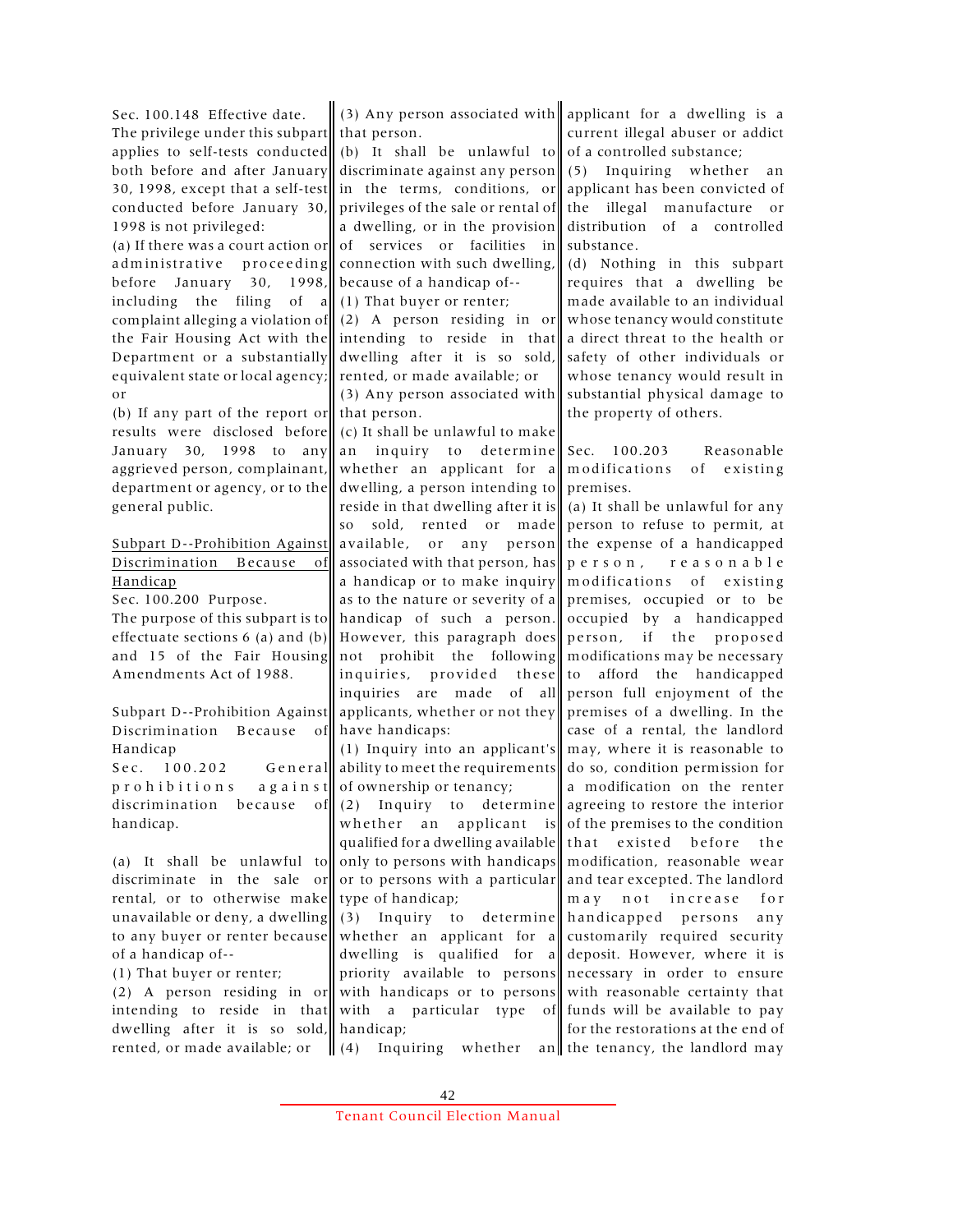negotiate as part of such a restoration agreement a provision requiring that the tenant pay into an interest bearing escrow account, over a reasonable period, a reasonable amount of money not to exceed the cost of the restorations. The interest in any such account shall accrue to the benefit of the tenant.

(b) A landlord may condition permission for a modification on the renter providing a reasonable description of the proposed modifications as well as reasonable assurances that the work will be done in a workmanlike manner and that any required building permits will be obtained. (c) The application of paragraph

(a) of this section may be illustrated by the following examples:

Example (1): A tenant with a handicap asks his or her landlord for permission to install grab bars in the bathroom at his or her own expense. It is necessary to reinforce the walls with blocking between studs in order to affix the grab bars. It is unlawful for the landlord to refuse to permit the tenant, at the tenant's own expense, from making the modifications necessary to add the grab bars. However, the landlord may condition permission for the modification on the tenant agreeing to restore the bathroom to the condition that existed before the modification, reasonable wear and tear excepted. It would be reasonable for the landlord to require the tenant to remove

reasonably require that the wall and common use areas.

to which the grab bars are to be (b) The application of this attached be repaired and section may be illustrated by the restored to its original condition, following examples: reasonable wear and tear Example (1): A blind applicant excepted. However, it would be for rental housing wants live in unreasonable for the landlord to a dwelling unit with a seeing require the tenant to remove eye dog. The building has a no the blocking, since the pets policy. It is a violation of reinforced walls will not Sec. 100.204 for the owner or interfere in any way with the manager of the apartment landlord's or the next tenant's complex to refuse to permit the use and enjoyment of the applicant to live in the premises and may be needed by apartment with a seeing eye some future tenant.

Example (2): An applicant for eye dog, the blind person will rental housing has a child who $\parallel$  not have an equal opportunity uses a wheelchair. bathroom door in the dwelling Example (2): Progress Gardens unit is too narrow to permit the is a 300 unit apartment complex wheelchair to pass. The with 450 parking spaces which applicant asks the landlord for are available to tenants and permission to widen the guests of Progress Gardens on a doorway at the applicant's own first come first served basis. expense. It is unlawful for the John applies for housing in landlord to refuse to permit the Progress Gardens. John is applicant to make the mobility impaired and is unable modification. Further, the to walk more than a short landlord may not, in usual distance and therefore requests circumstances, condition that a parking space near his permission for the modification|| unit be reserved for him so he on the applicant paying for the will not have to walk very far to doorway to be narrowed at the get to his apartment. It is a end of the lease because a wider violation of Sec. 100.204 for the doorway will not interfere with owner or manager of Progress the landlord's or the next Gardens to refuse to make this tenant's use and enjoyment of accommodation. Without a the premises.

Sec. 100.204 accommodations.

the grab bars at the end of the opportunity to use and enjoy a because it is feasible and tenancy. The landlord may also∥ dwelling unit, including public∥practical under the (a) It shall be unlawful for any unit, might have great difficulty person to refuse to make getting from his car to his reasonable accommodations in apartment unit. The rules, policies, practices, or accommodation therefore is services, when accommodations may be equal opportunity to use and necessary to afford a∥enjoy a dwelling. The handicapped person equal accommodation is reasonable

dog because, without the seeing The to use and enjoy a dwelling.

reserved space, John might be unable to live in Progress Reasonable Gardens at all or, when he has to park in a space far from his such necessary to afford John an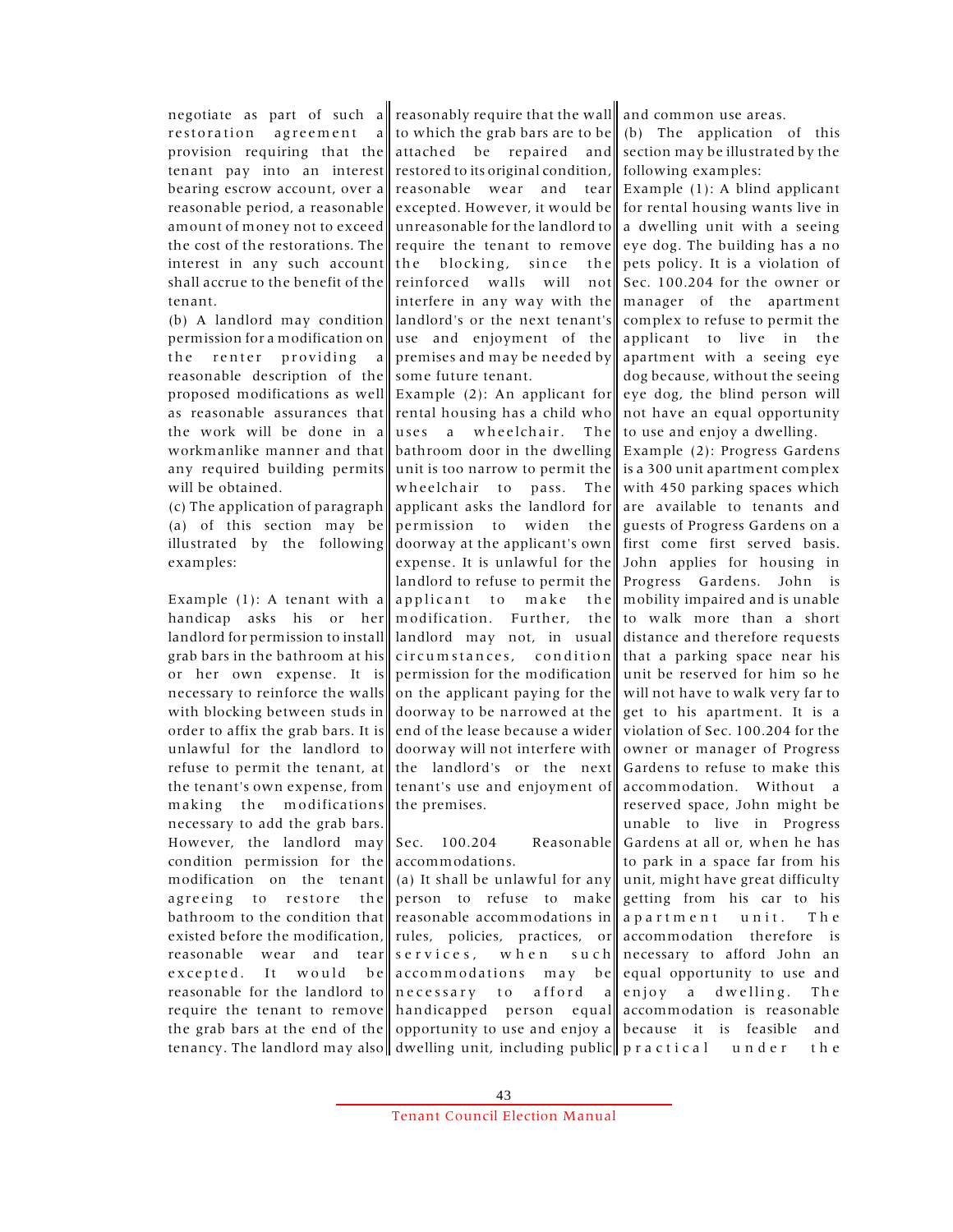circumstances.

Sec.  $100.205$ construction requirements. (a) Covered multifamily dwellings for first occupancy It is customary for housing in after March 13, 1991 shall be the geographic area where the designed and constructed to site is located to be built on have at least one building stilts. The housing may lawfully entrance on an accessible route be constructed on the proposed unless it is impractical to do so site on stilts even though this because of the terrain or unusual characteristics of the site. For purposes of this section, a covered multifamily dwelling shall be deemed to be designed and constructed for first occupancy on or before March multifamily housing facility on 13, 1991, if the dwelling is occupied by that date, or if the last building permit or renewal on the site to contain as many thereof for the dwelling is units as possible. Because of the issued by aState, County or local government on or before site, it is possible to construct a June 15, 1990. The burden of building with 105 units on the establishing impracticality site provided the site does not because of terrain or unusual site characteristics is on the to the building entrance. It is person or persons who designed also possible to construct a or constructed the housing facility.

(b) The application of paragraph (a) of this section may be such a building would have no illustrated by the following examples:

Example (1): A real estate developer plans to construct six covered multifamily dwelling units on a site with a hilly terrain. Because of the terrain, it will be necessary to climb a long and steep stairway in order to enter the dwellings. Since (c) All covered multifamily there is no practical way to dwellings for first occupancy

provide an accessible route to any of the dwellings, one need not be provided.

developer plans to construct a

waterfront site that floods and usable by handicapped frequently. Because of this

Design and unusual characteristic of the site, the builder plans to construct the building on stilts. means that there will be no practical way to provide an accessible route to the building entrance.

Example (3): A real estate developer plans to construct a a particular site. The developer would like the facility to be built configuration and terrain of the have an accessible route leading building on the site with an accessible route leading to the building entrance. However, more than 100 dwelling units. The building to be constructed on the site must have a building entrance on an accessible route because it is not impractical to provide such an entrance because of the terrain or unusual characteristics of the site.

Example  $(2)$ : A real estate designed and constructed in after March 13, 1991 with a building entrance on an accessible route shall be such a manner that--

building consisting of 10 units (1) The public and common use apartments in a three story of multifamily housing on a an areas are readily accessible to building. The building will not

persons;

(2) All the doors designed to allow passage into and within all premises are sufficiently wide to allow passage by handicapped persons in wheelchairs; and

(3) All premises within covered multifamily dwelling units contain the following features of adaptable design:

(i) An accessible route into and through the covered dwelling unit;

(ii) Light switches, electrical outlets, thermostats, and other environmental controls in accessible locations;

(iii) Reinforcements in bathroom walls to allow later installation of grab bars around the toilet, tub, shower, stall and shower seat, where such facilities are provided; and

(iv) Usable kitchens and bathrooms such that an individual in a wheelchair can maneuver about the space.

(d) The application of paragraph (c) of this section may be illustrated by the following examples:

Example (1): A developer plans to construct a 100 unit condominium apartment building with one elevator. In accordance with paragraph (a), the building has at least one accessible route leading to an accessible entrance. All 100 units are covered multifamily dwelling units and they all must be designed and constructed so that they comply with the accessibility requirements of paragraph (c) of this section.

Example (2): A developer plans to construct 30 garden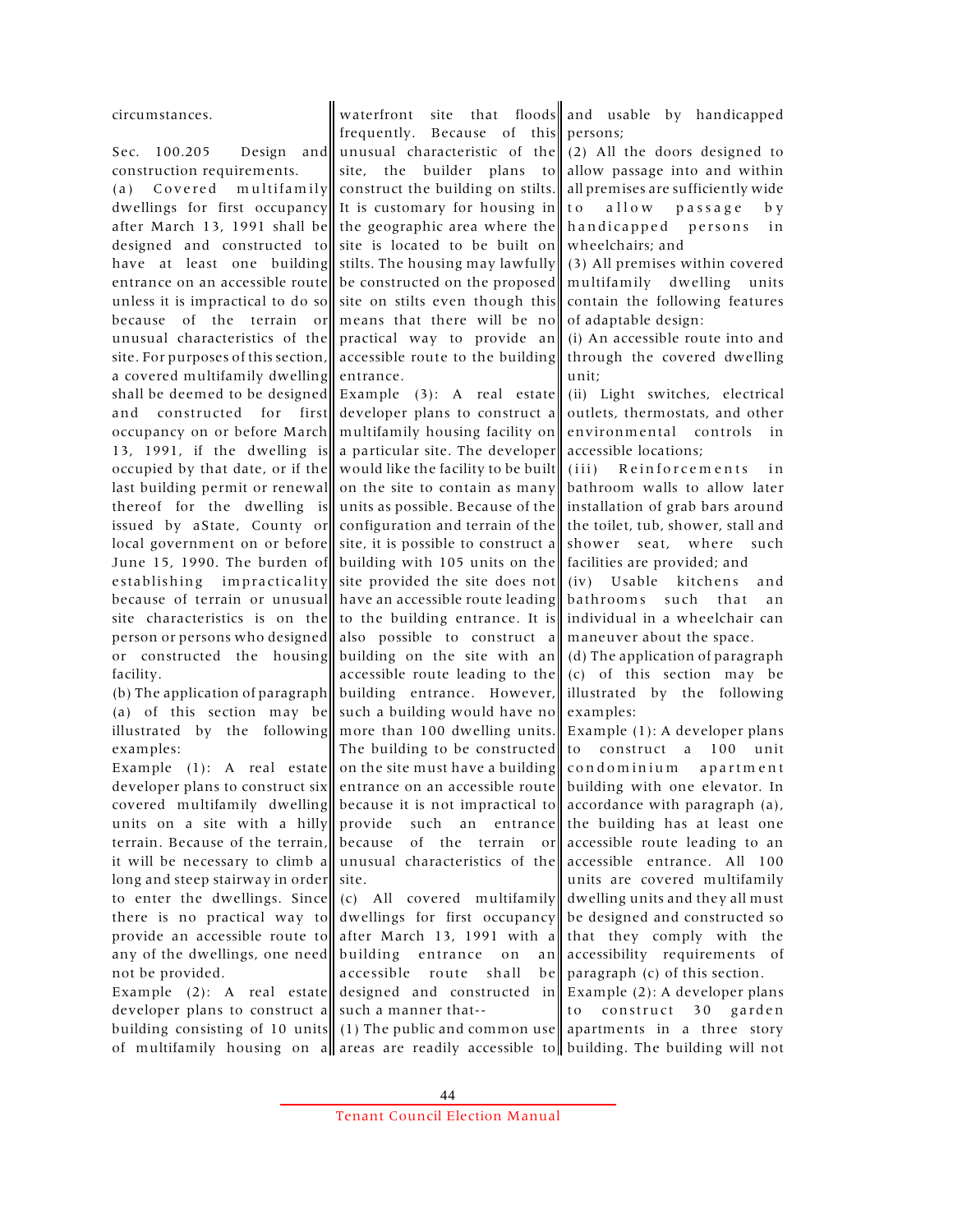| have an elevator. The building met.                                                                |                                                                                                          | determines is<br>specifically                                  |
|----------------------------------------------------------------------------------------------------|----------------------------------------------------------------------------------------------------------|----------------------------------------------------------------|
| have<br>one<br>$accessible$ (h)<br>will                                                            | Determinations                                                                                           | of designed and operated to assist                             |
|                                                                                                    | entrance which will be on the compliance or noncompliance elderly persons, as defined in                 |                                                                |
|                                                                                                    | first floor. Since the building by a State or a unit of general the State or Federal program.            |                                                                |
| does not have an elevator, only local government                                                   | under                                                                                                    |                                                                |
|                                                                                                    | the ground floor units are paragraph (f) or (g) of this Sec. 100.303                                     | 62<br>or<br>over                                               |
|                                                                                                    | covered multifamily units. The section are not conclusive in housing.                                    |                                                                |
|                                                                                                    | ground floor is the first floor enforcement proceedings under $\parallel$ (a) The provisions regarding   |                                                                |
|                                                                                                    | because that is the floor that has the Fair Housing Amendments $\int$ familial status in this part shall |                                                                |
| an accessible entrance. All of Act.                                                                |                                                                                                          | not apply to housing intended                                  |
| the dwelling units on the first $(i)$ This                                                         |                                                                                                          | subpart does not for, and solely occupied by,                  |
|                                                                                                    | floor must meet the accessibility invalidate or limit any law of a persons 62 years of age or older.     |                                                                |
|                                                                                                    | requirements of paragraph $(c)$ State or political subdivision of a H o using satisfies                  | t h e                                                          |
|                                                                                                    | of this section and must have State that requires dwellings to requirements of this section              |                                                                |
|                                                                                                    | access to at least one of each be designed and constructed in even though:                               |                                                                |
| type of public or common use $a$ manner that                                                       |                                                                                                          | affords $\ $ (1) There are persons residing in                 |
|                                                                                                    | area available for residents in handicapped persons greater such housing on September 13,                | access than is required by this 1988 who are under 62 years of |
| the building.<br>with                                                                              | the subpart.                                                                                             | age, provided that all new                                     |
| Compliance<br>(e)<br>of<br>appropriate requirements                                                |                                                                                                          | occupants are persons 62 years                                 |
|                                                                                                    | ANSI A117.1-1986 suffices to Subpart E--Housing for Older                                                | of age or older;                                               |
| satisfy the requirements                                                                           | of Persons                                                                                               | (2) There are unoccupied units,                                |
| paragraph $(c)(3)$ of this section. Sec. 100.300 Purpose.                                          |                                                                                                          | provided that such units are                                   |
|                                                                                                    | (f) Compliance with a duly The purpose of this subpart is to                                             | reserved for occupancy by                                      |
|                                                                                                    | enacted law of a State or unit of effectuate the exemption in the                                        | persons 62 years of age or over;                               |
|                                                                                                    | general local government that Fair Housing Amendments Act                                                | (3) There are units occupied by                                |
|                                                                                                    | includes the requirements of of 1988 that relates to housing                                             | employees of the housing (and                                  |
| paragraphs (a) and (c) of this for older persons.                                                  |                                                                                                          | family members residing in the                                 |
| satisfies<br>th e<br>section                                                                       |                                                                                                          | same unit) who are under 62                                    |
| requirements of paragraphs (a) Sec. $100.301$ Exemption.                                           |                                                                                                          | years of age provided they                                     |
| and (c) of this section.                                                                           |                                                                                                          | (a) The provisions regarding perform substantial duties        |
|                                                                                                    | $(g)(1)$ It is the policy of HUD to familial status in this part do not directly related                 | $\mathbf{t}$<br>th e                                           |
|                                                                                                    | encourage States and units of apply to housing which satisfies management or maintenance of              |                                                                |
| general local government to the requirements                                                       | of<br>Secs.                                                                                              | the housing.                                                   |
| their<br>in<br>include,                                                                            | existing $100.302$ ,<br>100.303<br>or                                                                    | Sec. (b) The following examples                                |
| procedures for the review and 100.304.                                                             |                                                                                                          | illustrate the<br>application of                               |
|                                                                                                    | approval of newly constructed (b) Nothing in this part limits paragraph (a) of this section:             |                                                                |
| covered multifamily dwellings, the applicability<br>determinations as to whether reasonable local, |                                                                                                          | of any Example (1): John and Mary                              |
|                                                                                                    | State,<br>the design and construction of Federal restrictions regarding Heights apartment complex        | or apply for housing at the Vista                              |
| such dwellings are consistent the maximum                                                          | number                                                                                                   | of which is an elderly housing                                 |
|                                                                                                    | with paragraphs (a) and (c) of occupants permitted to occupy a                                           | complex operated for persons                                   |
| this section.                                                                                      | dwelling.                                                                                                | 62 years of age or older. John is                              |
| (2) A State or unit of general                                                                     |                                                                                                          | 62 years of age. Mary is 59 years                              |
|                                                                                                    | local government may review Sec. 100.302 State and Federal                                               | of age. If Vista Heights wishes to                             |
| and approve newly constructed elderly housing programs.                                            |                                                                                                          | retain its "62 or over"                                        |
| multifamily dwellings for the The provisions                                                       |                                                                                                          | regarding exemption it must refuse to rent                     |
| purpose<br>o f                                                                                     | m a k i n g  familial status in this part shall to John and Mary because Mary                            |                                                                |
|                                                                                                    | determinations as to whether not apply to housing provided is under $62$ years of age.                   |                                                                |
|                                                                                                    | the requirements of paragraphs under any Federal or State However, if Vista Heights does                 |                                                                |
|                                                                                                    | (a) and (c) of this section are program that the Secretary rent to John and Mary, it might               |                                                                |
|                                                                                                    |                                                                                                          |                                                                |
| 45                                                                                                 |                                                                                                          |                                                                |

Tenant Council Election Manual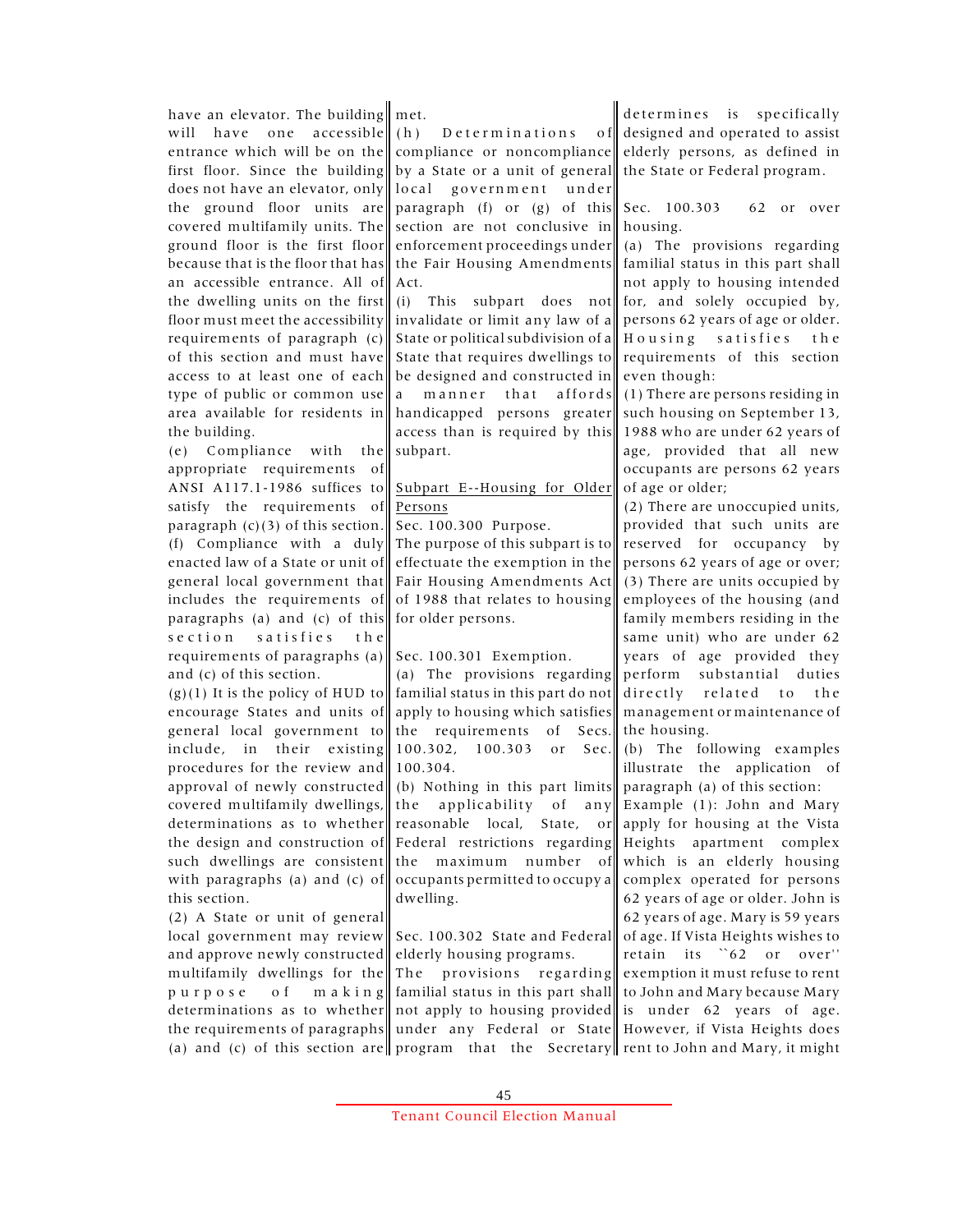qualify for the ``55 or over'' (b) For purposes of this subpart, for housing designed for persons exemption in Sec. 100.304. Example (2): The Blueberry Hill means any dwelling or group of retirement community has 100 dwelling units governed by a dwelling units. On September 13, 1988, 15 units were vacant regulations or restrictions. A and 35 units were occupied portion or portions of a single with at least one person who is under 62 years of age. The remaining 50 units were Examples of a housing facility occupied by persons who were or community include, but are all 62 years of age or older. Blueberry Hill can qualify for (1) A condominium association; the ``62 or over'' exemption as (2) A cooperative; long as all units that were (3) A property governed by a occupied after September 13, 1988 are occupied by persons association; who were 62 years of age or (4) A municipally zoned area; older. The people under 62 in (5) A leased property under the 35 units previously common private ownership; described need not be required (6) A mobile home park; and to leave for Blueberry Hill to (7) A manufactured housing qualify for the ``62 or over'' exemption. Sec. 100.304 Housing for persons who are 55 years of age or older. (a) The provisions regarding familial status in this part shall not apply to housing intended and operated for persons 55 years of age or older. Housing qualifies for this exemption if: (1) The alleged violation occurred before December 28, 1995 and the housing community or facility complied with the HUD regulations in effect at the time of the alleged violation; or (2) The alleged violation occurred on or after December 28, 1995 and the housing community or facility complies with: (i) Section  $807(b)(2)(C)$  (42 U.S.C. 3607(b)) of the Fair Housing Act as amended; and (ii) 24 CFR 100.305, 100.306, 55 years of age or older means same unit) who are under 55 and 100.307. housing facility or community common set of rules, building shall not constitute a housing facility or community. not limited to: homeowners' or resident community. (c) For purposes of this subpart, older person means a person 55 years of age or older. Sec. 100.305 80 percent occupancy. (a) In order for a housing facility or community to qualify as housing for older persons under Sec. 100.304, at least 80 percent of its occupied units must be occupied by at least one person 55 years of age or older. (b) For purposes of this subpart, occupied unit means: (1) A dwelling unit that is actually occupied by one or more persons on the date that the exemption is claimed; or (2) A temporarily vacant unit, if the primary occupant has resided in the unit during the past year and intends to return on a periodic basis. (c) For purposes of this subpart, occupied by at least one person that on the date the exemption years of age, provided the who are 55 years of age or older is claimed: (1) At least one occupant of the dwelling unit is 55 years of age or older; or (2) If the dwelling unit is temporarily vacant, at least one of the occupants immediately prior to the date on which the unit was temporarily vacated was 55 years of age or older. (d) Newly constructed housing for first occupancy after March 12, 1989 need not comply with the requirements of this section until at least 25 percent of the units are occupied. For purposes of this section, newly constructed housing includes a facility or community that has been wholly unoccupied for at least 90 days prior to re-occupancy due to renovation or rehabilitation. (e) Housing satisfies the requirements of this section even though: (1) On September 13, 1988, under 80 percent of the occupied units in the housing facility or community were occupied by at least one person 55 years of age or older, provided that at least 80 percent of the units occupied by new occupants after September 13, 1988 are occupied by at least one person 55 years of age or older. (2) There are unoccupied units, provided that at least 80 percent of the occupied units are occupied by at least one person 55 years of age or older. (3) There are units occupied by employees of the housing facility or community (and family members residing in the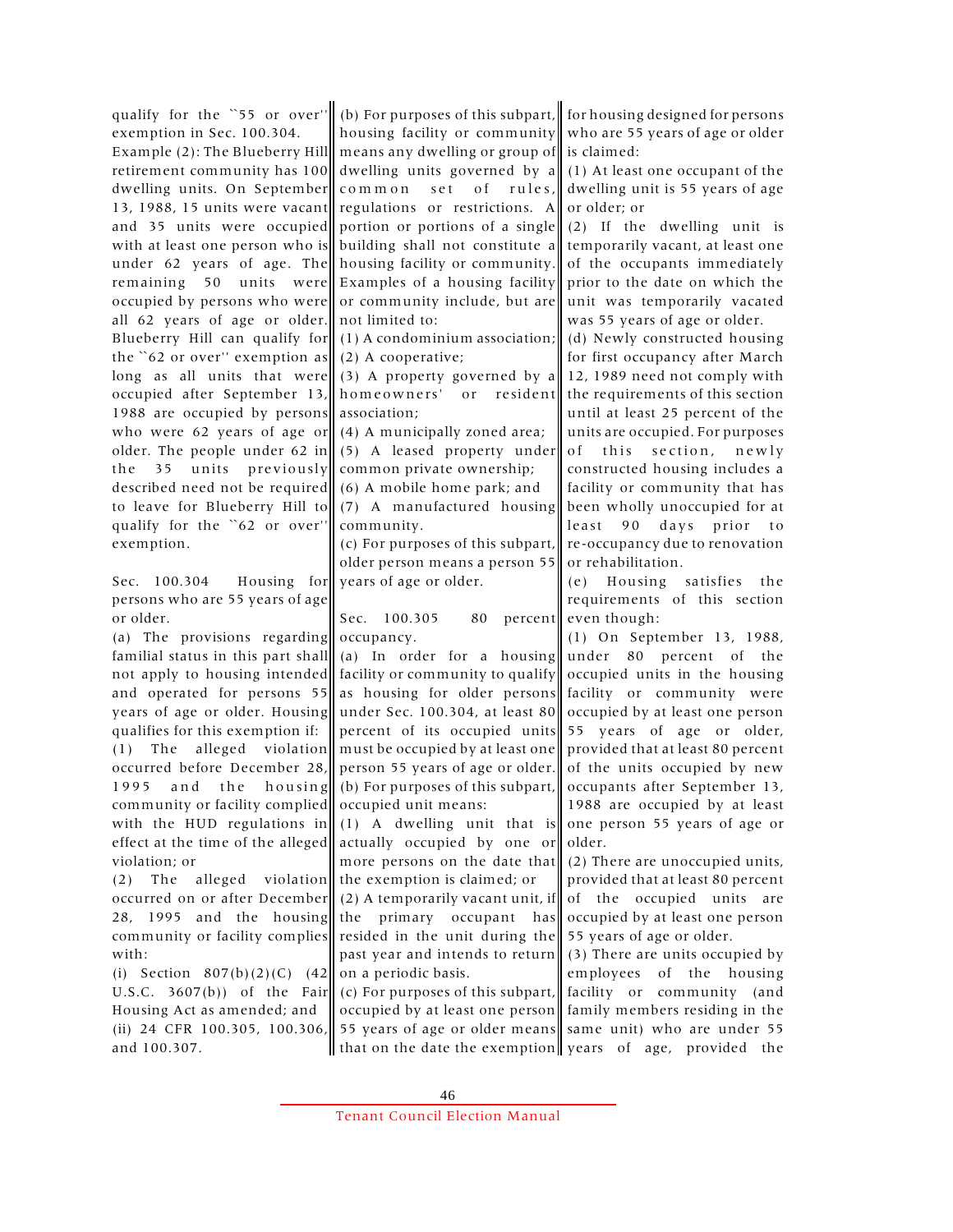| t o<br>duties<br>related<br>the facility or community.<br>persons who are necessary to 100.306.<br>reasonable<br>provide<br>a<br>accommodation<br>to     | employees perform substantial that are not occupied by at least prospectus are not consistent<br>the one person 55 years of age or<br>management or maintenance of older, so long as the housing<br>facility or community complies<br>(4) There are units occupied by with the provisions of Sec.<br>disabled Sec. 100.306 Intent to operate                 | with the intent that the housing<br>facility or community intends to<br>operate as housing for persons<br>55 years of age or older. (c) If<br>there is language in deed or<br>other community or facility<br>documents which is inconsistent |
|----------------------------------------------------------------------------------------------------------------------------------------------------------|--------------------------------------------------------------------------------------------------------------------------------------------------------------------------------------------------------------------------------------------------------------------------------------------------------------------------------------------------------------|----------------------------------------------------------------------------------------------------------------------------------------------------------------------------------------------------------------------------------------------|
| age of 55.                                                                                                                                               | residents as required by Sec. as housing designed for persons<br>100.204 and who are under the who are $55$ years of age or<br>older.<br>(5) For a period expiring one $\parallel$ (a) In order for a housing $\parallel$ HUD shall consider documented<br>year from the effective date of facility or community to qualify evidence of a good faith attempt | with the intent to provide<br>housing for persons who are 55<br>years of age or older housing,                                                                                                                                               |
| or older, but the housing facility $\ \phi\ $ adhere to                                                                                                  | this final regulation, there are as housing designed for persons to remove such language in<br>insufficient units occupied by at who are 55 years of age or determining whether the<br>least one person 55 years of age older, it must publish and housing facility or community<br>policies                                                                 | and complies with the requirements                                                                                                                                                                                                           |
| exemption is asserted:                                                                                                                                   | or community, at the time the procedures that demonstrate its of this section in conjunction<br>intent to operate as housing for with other evidence of intent.<br>(i) Has reserved all unoccupied persons 55 years of age or older. $\parallel$ (d) A housing<br>units for occupancy by at least The following factors, among $\cos$ community              | facility<br>or<br>m a y<br>allow                                                                                                                                                                                                             |
| least one person who is 55 years has<br>of age or older; and                                                                                             | one person 55 years of age or others, are considered relevant occupancy by families with<br>older until at least 80 percent of in determining whether the children as long as it meets the<br>the units are occupied by at housing facility or community requirements of Secs. 100.305<br>complied<br>with<br>this<br>requirement:                           | and $100.306(a)$ .                                                                                                                                                                                                                           |
| 100.307.                                                                                                                                                 | (ii) Meets the requirements of $(1)$ The manner in which the $\left\ $ Sec. 100.307<br>Secs. 100.304, 100.306, and housing facility or community is ccupancy.<br>prospective<br>described<br>to                                                                                                                                                              | Verification of<br>(a) In order for a housing                                                                                                                                                                                                |
| For<br>οf<br>(1)<br>purposes<br>Sec. $100.305(e)(5)$ , a housing attract prospective residents;<br>facility or community may not $(3)$ Lease provisions; | the residents;<br>transition provision described in $\parallel$ (2) Any advertising designed to                                                                                                                                                                                                                                                              | facility or community to qualify<br>as housing for persons 55 years<br>of age or older, it must be able<br>to produce, in response to a                                                                                                      |
| otherwise penalize families with covenants,<br>children who reside in the restrictions:<br>facility or community in order $(5)$                          | evict, refuse to renew leases, or $(4)$ Written rules, regulations,<br>deed<br>other<br>or<br>The<br>maintenance                                                                                                                                                                                                                                             | complaint filed under this title,<br>verification of compliance with<br>Sec. 100.305 through reliable<br>and surveys and affidavits.                                                                                                         |
| to achieve occupancy of at least consistent<br>80 percent of the occupied units relevant procedures;<br>of age or older.                                 | application<br>by at least one person 55 years $(6)$ Actual practices of the<br>housing facility or community;                                                                                                                                                                                                                                               | of (b) A facility or community<br>shall, within 180 days of the<br>effective date of this rule,<br>develop<br>procedures<br>for                                                                                                              |
| (g) Where application of the 80                                                                                                                          | and<br>percent rule results in a fraction (7) Public posting in common<br>of a unit, that unit shall be areas of statements describing<br>considered to be included in the the facility or community as                                                                                                                                                      | routinely<br>determining<br>the<br>occupancy<br>of<br>each<br>unit,<br>including the identification of<br>whether at least one occupant                                                                                                      |
| at least one person 55 years of age or older.<br>age or older.                                                                                           | units that must be occupied by housing for persons 55 years of<br>(h) Each housing facility or living", "adult community", or purchasing arrangement.                                                                                                                                                                                                        | of each unit is 55 years of age or<br>older. Such procedures may be<br>(b) Phrases such as "adult part of a normal leasing or                                                                                                                |
| community may determine the similar                                                                                                                      | statements<br>in                                                                                                                                                                                                                                                                                                                                             | any $(c)$ The procedures described in                                                                                                                                                                                                        |

 $\overline{\phantom{0}}$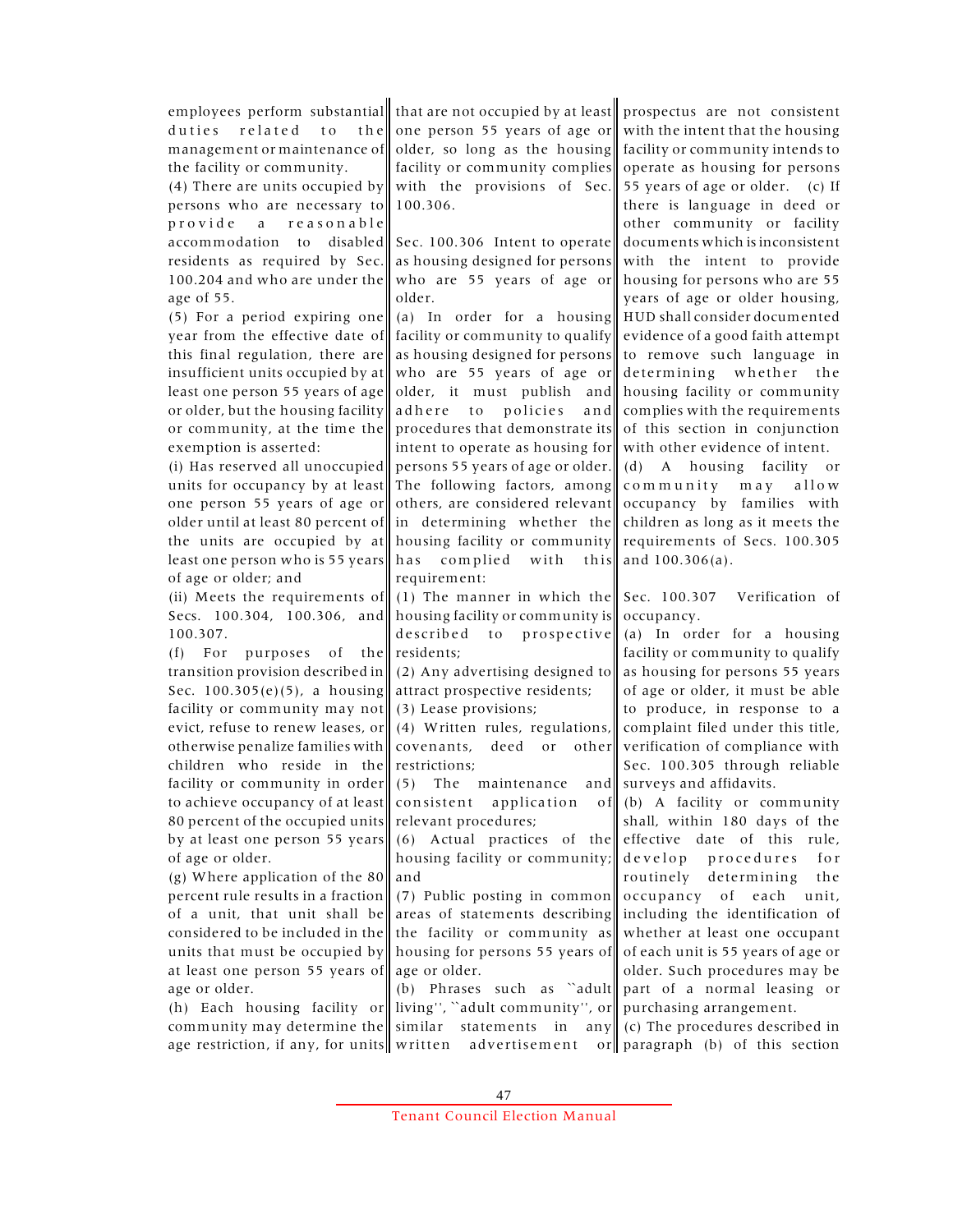updates, through surveys or verification procedures, the other means, of the initial housing facility or community information supplied by the may, if it has sufficient occupants of the housing facility evidence, consider the unit to or community. Such updates be occupied by at least one must take place at least once|| person 55 years of age or older. every two years. A survey may Such evidence may include: include information regarding whether any units are occupied by persons described in household census; paragraphs (e)(1), (e)(3), and (2) Prior forms or applications; (e)(4) of Sec. 100.305.

documents are considered individual who has personal reliable documentation of the knowledge of the age of the age of the occupants of the housing facility or community: (1) Driver's license;

- (2) Birth certificate;
- (3) Passport;

(4) Immigration card;

(5) Military identification;

(6) Any other state, local, national, or international official date of comparable reliability; or (7) A certification in a lease, 18 or older asserting that at least one person in the unit is person. 55 years of age or older.

(e) A facility or community Sec. 100.308 Good faith shall consider any one of the defense against civil money forms of verification identified damages. above as adequate for verification of age, provided that it contains specific information about current age $\|$  the basis of familial status, if the or date of birth.

(f) The housing facility or community must establish and or community qualified for a require that occupants comply exemption under this subpart. with the age verification (b)(1) A person claiming the section.

(g) If the occupants of a housing facility or community particular dwelling unit refuse has, through an authorized Department's interpretation of

must provide for regular||to comply with the age||representative, asserted in (1) Government records or documents, such as a local

or

(d) Any of the following (3) A statement from an occupants. The individual's statement must set forth the basis for such knowledge and be signed under the penalty of perjury.

documents containing a birth|| administrative and judicial (h) Surveys and verification procedures which comply with the requirements of this section shall be admissible in proceedings for the purpose of verifying occupancy.

application, affidavit, or other (i) A summary of occupancy document signed by any surveys shall be available for member of the household age inspection upon reasonable notice and request by any

maintain appropriate policies to housing for older persons Subpart F--Interference, procedures required by this good faith belief defense must interference, coercion or (a) A person shall not be held personally liable for monetary damages for discriminating on person acted with the good faith belief that the housing facility have actual knowledge that the intimidation.

writing that it qualifies for a housing for older persons exemption.

(2) Before the date on which the discrimination is claimed to have occurred, a community or facility, through its authorized representatives, must certify, in writing and under oath or affirmation, to the person subsequently claiming the defense that it complies with the requirements for such an exemption as housing for persons 55 years of age or older in order for such person to claim the defense.

(3) For purposes of this section, an authorized representative of a housing facility or community means the individual, group, management company, owner, or other entity having the responsibility for adherence to the requirements established by this subpart.

(4) For purposes of this section, a person means a natural person.

(5) A person shall not be entitled to the good faith defense if the person has actual knowledge that the housing facility or community does not, or will not, qualify as housing for persons 55 years of age or older. Such a person will be ineligible for the good faith defense regardless of whether the person received the written assurance described in paragraph (b) of this section.

Coercion or Intimidation

Sec. 100.400 Prohibited

(a) This subpart provides the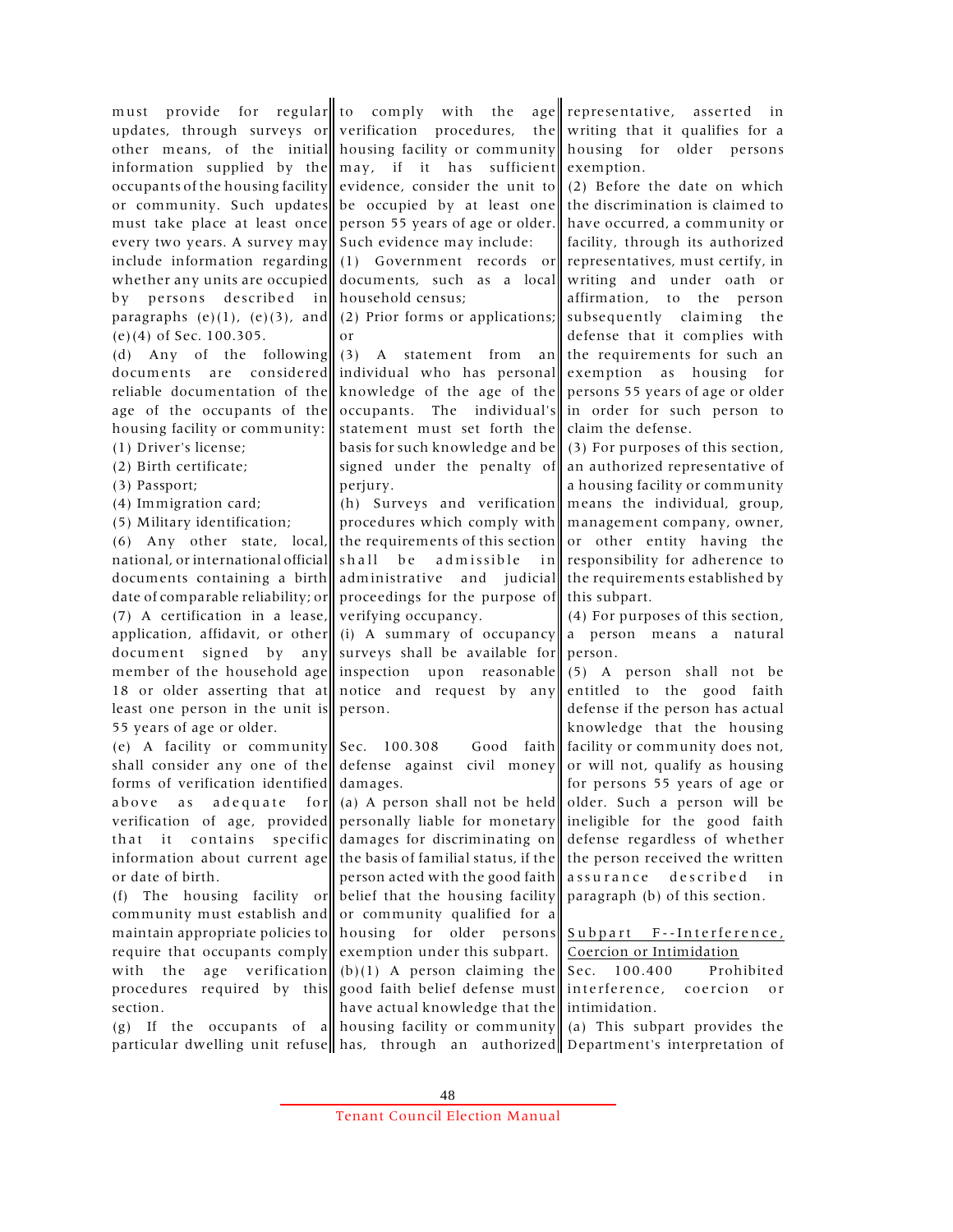the conduct that is unlawful rental of a dwelling or in any residential real under section 818 of the Fair Housing Act.

(b) It shall be unlawful to coerce, intimidate, threaten, or interfere with any person in the exercise or enjoyment of, or on account of that person having exercised or enjoyed, or on account of that person having aided or encouraged any other person in the exercise or enjoyment of, any right granted or protected by this part.

(c) Conduct made unlawful under this section includes, but is not limited to, the following: (1) Coercing a person, either orally, in writing, or by other means, to deny or limit the

connection with a residential estate-related transaction, real estate-related transaction because of the race, color, because of race, color, religion,|| religion, sex, handicap, familial sex, handicap, familial status, or $\|$  status, or national origin of that national origin.

(2) Threatening, intimidating or associated with that person. interfering with persons in their (4) Intimidating or threatening enjoyment of a dwelling any person because that person because of the race, color, is engaging in activities designed religion, sex, handicap, familial to make other persons aware of, status, or national origin of such nor encouraging such other persons, or of visitors or persons to exercise, rights associates of such persons.

benefits provided that person in  $\parallel$  access to the sale or rental of a $\parallel$  the Fair Housing Act. connection with the sale or dwelling or seeking access to (3) Threatening an employee or part. agent with dismissal or an (5) Retaliating against any adverse employment action, or person because that person has taking such employment action, for any assisted, or participated in any effort to assist a person seeking manner in a proceeding under

person or of any person

granted or protected by this

adverse made a complaint, testified,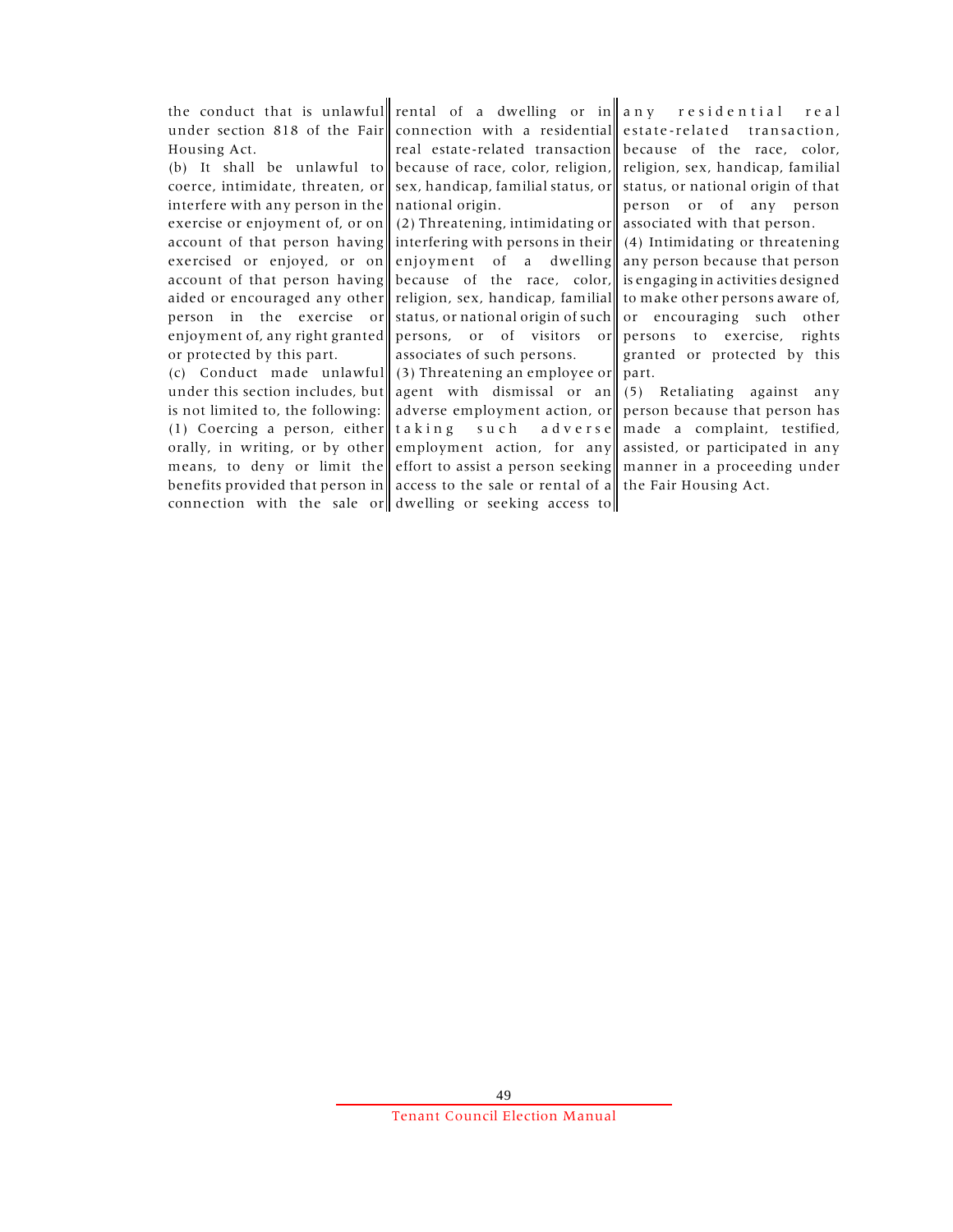**VII. USEFUL FORMS**

Form A: Interest Meeting Flier Form B: Nomination Meeting Flier Form C: Election Announcement Form D: Election Reminder Form E: Council Board Slate Announcement Form F: Resident Voter Sign-In Sheet Form G: Ballot Form H: "Duly Elected Council" Check List Form I: Announcement of Election Results Form J: Certification of Council Election Form K: Nomination Box Cover Form L: Election Box Cover Form M: Election Celebration Flier Form N: Nominations Results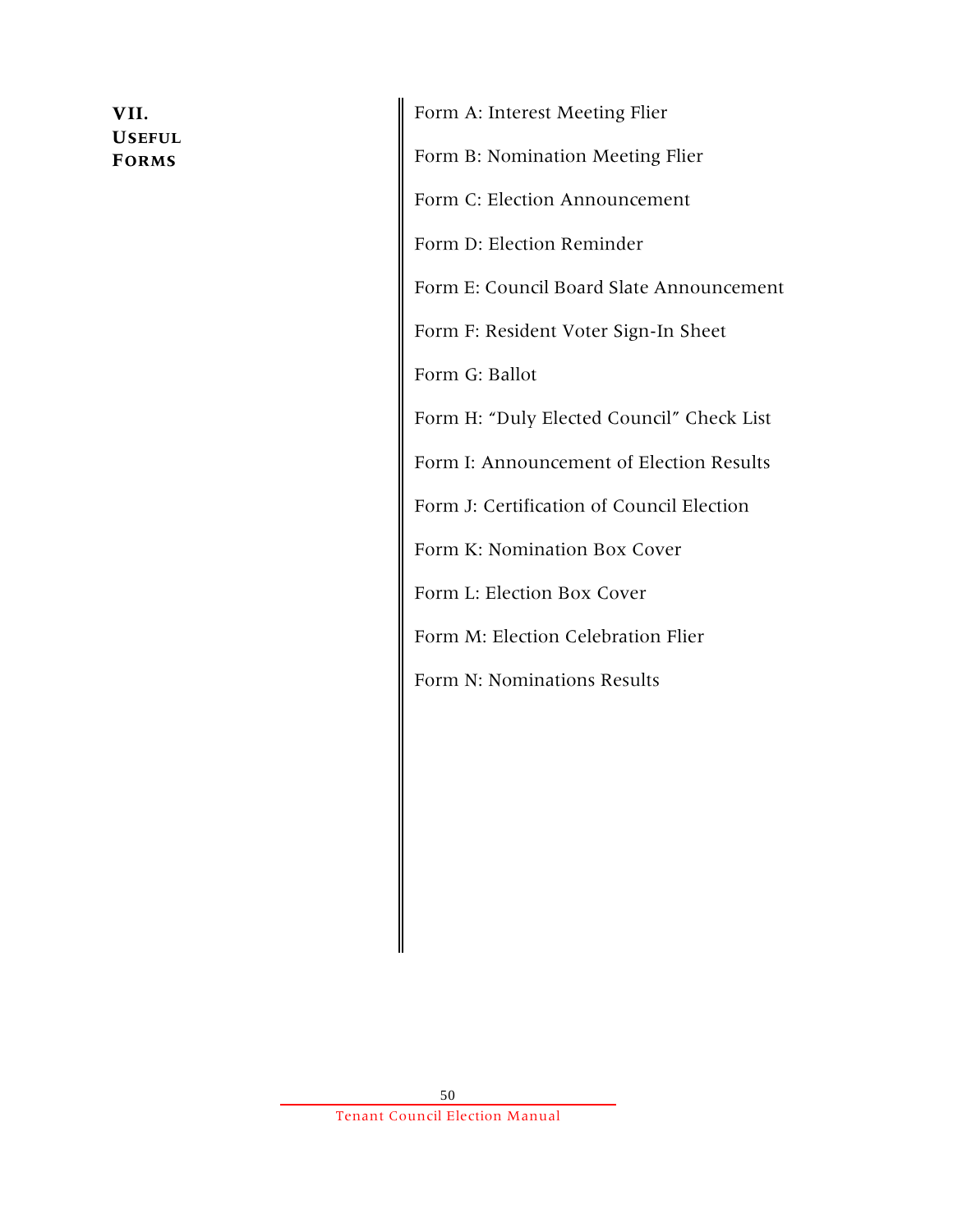Form A

# TENANT COUNCIL

## INTEREST MEETING

| For residents of |  |
|------------------|--|
|                  |  |

\_\_\_\_\_\_\_\_\_\_\_\_\_\_\_\_\_\_\_\_\_\_\_\_\_\_\_\_\_

\_\_\_\_\_\_\_\_\_, \_\_\_\_\_\_\_\_\_\_ day date

\_\_\_\_\_\_\_\_\_\_\_\_\_\_\_\_\_\_\_\_\_\_\_\_\_\_\_\_\_\_\_\_\_\_\_\_ place

\_\_\_\_\_\_\_\_\_\_\_\_

time

To get information on Tenant Councils and to:

¼ Nominate a slate of board members <sup>₩</sup> Establish a date for elections

Guests include:

\_\_\_\_\_\_\_\_\_\_\_\_\_\_\_\_\_\_\_\_\_\_\_\_\_\_\_\_\_\_\_\_\_\_\_\_\_\_\_\_\_\_\_\_\_\_\_\_ League of Women Voters of Kent County

All are welcome! For more information:

\_\_\_\_\_\_\_\_\_\_\_\_\_\_\_\_\_\_\_\_\_\_\_\_

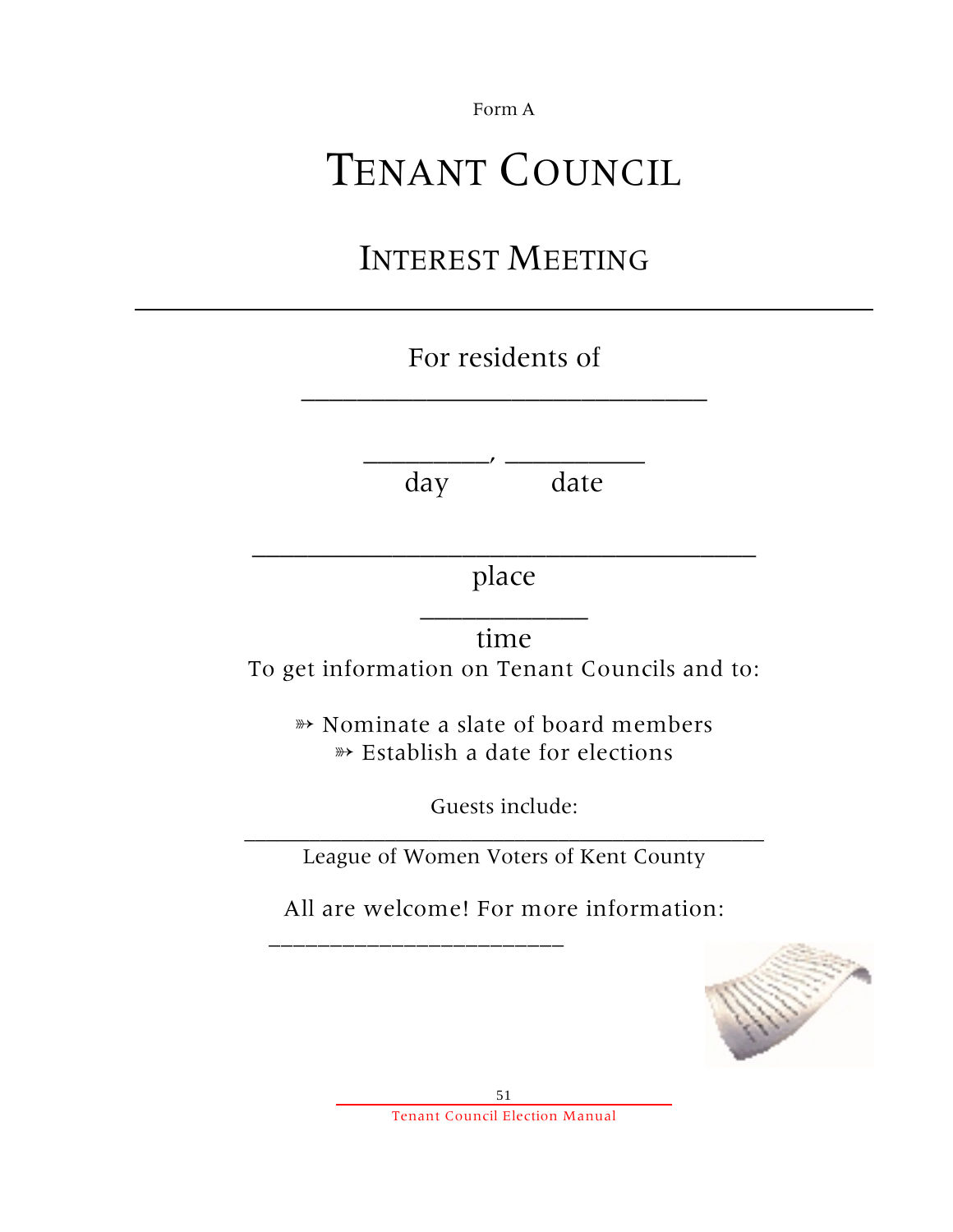| Form B                  |  |  |
|-------------------------|--|--|
| Community               |  |  |
|                         |  |  |
| <b>RESIDENT MEETING</b> |  |  |
| For nomination of       |  |  |
|                         |  |  |
| tenant council officers |  |  |
| Day and date:           |  |  |
| at                      |  |  |
|                         |  |  |
|                         |  |  |
| time                    |  |  |
|                         |  |  |
|                         |  |  |

Help form a Tenant Council that speaks for us on housing, employment, and other community matters! Guests include:

> •\_\_\_\_\_\_\_\_\_\_\_\_\_\_\_\_\_\_\_\_\_\_\_\_\_\_\_\_\_\_\_\_\_\_\_\_\_\_\_ •A representative of the League of Women Voters

> > All are welcome! For more information, contact:

> > > (name and phone)

\_\_\_\_\_\_\_\_\_\_\_\_\_\_\_\_\_\_\_\_\_\_\_\_\_\_\_\_\_\_\_\_\_\_\_\_\_\_\_\_

\_\_\_\_\_\_\_\_\_\_\_\_\_\_\_\_\_\_\_\_\_\_\_\_\_\_\_\_\_\_\_\_\_\_\_\_\_\_\_\_

(name and phone)

52

Tenant Council Election Manual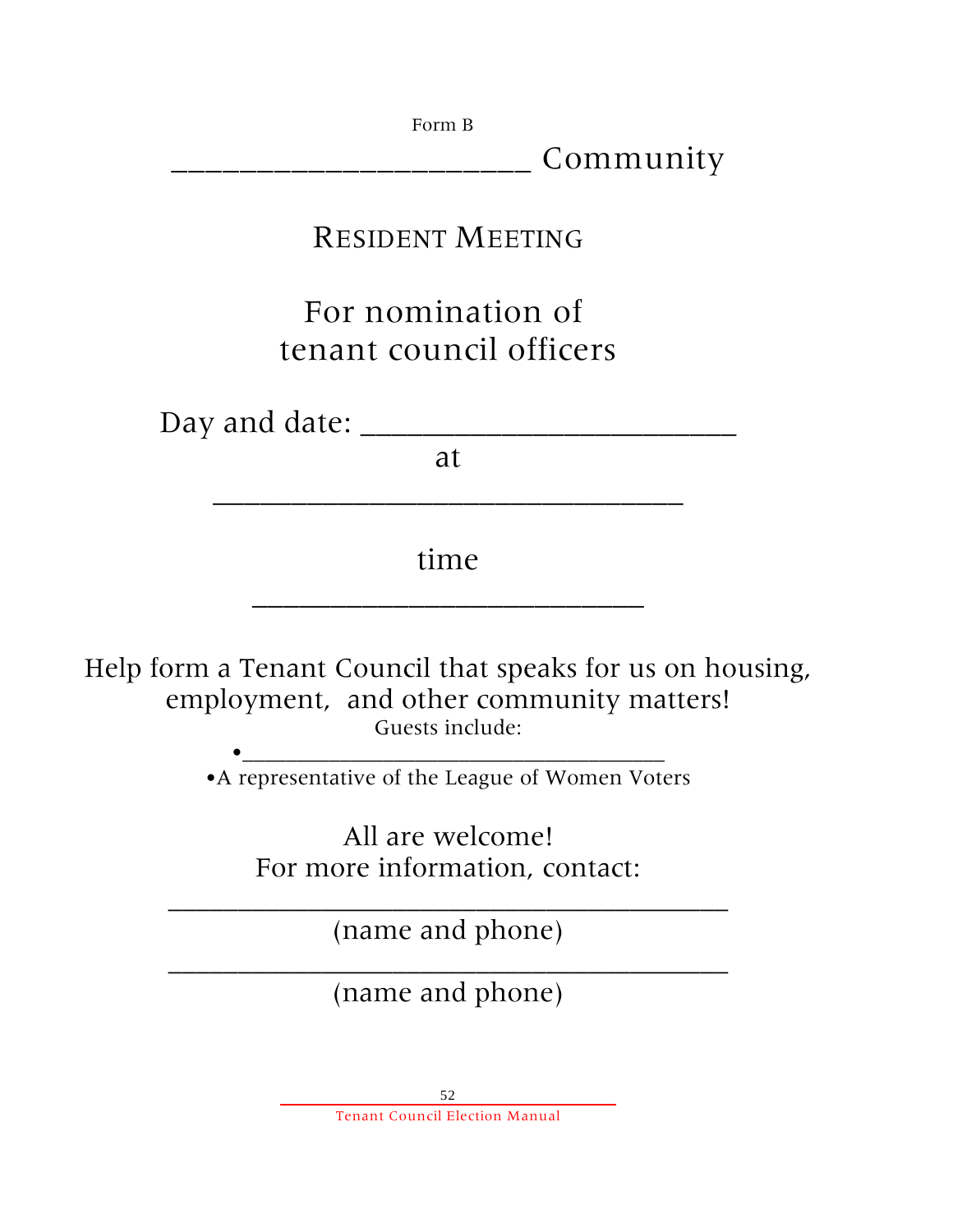Form C

# Tenant Council Elections

On the date of

During the hours of to

At this location

Conducted by

# You must have I.D. in order to vote!

- drivers license
- phone bill
- cable bill
- letter addressed to you
- your lease or rent receipt

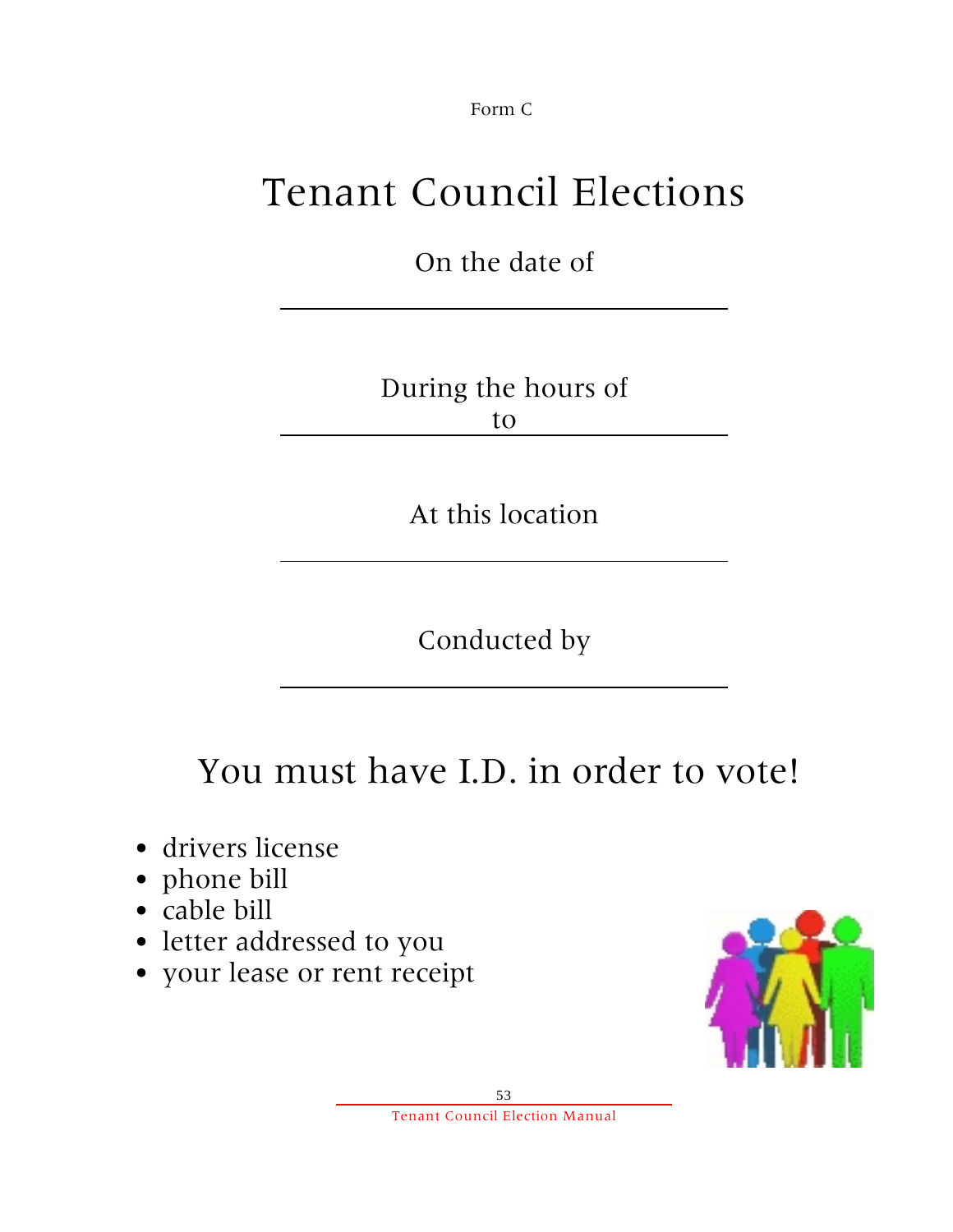

# Make your voice heard.



54 Tenant Council Election Manual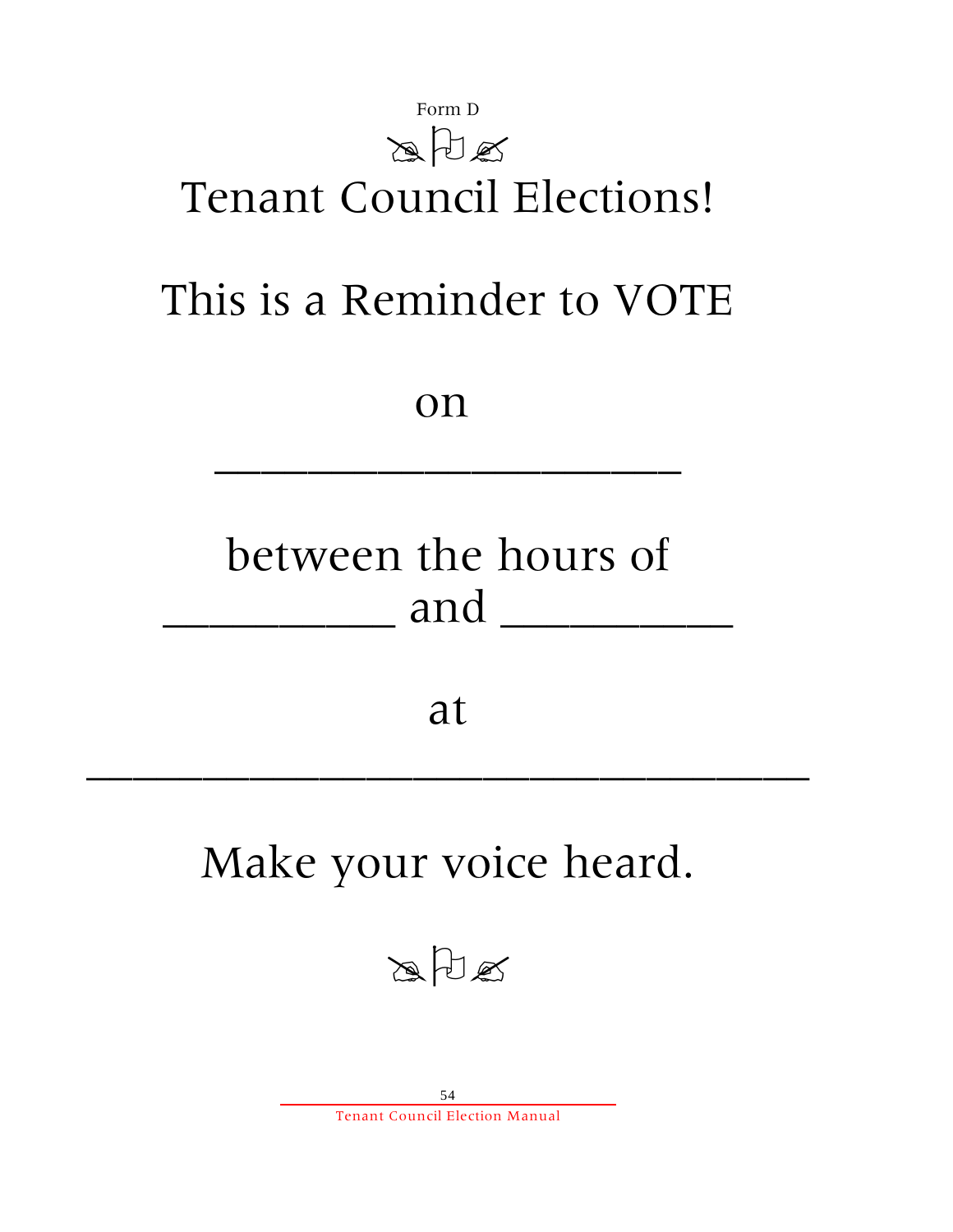Form E

## Election of Tenant Council Officers \_\_\_\_\_\_\_\_\_\_\_\_\_\_\_\_\_\_\_\_\_\_\_\_ Tenant Council

Date: \_\_\_\_\_\_\_\_\_\_\_\_\_\_\_\_\_\_\_\_\_\_\_\_\_\_\_\_\_\_\_ Times: from \_\_\_\_\_\_\_\_\_to\_\_\_\_\_\_\_\_\_\_\_ Monitors: League of Women Voters You must bring -- 1.ID (drivers license, for example) and 2. proof of address

You will have the chance to vote for FIVE people out of the following group of candidates:



Tenant Council Election Manual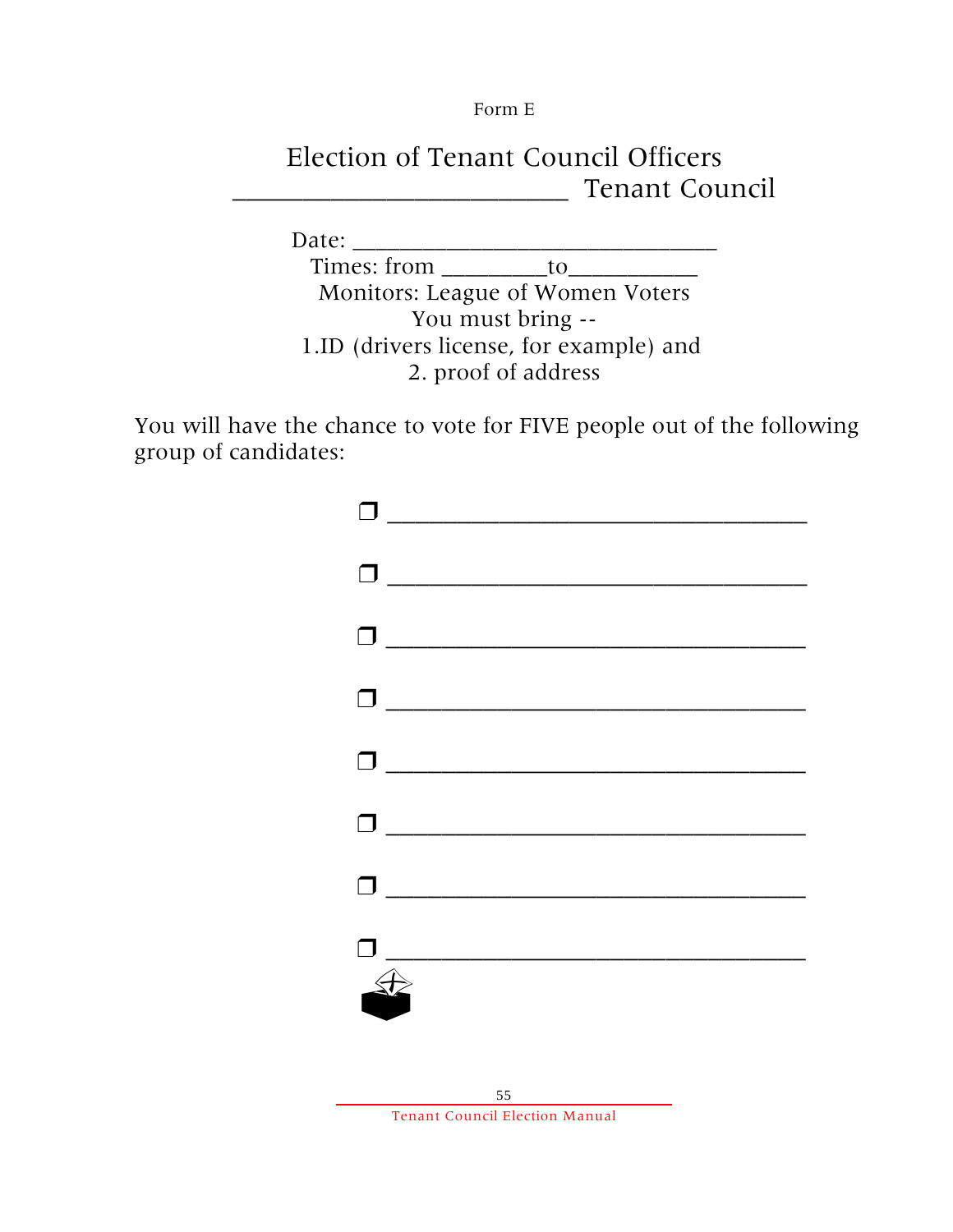### Form F Resident Voter Sign-In Development of \_

### Election of Tenant Council Board Members

Date  $\overline{\phantom{a}}$ 

To be eligible to vote, you must be a resident of this development who is 18 years of age or older and be in an assisted housing unit. One vote is being cast per housing unit.

| Print your name here                                                                                        |                         |
|-------------------------------------------------------------------------------------------------------------|-------------------------|
| Sign your name here                                                                                         | Print your address here |
|                                                                                                             |                         |
| Print your name here                                                                                        |                         |
|                                                                                                             |                         |
| Sign your name here                                                                                         | Print your address here |
|                                                                                                             |                         |
| Print your name here                                                                                        |                         |
|                                                                                                             |                         |
| Sign your name here                                                                                         | Print your address here |
|                                                                                                             |                         |
| Print your name here                                                                                        |                         |
| Sign your name here                                                                                         | Print your address here |
|                                                                                                             |                         |
| Print your name here                                                                                        |                         |
|                                                                                                             |                         |
| Sign your name here                                                                                         | Print your address here |
|                                                                                                             |                         |
| Print your name here                                                                                        |                         |
|                                                                                                             |                         |
| Sign your name here                                                                                         | Print your address here |
|                                                                                                             |                         |
| Page $\frac{ }{ }$ $\frac{ }{ }$ $\frac{ }{ }$ $\frac{ }{ }$ $\frac{ }{ }$<br>Signature of Election Monitor |                         |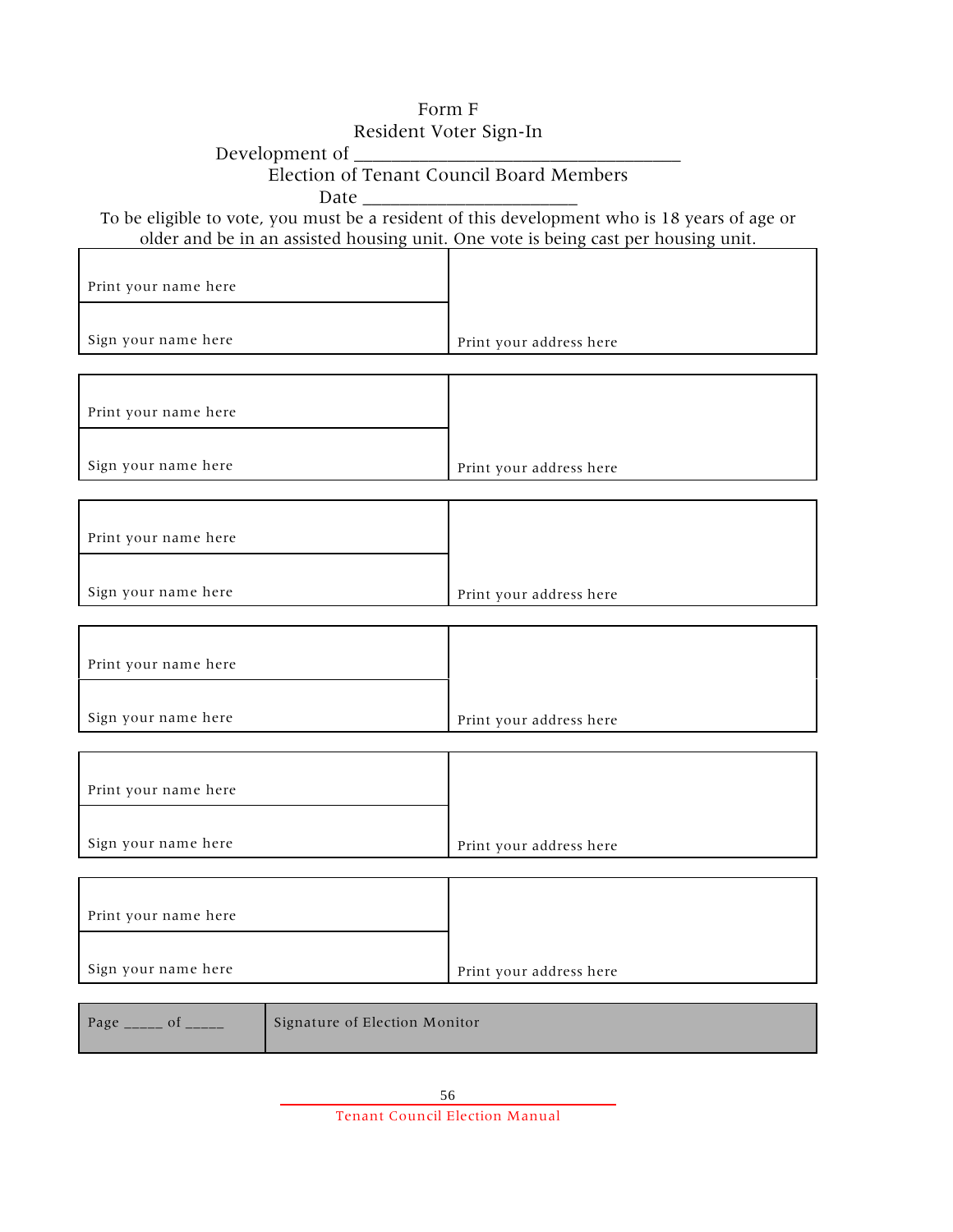### Form G Ballot for the Election of Tenant Council Officers

Tenant Council: \_\_\_\_\_\_\_\_\_\_\_\_\_\_\_\_\_\_\_\_\_\_\_\_\_\_\_\_\_\_\_\_\_\_\_\_ Date:

INSTRUCTIONS: Vote for ONLY FIVE candidates, by marking the box  $(\Box)$  beside each of their names with an "X." If you vote for more than five, we will have to disqualify your ballot.

| Name | X      |
|------|--------|
|      | $\Box$ |
|      | ▢      |
|      | ⊓      |
|      | $\Box$ |
|      | σ      |
|      | ⊓      |
|      | $\Box$ |
|      | ⊓      |
|      | ⊓      |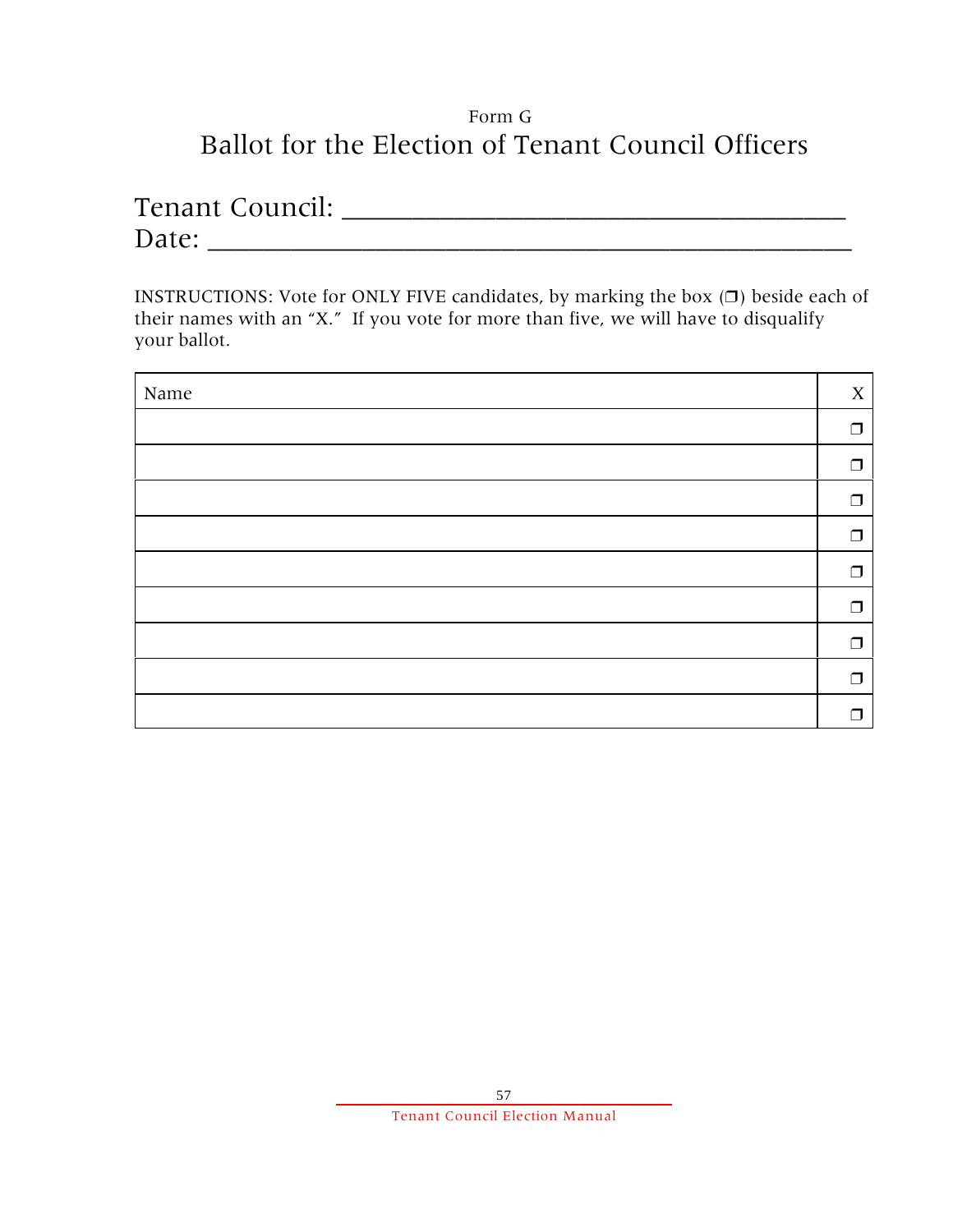### Form H **Sample Check List**

Checklist To Determine If Tenant Council is Duly Elected

|         | 3. Do You Have An Election Group?                                                                                               | Y<br>N |  |
|---------|---------------------------------------------------------------------------------------------------------------------------------|--------|--|
|         | 4. Are All Members of Election Group/Officers On The Lease?<br>Y                                                                | N      |  |
|         | 5. Date Of Last Election ______________, Was The Election More Than 3 Years From Today's<br>Date?<br>$\mathbf{Y}$<br>N          |        |  |
|         | 6. Was An Independent Third-Party Used In The Election Process? Y<br>N                                                          |        |  |
|         | 7. Was Election Publicly Posted And/Or Announced at Least 30 Days Prior To Election?<br>Y<br>N                                  |        |  |
|         | 8. Does The RC/RMC/RO Have By-Laws Pursuant to 24 CFR 964? Y<br>N                                                               |        |  |
|         | 9. Did The Housing Authority Monitor The Election Procedures? $\mathbf{Y}$<br>N                                                 |        |  |
| $\star$ | If The RC/RO Answered "Yes" To All Questions Except #6, It Is Eligible For "Duly<br><b>Elected" Tenant Council Recognition.</b> |        |  |

**\* If The RC/RO Answered "No" To Any Of Questions and "Yes" to Question #6, The RC/RO Is Not Eligible for "Duly Elected" Tenant Council Status.**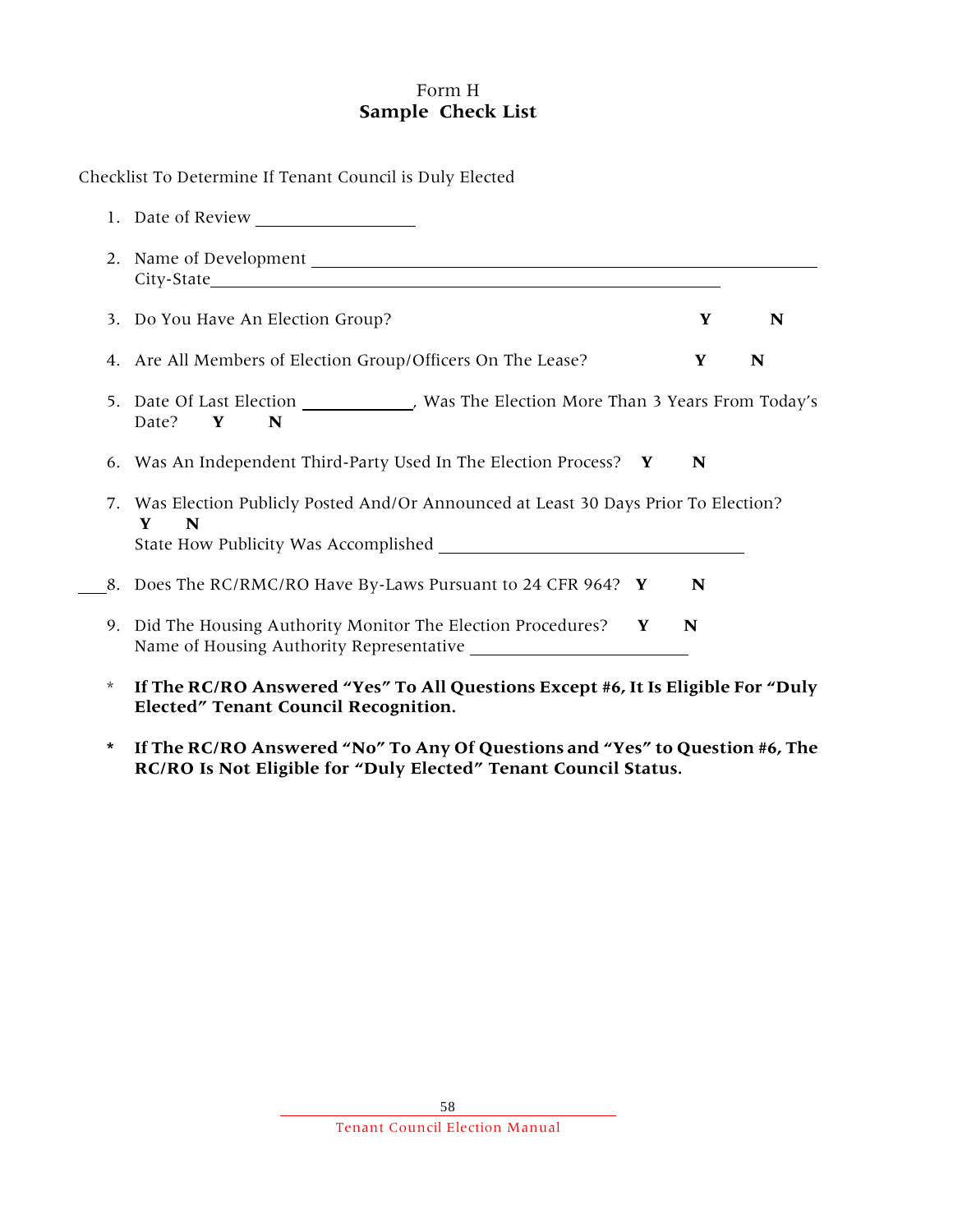### Form I Announcement of Election Results Tenant Council Officers

## Tenant Council: \_\_\_\_\_\_\_\_\_\_\_\_\_\_\_\_\_\_\_\_\_\_\_\_\_\_\_\_\_\_\_\_\_\_ Date:

The following individuals have been elected as tenant council board members in the elections held on this date.

| ำ |  |
|---|--|
| 3 |  |
| 4 |  |
| 5 |  |
| 6 |  |
| ⇁ |  |
| 8 |  |
| Q |  |

Election Monitor Witness

Copies: □ To post To housing authority/management company □ To LWV Files To DHC

59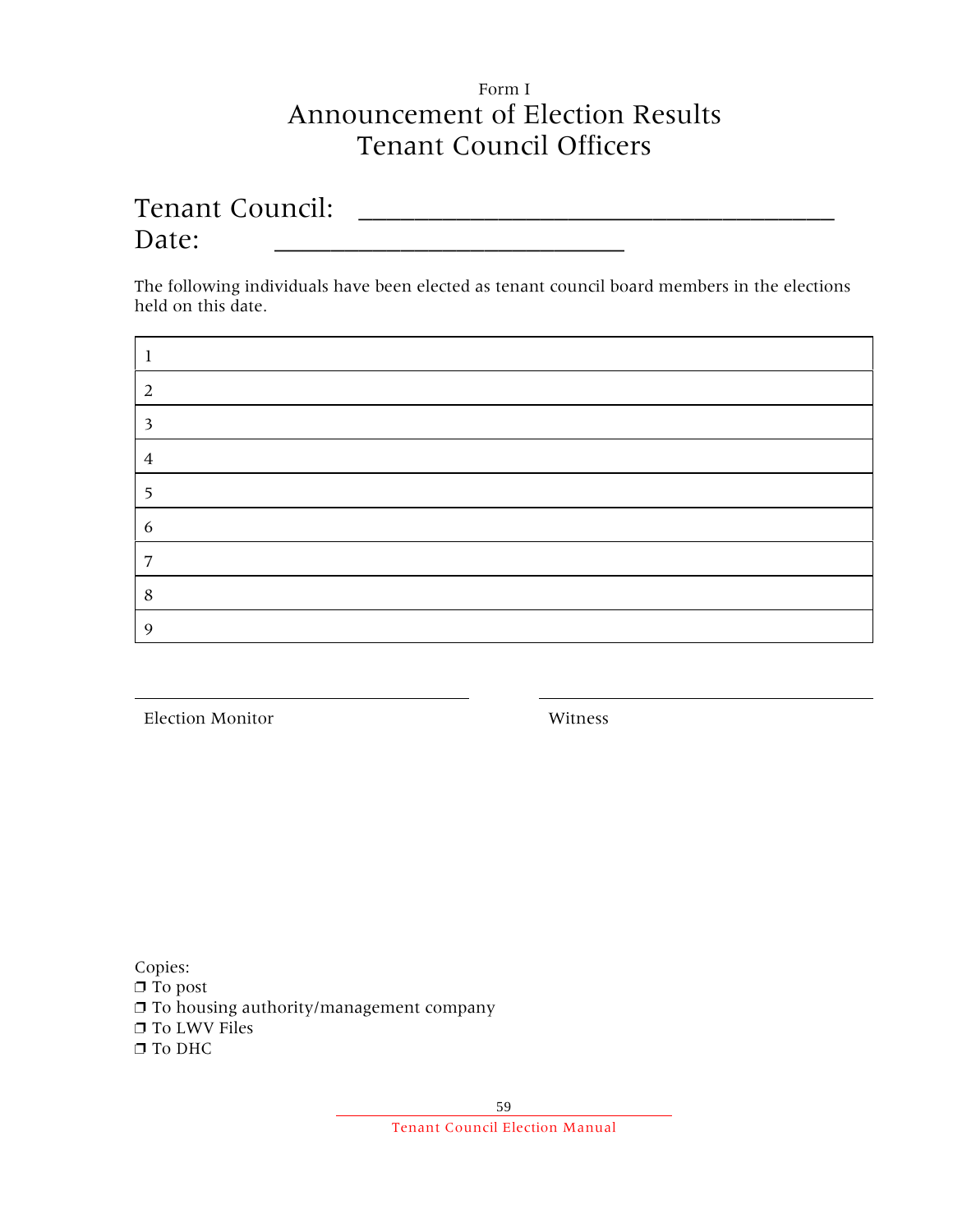Form J

### **CERTIFICATION OF Tenant COUNCIL BOARD ELECTION**

| I certify that                                                                                                                                                        |              |  |
|-----------------------------------------------------------------------------------------------------------------------------------------------------------------------|--------------|--|
| (Name of Tenant Council)                                                                                                                                              |              |  |
|                                                                                                                                                                       |              |  |
| (Address)                                                                                                                                                             | (City/State) |  |
| has duly elected all of the Tenant Council Officers as required by the U.S. Department of Housing<br>and Urban Development, 24 Code of Federal Regulations, Part 964. |              |  |
| The date of the Tenant Council Board Election was: The date of the Tenant Council Board Election was:                                                                 |              |  |
| (Signature of Certifying LHA Official)                                                                                                                                | (Date)       |  |
| (Title)                                                                                                                                                               |              |  |
| (Signature of Independent Third-Party Monitor)                                                                                                                        | (Date)       |  |
| Notary:                                                                                                                                                               |              |  |
|                                                                                                                                                                       |              |  |
|                                                                                                                                                                       |              |  |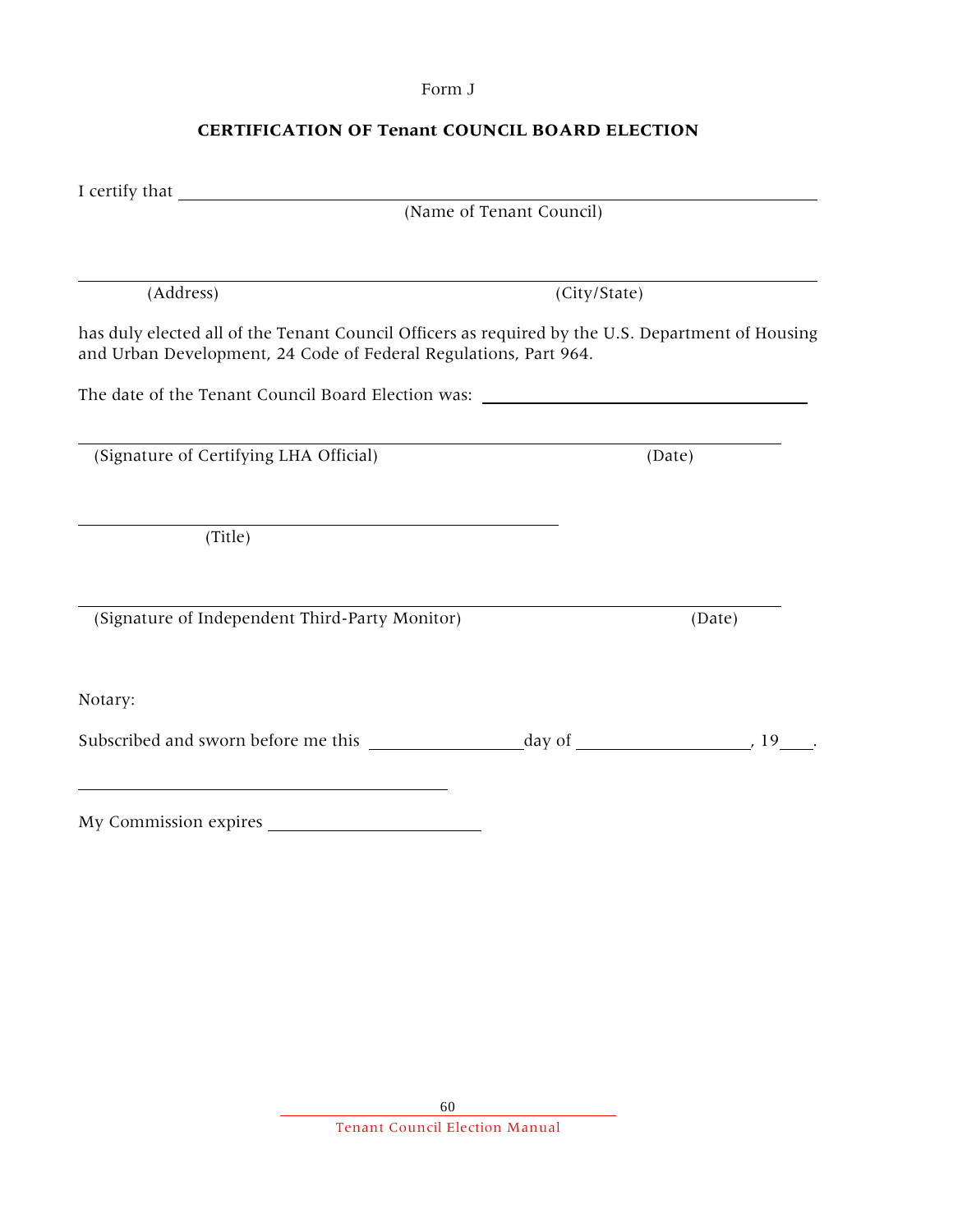

# ü

Please place additional nominations for officers in here by

(day & date)

 $\mathcal{L}_\text{max}$  and  $\mathcal{L}_\text{max}$  are the set of  $\mathcal{L}_\text{max}$  and  $\mathcal{L}_\text{max}$ 

Nominations Box

Tenant Council Elections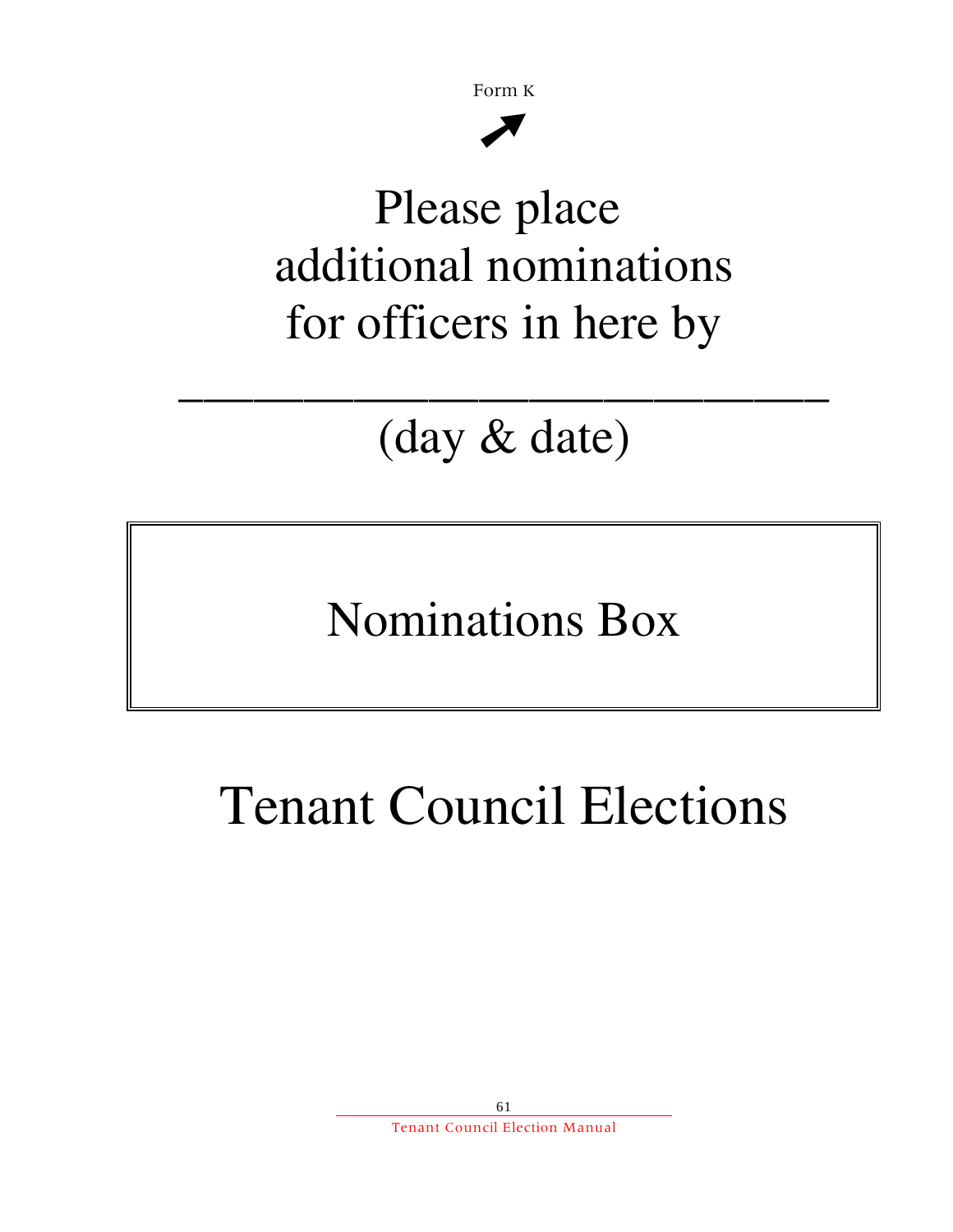

# $\blacklozenge$

Please place your secret election ballot in this box. Votes will be tallied and results posted here at the end of the voting period.



# Tenant Council Elections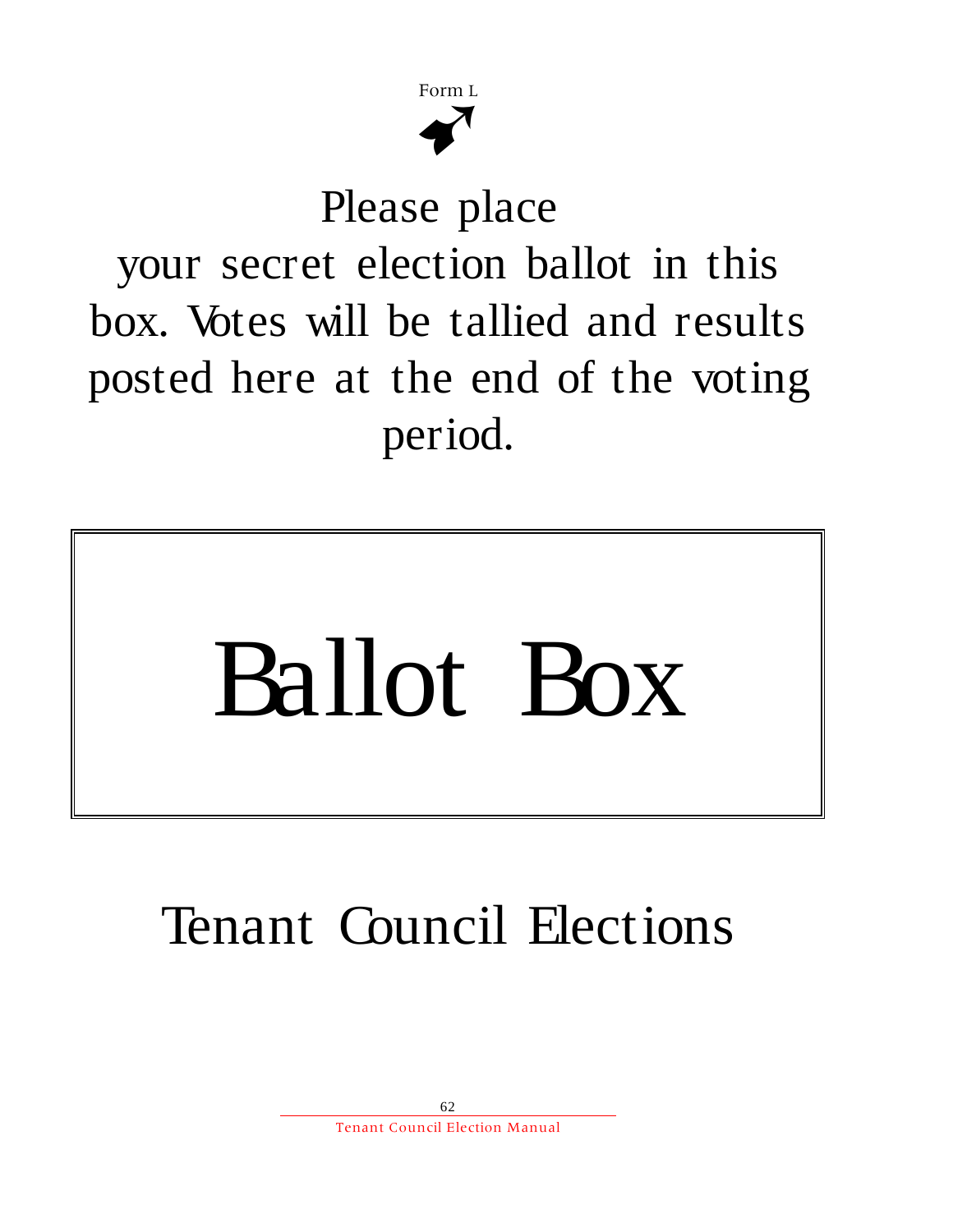

# Form M Celebration of Tenant Council Elections  $\boldsymbol{\delta}$ Award Ceremony

V TO CELEBRATE THE NEW Tenant COUNCILS ✔ INTRODUCE Tenant COUNCIL OFFICERS, AND TTHANK ALL WHO HELPED FORM THE COUNCIL

PLACE: \_\_\_\_\_\_\_\_\_\_\_\_\_\_\_\_\_\_\_\_\_\_\_\_\_\_\_\_\_\_\_\_\_\_\_\_\_

TIME: \_\_\_\_\_\_\_\_\_\_\_\_\_\_\_

DAY & DATE: \_\_\_\_\_\_\_\_\_\_\_\_\_\_\_\_\_\_\_\_\_\_\_\_\_\_\_

 $\sim$  . The contract of the contract of the contract of the contract of the contract of the contract of the contract of the contract of the contract of the contract of the contract of the contract of the contract of the co

 $\overline{\phantom{a}}$ 

FOR MORE INFORMATION or HELP GETTING THERE

CALL:

or